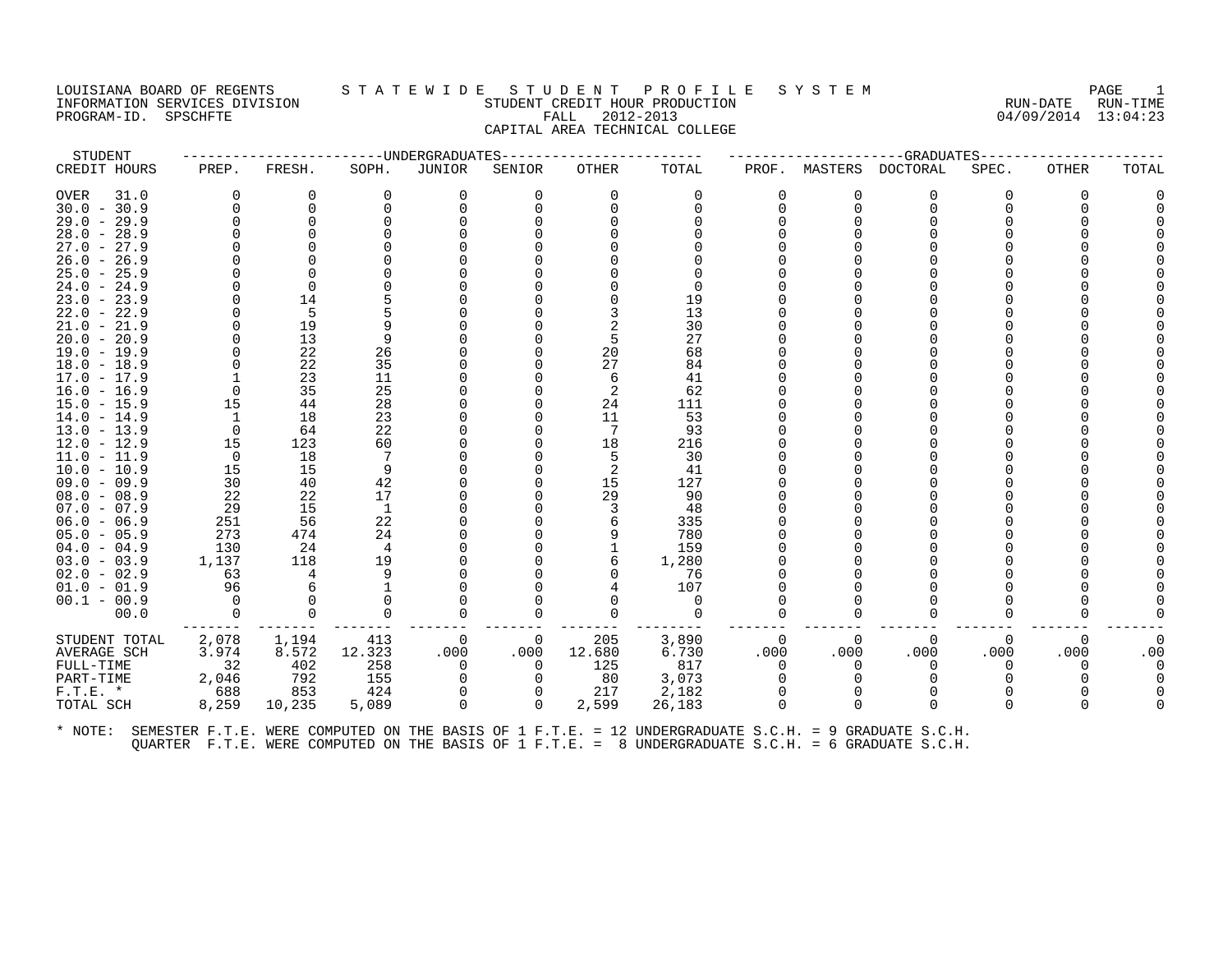#### LOUISIANA BOARD OF REGENTS S T A T E W I D E S T U D E N T P R O F I L E S Y S T E M PAGE 2 INFORMATION SERVICES DIVISION STUDENT CREDIT HOUR PRODUCTION RUN-DATE RUN-TIME PROGRAM-ID. SPSCHFTE FALL 2012-2013 04/09/2014 13:04:23 S. CENTRAL LA. TECH. COLLEGE

| STUDENT                        |       |          |          | -----UNDERGRADUATES |          |              |                                                                                                      |              |          | --GRADUATES     |          |              |       |
|--------------------------------|-------|----------|----------|---------------------|----------|--------------|------------------------------------------------------------------------------------------------------|--------------|----------|-----------------|----------|--------------|-------|
| CREDIT HOURS                   | PREP. | FRESH.   | SOPH.    | JUNIOR              | SENIOR   | <b>OTHER</b> | TOTAL                                                                                                | PROF.        | MASTERS  | <b>DOCTORAL</b> | SPEC.    | OTHER        | TOTAL |
| <b>OVER</b><br>31.0            |       | 0        | 0        | 0                   | $\Omega$ | 0            | 0                                                                                                    | 0            | 0        | 0               | O        | 0            |       |
| $30.0 - 30.9$                  |       | 0        | 0        | $\Omega$            | 0        | $\Omega$     | $\Omega$                                                                                             | <sup>n</sup> | $\Omega$ | 0               |          | <sup>0</sup> |       |
| $29.0 - 29.9$                  |       | O        |          |                     |          |              |                                                                                                      |              |          |                 |          |              |       |
| $28.0 - 28.9$                  |       |          |          |                     |          |              |                                                                                                      |              |          |                 |          |              |       |
| $27.0 -$<br>27.9               |       |          |          |                     |          |              |                                                                                                      |              |          |                 |          |              |       |
| $26.0 -$<br>26.9               |       |          |          |                     |          |              |                                                                                                      |              |          |                 |          |              |       |
| $25.0 - 25.9$                  |       |          |          |                     |          |              |                                                                                                      |              |          |                 |          |              |       |
| $24.0 -$<br>24.9               |       |          |          |                     |          |              |                                                                                                      |              |          |                 |          |              |       |
| $23.0 -$<br>23.9               |       |          |          |                     |          |              |                                                                                                      |              |          |                 |          |              |       |
| $22.0 - 22.9$                  |       |          |          |                     |          |              |                                                                                                      |              |          |                 |          |              |       |
| $21.0 -$<br>21.9               |       |          |          |                     |          |              |                                                                                                      |              |          |                 |          |              |       |
| $20.0 -$<br>20.9               |       |          |          |                     |          |              |                                                                                                      |              |          |                 |          |              |       |
| $19.0 - 19.9$                  |       | 2        |          |                     |          |              | 6                                                                                                    |              |          |                 |          |              |       |
| $18.0 - 18.9$                  |       | 12<br>16 | 15<br>10 |                     |          |              | 29<br>27                                                                                             |              |          |                 |          |              |       |
| $17.0 - 17.9$<br>$16.0 - 16.9$ |       | 50       | 7        |                     |          | 6            | 67                                                                                                   |              |          |                 |          |              |       |
| $15.0 - 15.9$                  |       | 50       | 44       |                     |          | 24           | 126                                                                                                  |              |          |                 |          |              |       |
| $14.0 - 14.9$                  |       | 16       | 24       |                     |          | 8            | 48                                                                                                   |              |          |                 |          |              |       |
| $13.0 - 13.9$                  |       | 110      | 29       |                     |          | 8            | 154                                                                                                  |              |          |                 |          |              |       |
| $12.0 - 12.9$                  | 33    | 92       | 51       |                     |          | 21           | 197                                                                                                  |              |          |                 |          |              |       |
| $11.0 - 11.9$                  |       | 17       | 19       |                     |          | 13           | 51                                                                                                   |              |          |                 |          |              |       |
| $10.0 - 10.9$                  |       | 53       | 16       |                     |          | 8            | 79                                                                                                   |              |          |                 |          |              |       |
| $09.0 - 09.9$                  | 88    | 63       | 33       |                     |          | 13           | 197                                                                                                  |              |          |                 |          |              |       |
| $08.0 - 08.9$                  | 18    | 35       | 22       |                     |          | 9            | 84                                                                                                   |              |          |                 |          |              |       |
| $07.0 - 07.9$                  | 18    | 30       | 18       |                     |          | 8            | 74                                                                                                   |              |          |                 |          |              |       |
| $06.0 - 06.9$                  | 223   | 96       | 25       |                     |          | 15           | 359                                                                                                  |              |          |                 |          |              |       |
| $05.0 - 05.9$                  | 94    | 28       | 4        |                     |          | 6            | 132                                                                                                  |              |          |                 |          |              |       |
| $04.0 - 04.9$                  | 30    | 26       | 8        |                     |          |              | 67                                                                                                   |              |          |                 |          |              |       |
| $03.0 - 03.9$                  | 503   | 56       | 14       |                     |          | 14           | 587                                                                                                  |              |          |                 |          |              |       |
| $02.0 - 02.9$                  | 35    | 13       |          |                     |          | 3            | 53                                                                                                   |              |          |                 |          |              |       |
| $01.0 - 01.9$                  |       | 173      |          |                     |          |              | 174                                                                                                  |              |          |                 |          |              |       |
| $00.1 - 00.9$                  |       | 365      |          |                     |          |              | 366                                                                                                  |              |          |                 |          |              |       |
| 00.0                           |       | 1        | 0        |                     | $\Omega$ |              | 1                                                                                                    |              | O        | $\Omega$        |          |              |       |
| STUDENT TOTAL                  | 1,065 | 1,307    | 348      | 0                   | 0        | 165          | 2,885                                                                                                | 0            | 0        | 0               | $\Omega$ | 0            |       |
| AVERAGE SCH                    | 4.959 | 6.183    | 11.138   | .000                | .000     | 10.148       | 6.556                                                                                                | .000         | .000     | .000            | .000     | .000         | .00   |
| FULL-TIME                      | 52    | 351      | 186      | $\Omega$            | $\Omega$ | 72           | 661                                                                                                  | $\Omega$     | $\Omega$ | $\Omega$        | O        | 0            |       |
| PART-TIME                      | 1,013 | 956      | 162      | $\Omega$            | $\Omega$ | 93           | 2,224                                                                                                |              |          |                 |          |              |       |
| $F.T.E.$ *                     | 440   | 673      | 323      | $\Omega$            | 0        | 140          | 1,576                                                                                                | $\Omega$     | $\Omega$ | $\Omega$        |          |              |       |
| TOTAL SCH                      | 5,282 | 8,075    | 3,876    | $\Omega$            | $\Omega$ | 1,674        | 18,908                                                                                               | $\Omega$     | $\Omega$ | $\Omega$        |          | U            |       |
| * NOTE:                        |       |          |          |                     |          |              | SEMESTER F.T.E. WERE COMPUTED ON THE BASIS OF 1 F.T.E. = 12 UNDERGRADUATE S.C.H. = 9 GRADUATE S.C.H. |              |          |                 |          |              |       |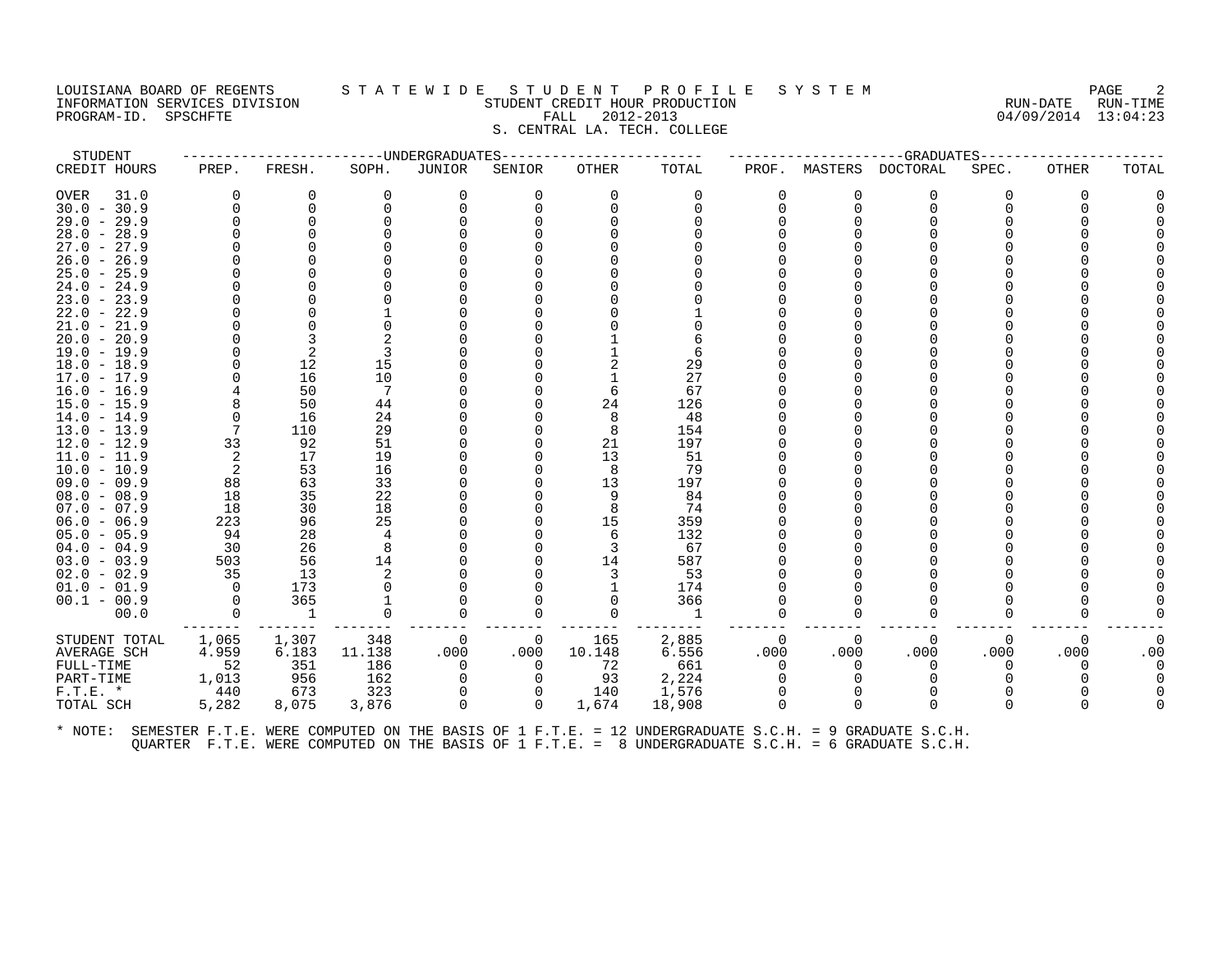#### LOUISIANA BOARD OF REGENTS S T A T E W I D E S T U D E N T P R O F I L E S Y S T E M PAGE 3 INFORMATION SERVICES DIVISION STUDENT CREDIT HOUR PRODUCTION RUN-DATE RUN-TIME PROGRAM-ID. SPSCHFTE FALL 2012-2013 04/09/2014 13:04:23 CENTRAL LA. TECH COMM COLLEGE

| STUDENT       |          |              |          | ---------------------UNDERGRADUATES |          |          |          |          |          | --GRADUATES----- |       |              |       |
|---------------|----------|--------------|----------|-------------------------------------|----------|----------|----------|----------|----------|------------------|-------|--------------|-------|
| CREDIT HOURS  | PREP.    | FRESH.       | SOPH.    | JUNIOR                              | SENIOR   | OTHER    | TOTAL    | PROF.    | MASTERS  | DOCTORAL         | SPEC. | <b>OTHER</b> | TOTAL |
| OVER<br>31.0  | $\Omega$ | 0            | $\Omega$ | 0                                   | 0        | $\Omega$ | $\Omega$ | $\Omega$ | 0        | $\Omega$         | 0     | $\Omega$     |       |
| $30.0 - 30.9$ | $\Omega$ | $\Omega$     |          |                                     |          |          |          | $\Omega$ | $\Omega$ | $\Omega$         |       |              |       |
| $29.0 - 29.9$ | $\Omega$ | $\Omega$     |          |                                     |          |          |          |          |          |                  |       |              |       |
| $28.0 - 28.9$ |          |              |          |                                     |          |          |          |          |          |                  |       |              |       |
| $27.0 - 27.9$ |          |              |          |                                     |          |          |          |          |          |                  |       |              |       |
| $26.0 - 26.9$ |          |              |          |                                     |          |          |          |          |          |                  |       |              |       |
| $25.0 - 25.9$ |          |              |          |                                     |          |          |          |          |          |                  |       |              |       |
| $24.0 - 24.9$ |          |              |          |                                     |          |          |          |          |          |                  |       |              |       |
| $23.0 - 23.9$ |          |              |          |                                     |          |          |          |          |          |                  |       |              |       |
| $22.0 - 22.9$ |          |              |          |                                     |          |          |          |          |          |                  |       |              |       |
| $21.0 - 21.9$ |          |              | 24       |                                     |          |          | 30       |          |          |                  |       |              |       |
| $20.0 - 20.9$ |          | $\mathbf{1}$ |          |                                     |          |          | 6        |          |          |                  |       |              |       |
| $19.0 - 19.9$ | $\Omega$ | 15           |          |                                     |          |          | 23       |          |          |                  |       |              |       |
| $18.0 - 18.9$ | $\Omega$ | 56           |          |                                     |          |          | 72       |          |          |                  |       |              |       |
| 17.0 - 17.9   |          | 8            | 17       |                                     |          |          | 33       |          |          |                  |       |              |       |
| $16.0 - 16.9$ |          | 61           | 30       |                                     |          |          | 98       |          |          |                  |       |              |       |
| $15.0 - 15.9$ |          | 65           | 25       |                                     |          |          | 96       |          |          |                  |       |              |       |
| $14.0 - 14.9$ | $\Omega$ | 38           | 24       |                                     |          | 14       | 76       |          |          |                  |       |              |       |
| $13.0 - 13.9$ |          | 112          | 94       |                                     |          | 47       | 257      |          |          |                  |       |              |       |
| $12.0 - 12.9$ |          | 182          | 87       |                                     |          | 42       | 315      |          |          |                  |       |              |       |
| $11.0 - 11.9$ | $\Omega$ | 38           | 46       |                                     |          | 15       | 99       |          |          |                  |       |              |       |
| $10.0 - 10.9$ | 6        | 16           | 14       |                                     |          |          | 41       |          |          |                  |       |              |       |
| $09.0 - 09.9$ | 35       | 36           | 28       |                                     |          | 15       | 114      |          |          |                  |       |              |       |
| $08.0 - 08.9$ | 17       | 22           | 32       |                                     |          |          | 75       |          |          |                  |       |              |       |
| $07.0 - 07.9$ | 51       | 13           | 2        |                                     |          |          | 69       |          |          |                  |       |              |       |
| $06.0 - 06.9$ | 56       | 34           | 12       |                                     |          |          | 111      |          |          |                  |       |              |       |
| $05.0 - 05.9$ | 76       | 51           | 6        |                                     |          |          | 138      |          |          |                  |       |              |       |
| $04.0 - 04.9$ | 52       | 34           | 13       |                                     |          |          | 104      |          |          |                  |       |              |       |
| $03.0 - 03.9$ | 360      | 108          |          |                                     |          |          | 483      |          |          |                  |       |              |       |
| $02.0 - 02.9$ | 18       | 1            |          |                                     |          |          | 26       |          |          |                  |       |              |       |
| $01.0 - 01.9$ | 3        |              |          |                                     |          |          | 6        |          |          |                  |       |              |       |
| $00.1 - 00.9$ | $\Omega$ |              |          |                                     |          |          |          |          |          |                  |       |              |       |
| 00.0          | $\Omega$ | $\mathbf{1}$ | $\Omega$ |                                     | O        |          | 1        | O        | O        | $\Omega$         |       |              |       |
| STUDENT TOTAL | 682      | 897          | 492      | 0                                   | 0        | 212      | 2,283    | 0        | $\Omega$ | 0                | 0     | 0            |       |
| AVERAGE SCH   | 4.414    | 10.880       | 12.490   | .000                                | .000     | 11.860   | 9.386    | .000     | .000     | .000             | .000  | .000         | .00   |
| FULL-TIME     | 8        | 542          | 326      | $\Omega$                            | $\Omega$ | 140      | 1,016    | $\Omega$ | $\Omega$ | $\Omega$         | 0     | O            |       |
| PART-TIME     | 674      | 355          | 166      |                                     |          | 72       | 1,267    |          |          | $\Omega$         |       |              |       |
| $F.T.E. *$    | 251      | 812          | 512      | $\Omega$                            |          | 210      | 1,785    | $\Omega$ |          |                  |       |              |       |
| TOTAL SCH     | 3,011    | 9,749        | 6,145    | $\Omega$                            | 0        | 2,514    | 21,420   | $\Omega$ | $\Omega$ | $\Omega$         | O     |              |       |
|               |          |              |          |                                     |          |          |          |          |          |                  |       |              |       |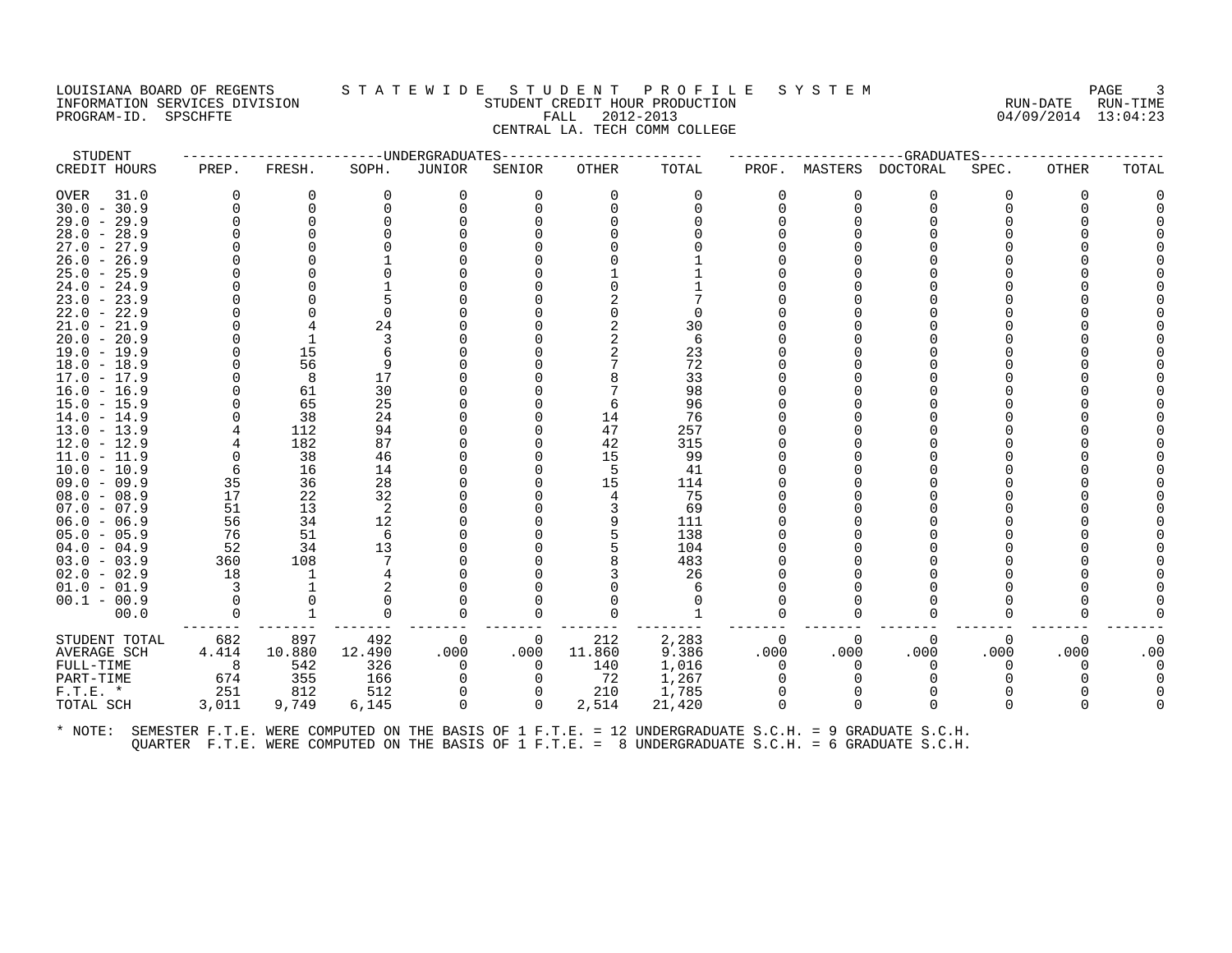#### LOUISIANA BOARD OF REGENTS S T A T E W I D E S T U D E N T P R O F I L E S Y S T E M PAGE 4 INFORMATION SERVICES DIVISION STUDENT CREDIT HOUR PRODUCTION RUN-DATE RUN-TIME PROGRAM-ID. SPSCHFTE FALL 2012-2013 04/09/2014 13:04:23 NORTHWEST LA. TECH. COLLEGE

| STUDENT                 |              | --------------------UNDERGRADUATES |              |          |          |          |                 |          |          | --GRADUATES----- |          |              |       |
|-------------------------|--------------|------------------------------------|--------------|----------|----------|----------|-----------------|----------|----------|------------------|----------|--------------|-------|
| CREDIT HOURS            | PREP.        | FRESH.                             | SOPH.        | JUNIOR   | SENIOR   | OTHER    | TOTAL           | PROF.    | MASTERS  | DOCTORAL         | SPEC.    | <b>OTHER</b> | TOTAL |
| OVER<br>31.0            | $\Omega$     | 0                                  | $\Omega$     | 0        | 0        | $\Omega$ | 0               | $\Omega$ | 0        | $\Omega$         | 0        | $\Omega$     |       |
| $30.0 - 30.9$           | $\Omega$     | $\Omega$                           |              |          |          |          |                 | $\Omega$ | $\Omega$ | $\Omega$         |          |              |       |
| $29.0 - 29.9$           | $\Omega$     | $\Omega$                           |              |          |          |          |                 |          |          |                  |          |              |       |
| $28.0 - 28.9$           |              |                                    |              |          |          |          |                 |          |          |                  |          |              |       |
| $27.0 - 27.9$           |              |                                    |              |          |          |          |                 |          |          |                  |          |              |       |
| $26.0 - 26.9$           |              |                                    |              |          |          |          |                 |          |          |                  |          |              |       |
| $25.0 - 25.9$           |              |                                    |              |          |          |          |                 |          |          |                  |          |              |       |
| $24.0 - 24.9$           |              |                                    |              |          |          |          |                 |          |          |                  |          |              |       |
| $23.0 - 23.9$           |              |                                    |              |          |          |          |                 |          |          |                  |          |              |       |
| $22.0 - 22.9$           |              |                                    |              |          |          |          |                 |          |          |                  |          |              |       |
| $21.0 - 21.9$           |              |                                    |              |          |          |          |                 |          |          |                  |          |              |       |
| $20.0 - 20.9$           |              |                                    |              |          |          |          |                 |          |          |                  |          |              |       |
| $19.0 - 19.9$           |              |                                    |              |          |          |          | 16              |          |          |                  |          |              |       |
| $18.0 - 18.9$           |              |                                    |              |          |          |          | 9               |          |          |                  |          |              |       |
| $17.0 - 17.9$           |              | $\Omega$                           |              |          |          |          |                 |          |          |                  |          |              |       |
| $16.0 - 16.9$           |              | 17                                 |              |          |          |          | 24              |          |          |                  |          |              |       |
| $15.0 - 15.9$           | $\Omega$     | 26                                 |              |          |          |          | 36              |          |          |                  |          |              |       |
| $14.0 - 14.9$           |              | 10                                 | 23           |          |          |          | 40              |          |          |                  |          |              |       |
| $13.0 - 13.9$           | 25           | 50                                 | 53           |          |          | 37       | 165             |          |          |                  |          |              |       |
| $12.0 - 12.9$           | 2            | 98                                 | 68           |          |          | 27       | 195             |          |          |                  |          |              |       |
| $11.0 - 11.9$           | 13           | 25                                 | 3            |          |          | 8        | 49              |          |          |                  |          |              |       |
| $10.0 - 10.9$           | 4            | 36                                 | 19           |          |          | 19       | 78              |          |          |                  |          |              |       |
| $09.0 - 09.9$           | 2            | 86                                 | 44           |          |          | 8        | 140             |          |          |                  |          |              |       |
| $08.0 - 08.9$           | 12           | 49                                 | 9            |          |          | 10       | 80              |          |          |                  |          |              |       |
| $07.0 - 07.9$           | 22           | 93                                 | 44           |          |          |          | 167             |          |          |                  |          |              |       |
| $06.0 - 06.9$           | 125          | 133                                | 53           |          |          | 18       | 329             |          |          |                  |          |              |       |
| $05.0 - 05.9$           | 86           | 50                                 | 39           |          |          |          | 184             |          |          |                  |          |              |       |
| $04.0 - 04.9$           | 26           | 96                                 | 28           |          |          |          | 158             |          |          |                  |          |              |       |
| $03.0 - 03.9$           | 281          | 428                                | 36           |          |          | 14       | 759             |          |          |                  |          |              |       |
| $02.0 - 02.9$           | 93           | 39                                 |              |          |          |          | 150             |          |          |                  |          |              |       |
| $01.0 - 01.9$           | 13           | 18                                 |              |          |          |          | 36              |          |          |                  |          |              |       |
| $00.1 - 00.9$           | $\Omega$     | $\cap$                             |              |          |          |          | $\Omega$        |          |          |                  |          |              |       |
| 00.0                    | $\Omega$     | $\mathbf{1}$                       |              |          |          |          |                 | 0        | O        | $\Omega$         |          |              |       |
| STUDENT TOTAL           | 706          | 1,268                              | 458          | 0        | 0        | 194      | 2,626           | 0        | 0        | 0                | 0        | 0            |       |
| AVERAGE SCH             | 4.471        | 6.420                              | 8.829        | .000     | .000     | 9.371    | 6.533           | .000     | .000     | .000             | .000     | .000         | .00   |
| FULL-TIME               | 29           | 214                                | 170          | $\Omega$ | 0        | 81       | 494             | $\Omega$ | $\Omega$ | 0                | 0        | O            |       |
| PART-TIME               | 677          | 1,054                              | 288          |          | 0        | 113      | 2,132           | $\Omega$ |          | $\Omega$         |          |              |       |
|                         |              |                                    |              | $\Omega$ |          |          |                 |          |          | $\Omega$         |          |              |       |
|                         |              |                                    |              | $\Omega$ | $\Omega$ | 1,818    |                 | $\Omega$ | $\Omega$ | $\Omega$         | $\Omega$ |              |       |
| $F.T.E. *$<br>TOTAL SCH | 263<br>3,157 | 678<br>8,135                       | 336<br>4,035 |          |          | 152      | 1,429<br>17,145 |          |          |                  |          |              |       |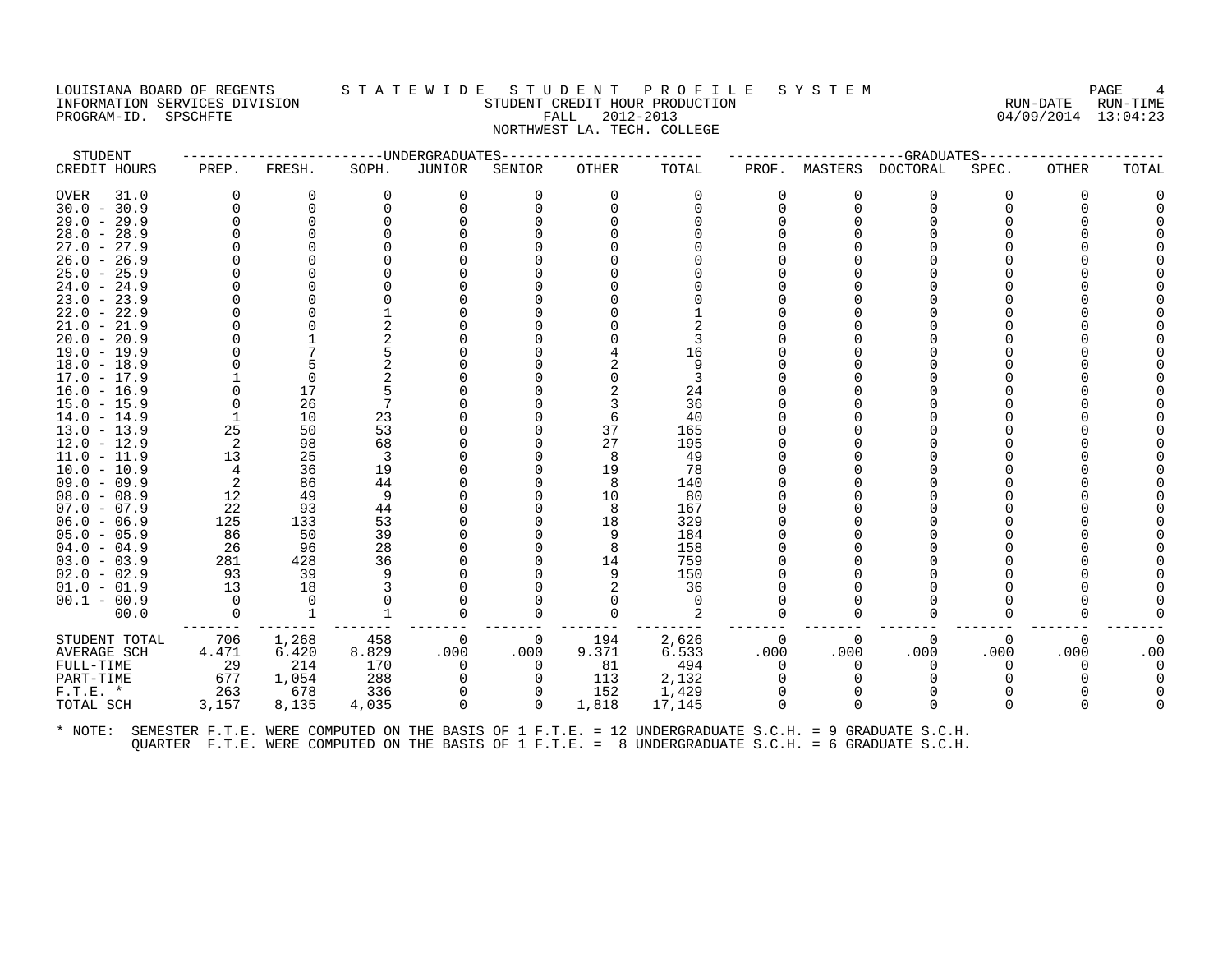# LOUISIANA BOARD OF REGENTS STATEWIDE STUDENT PROFILE SYSTEM PAGE 5<br>INFORMATION SERVICES DIVISION STATEWES STUDENT CREDIT HOUR PRODUCTION METAL COMPOSTER RUN-DATE RUN-TIME INFORMATION SERVICES DIVISION STUDENT CREDIT HOUR PRODUCTION RUN-DATE RUN-TIME PROGRAM-ID. SPSCHFTE FALL 2012-2013 04/09/2014 13:04:23 NORTHSHORE TECH COMM. COLLEGE

STUDENT ------------------------UNDERGRADUATES------------------------ ---------------------GRADUATES----------------------

# CREDIT HOURS PREP. FRESH. SOPH. JUNIOR SENIOR OTHER TOTAL PROF. MASTERS DOCTORAL SPEC. OTHER TOTAL OVER 31.0 0 0 0 0 0 0 0 0 0 0 0 0 0 30.0 - 30.9 0 0 0 0 0 0 0 0 0 0 0 0 0 29.0 - 29.9 0 0 0 0 0 0 0 0 0 0 0 0 0 28.0 - 28.9 0 0 0 0 0 0 0 0 0 0 0 0 0 27.0 - 27.9 0 0 0 0 0 0 0 0 0 0 0 0 0 26.0 - 26.9 0 0 0 0 0 0 0 0 0 0 0 0 0 25.0 - 25.9 0 0 0 0 0 0 0 0 0 0 0 0 0 24.0 - 24.9 0 0 1 0 0 0 1 0 0 0 0 0 0 23.0 - 23.9 0 0 2 0 0 0 2 0 0 0 0 0 0 22.0 - 22.9 0 0 0 0 0 0 0 0 0 0 0 0 0 21.0 - 21.9 0 0 4 0 0 3 7 0 0 0 0 0 0 20.0 - 20.9 0 2 0 0 0 2 4 0 0 0 0 0 0 19.0 - 19.9 1 6 2 0 0 0 9 0 0 0 0 0 0 18.0 - 18.9 0 16 13 0 0 3 32 0 0 0 0 0 0 17.0 - 17.9 1 11 13 0 0 6 31 0 0 0 0 0 0 16.0 - 16.9 0 39 12 0 0 4 55 0 0 0 0 0 0 15.0 - 15.9 2 67 29 0 0 25 123 0 0 0 0 0 0 14.0 - 14.9 1 49 58 0 0 16 124 0 0 0 0 0 0 13.0 - 13.9 2 99 47 0 0 24 172 0 0 0 0 0 0 12.0 - 12.9 4 184 104 0 0 35 327 0 0 0 0 0 0 11.0 - 11.9 1 26 19 0 0 34 80 0 0 0 0 0 0 10.0 - 10.9 1 61 16 0 0 5 83 0 0 0 0 0 0 09.0 - 09.9 11 74 31 0 0 18 134 0 0 0 0 0 0 08.0 - 08.9 13 66 14 0 0 4 97 0 0 0 0 0 0 07.0 - 07.9 11 43 8 0 0 3 65 0 0 0 0 0 0 06.0 - 06.9 67 118 25 0 0 21 231 0 0 0 0 0 0 05.0 - 05.9 225 103 31 0 0 71 430 0 0 0 0 0 0 04.0 - 04.9 162 46 13 0 0 18 239 0 0 0 0 0 0 03.0 - 03.9 407 71 18 0 0 14 510 0 0 0 0 0 0 02.0 - 02.9 148 9 13 0 0 3 173 0 0 0 0 0 0 01.0 - 01.9 171 6 4 0 0 0 181 0 0 0 0 0 0 00.1 - 00.9 0 0 0 0 0 0 0 0 0 0 0 0 0 00.0 0 1 0 0 0 0 1 0 0 0 0 0 0 ------- ------- ------- ------- ------- ------- -------- ------- ------- ------- ------- ------- ------- STUDENT TOTAL 1,228 1,097 477 0 0 309 3,111 0 0 0 0 0 0 AVERAGE SCH 3.516 9.556 10.925 .000 .000 9.407 7.366 .000 .000 .000 .000 .000 .00 FULL-TIME 11 473 285 0 0 118 887 0 0 0 0 0 0 PART-TIME 1,217 624 192 0 0 191 2,224 0 0 0 0 0 0 F.T.E. \* 360 873 434 0 0 242 1,909 0 0 0 0 0 TOTAL SCH 4,318 10,474 5,211 0 0 2,907 22,910 0 0 0 0 0 0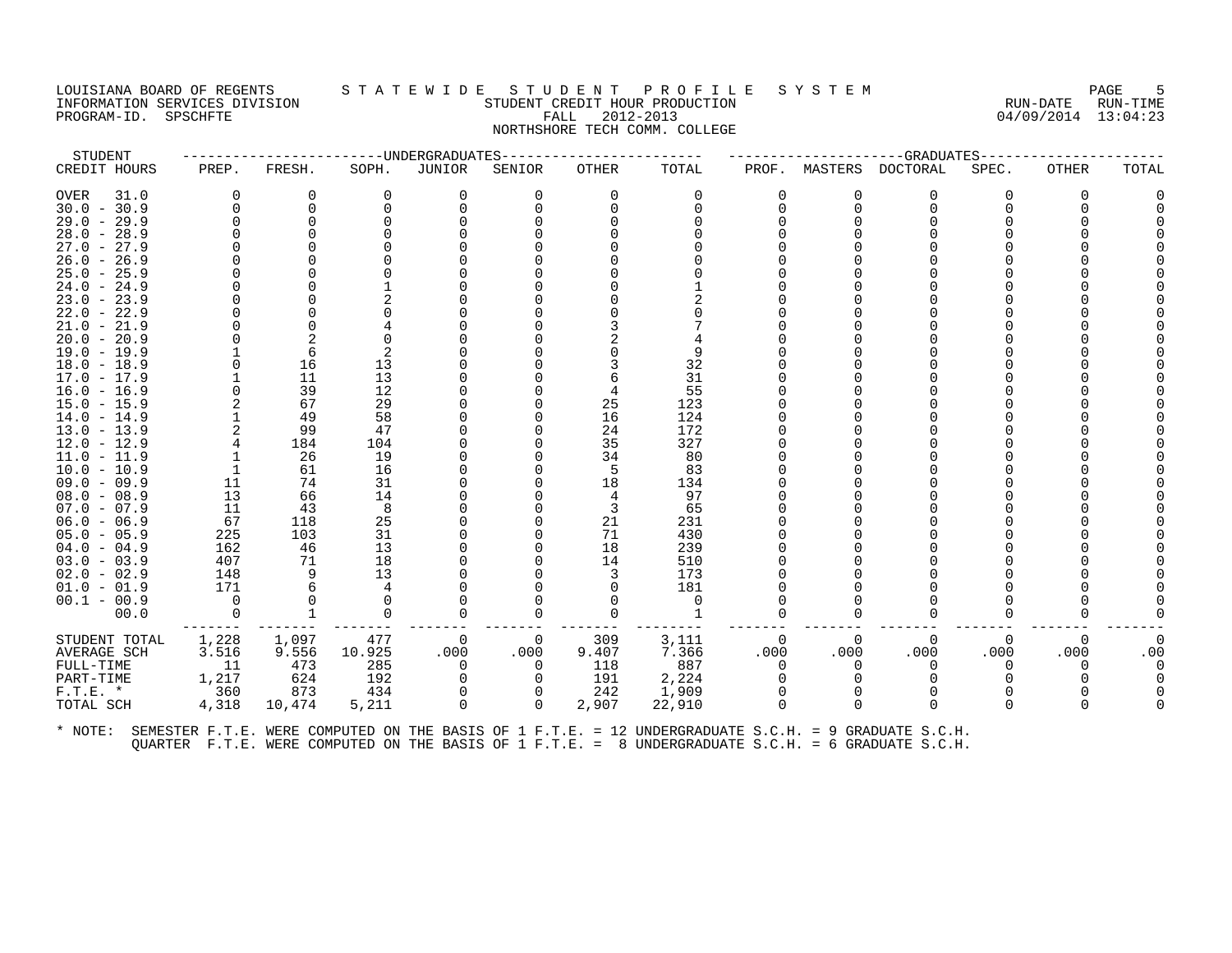#### LOUISIANA BOARD OF REGENTS STATEWIDE STUDE NT PROFILE SYSTEM PAGE FORGE 6<br>INFORMATION SERVICES DIVISION STATE RUN-TIME STUDENT CREDIT HOUR PRODUCTION INFORMATION SERVICES DIVISION SUNGLERICAL STUDENT CREDIT HOUR PRODUCTION SUNGLERIC RUN-DATE RUN-TIME RUN-TIME<br>PROGRAM-ID. SPSCHFTE SUN-TIME SERVICES SUNGLERICAL SUNGLERICAL SUNGLERICAL SUNGLERICAL SUNGLERICAL SUNGLERICAL PROGRAM-ID. SPSCHFTE FALL 2012-2013 GRAMBLING STATE UNIVERSITY

| STUDENT       |          |                |          | ------UNDERGRADUATES |        |                |        |          |                | ---------GRADUATES---- |          |          |          |
|---------------|----------|----------------|----------|----------------------|--------|----------------|--------|----------|----------------|------------------------|----------|----------|----------|
| CREDIT HOURS  | PREP.    | FRESH.         | SOPH.    | JUNIOR               | SENIOR | OTHER          | TOTAL  | PROF.    | MASTERS        | DOCTORAL               | SPEC.    | OTHER    | TOTAL    |
| OVER<br>31.0  | U        | 0              | 0        | 0                    | 0      | 0              | 0      |          | 0              | 0                      | O        | $\Omega$ |          |
| $30.0 - 30.9$ |          | $\Omega$       | n        | $\Omega$             |        | $\Omega$       | ∩      |          | O              | $\Omega$               |          | U        |          |
| $29.0 - 29.9$ |          | $\Omega$       |          |                      |        |                |        |          |                |                        |          |          |          |
| $28.0 - 28.9$ |          |                |          |                      |        |                |        |          |                |                        |          |          |          |
| $27.0 - 27.9$ |          |                |          |                      |        |                |        |          |                |                        |          |          |          |
| $26.0 - 26.9$ |          |                |          |                      |        |                |        |          |                |                        |          |          |          |
| $25.0 - 25.9$ |          |                |          |                      |        |                |        |          |                |                        |          |          |          |
| $24.0 - 24.9$ |          |                |          |                      |        |                |        |          |                |                        |          |          |          |
| $23.0 - 23.9$ |          |                |          |                      |        |                |        |          |                |                        |          |          |          |
| $22.0 - 22.9$ |          |                |          |                      |        |                |        |          |                |                        |          |          |          |
| $21.0 - 21.9$ |          |                |          | 15                   | 22     |                | 42     |          |                |                        |          |          |          |
| $20.0 - 20.9$ |          |                |          |                      | 10     |                | 15     |          |                |                        |          |          |          |
| $19.0 - 19.9$ |          |                | 9        | 10                   | 25     |                | 51     |          |                |                        |          |          |          |
| $18.0 - 18.9$ |          | 3              | 14       | 20                   | 65     |                | 102    |          |                |                        |          |          |          |
| $17.0 - 17.9$ |          | 12             | -6       | 7                    | 20     |                | 45     |          |                |                        |          |          |          |
| $16.0 - 16.9$ |          | 323            | 109      | 87                   | 149    |                | 668    |          |                |                        |          |          |          |
| $15.0 - 15.9$ |          | 220            | 253      | 247                  | 350    |                | 1,070  |          | 47             |                        |          |          |          |
| $14.0 - 14.9$ |          | 181            | 59       | 34                   | 75     |                | 349    |          | 2              |                        |          |          |          |
| $13.0 - 13.9$ |          | 359            | 120      | 73                   | 174    | O              | 726    |          |                |                        |          |          |          |
| 12.0 - 12.9   |          | 202            | 206      | 220                  | 389    | O              | 1,017  |          | 74             |                        |          |          | 74       |
| $11.0 - 11.9$ |          | $\overline{7}$ | -5       | 3                    | 9      |                | 24     |          |                |                        |          |          |          |
| $10.0 - 10.9$ |          | 16             | 6        | 3                    | 16     |                | 41     |          | 42             |                        |          |          | 43       |
| $09.0 - 09.9$ |          | 11             | 13       | 14                   | 29     |                | 67     |          | 297            | 15                     |          |          | 312      |
| $08.0 - 08.9$ |          | 2              | $\Omega$ |                      | 8      |                | 11     |          | $\Omega$       | $\Omega$               |          |          | $\Omega$ |
| $07.0 - 07.9$ |          | 4              |          | 2                    | 8      |                | 19     |          | 9              |                        |          |          | 10       |
| $06.0 - 06.9$ |          | 14             |          | 11                   | 43     |                | 81     |          | 255            | 34                     |          |          | 289      |
| $05.0 - 05.9$ |          | 1              |          | $\Omega$             |        |                |        |          |                | $\Omega$               |          |          |          |
| $04.0 - 04.9$ | $\Omega$ | 1              |          |                      |        |                | 6      |          | 4              |                        |          |          |          |
| $03.0 - 03.9$ | 56       | 10             |          |                      | 17     |                | 89     |          | 16             | 35                     |          |          | 51       |
| $02.0 - 02.9$ |          |                |          |                      |        |                |        |          |                |                        |          |          |          |
| $01.0 - 01.9$ |          | $\Omega$       |          |                      |        |                |        |          |                |                        |          |          |          |
| $00.1 - 00.9$ |          |                |          |                      |        |                |        |          |                |                        |          |          |          |
| 00.0          |          | $\Omega$       |          | $\Omega$             |        | $\Omega$       |        |          | $\mathfrak{D}$ | $\mathfrak{D}$         |          |          |          |
| STUDENT TOTAL | 62       | 1,375          | 824      | 755                  | 1,419  | $\overline{0}$ | 4,435  | $\Omega$ | 752            | 90                     | 0        | 0        | 842      |
| AVERAGE SCH   | 3.290    | 13.811         | 13.808   | 13.924               | 13.612 | .000           | 13.619 | .000     | 8.534          | 5.329                  | .000     | .000     | 8.19     |
| FULL-TIME     | $\Omega$ | 1,307          | 782      | 717                  | 1,281  | $\Omega$       | 4,087  |          | 464            | 16                     |          |          | 480      |
| PART-TIME     | 62       | 68             | 42       | 38                   | 138    | 0              | 348    |          | 288            | 74                     |          |          | 362      |
| $F.T.E. *$    | 17       | 1,583          | 948      | 876                  | 1,606  | 0              | 5,030  | $\Omega$ | 711            | 52                     |          |          | 763      |
| TOTAL SCH     | 204      | 18,991         | 11,378   | 10,513               | 19,275 | $\Omega$       | 60,361 | $\Omega$ | 6,401          | 469                    | $\Omega$ | $\Omega$ | 6,870    |
|               |          |                |          |                      |        |                |        |          |                |                        |          |          |          |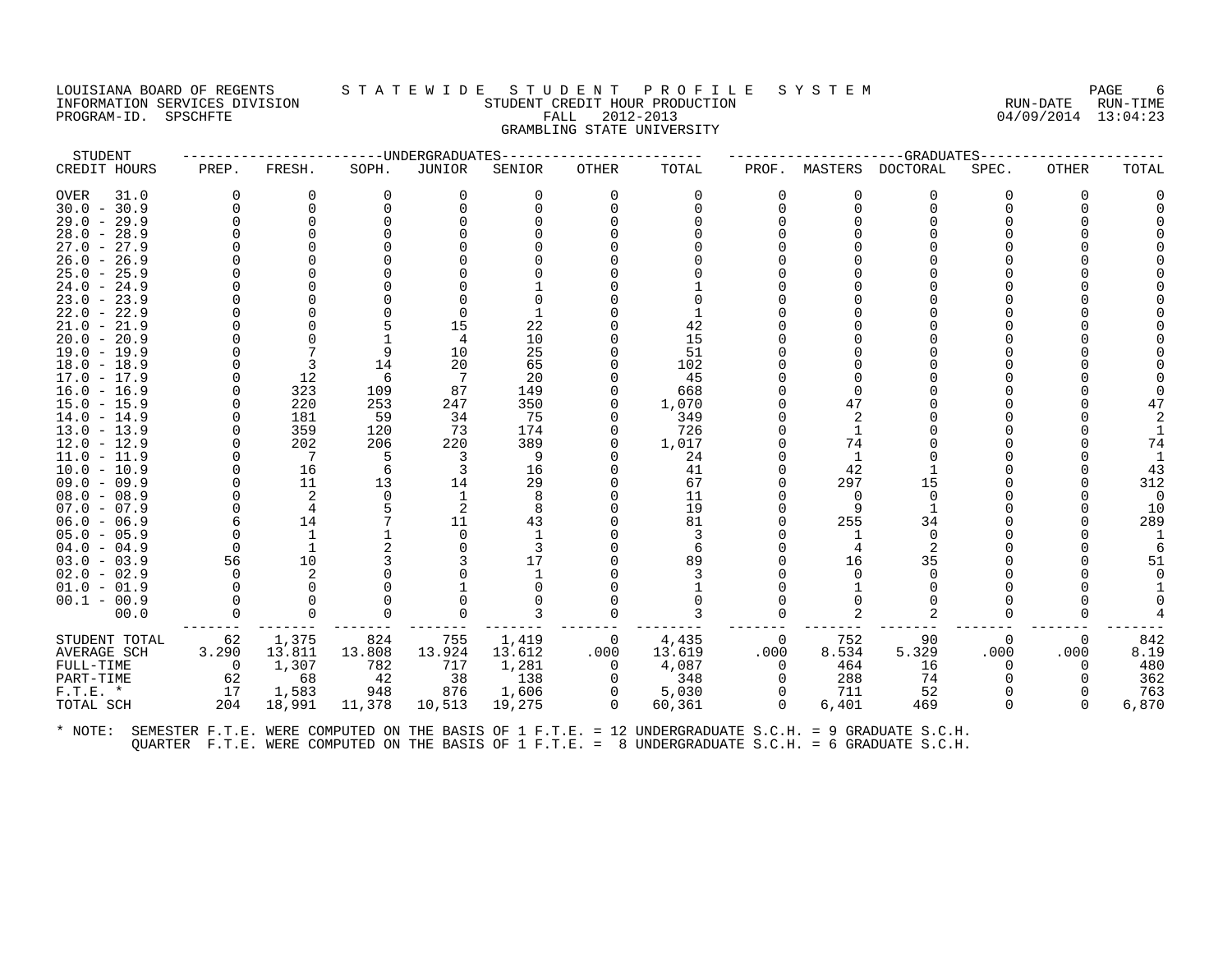#### LOUISIANA BOARD OF REGENTS STA T E W I D E S T U D E N T P R O F I L E S Y S T E M PAGE 7 INFORMATION SERVICES DIVISION SUN-TIME STUDENT CREDIT HOUR PRODUCTION SUNGLE RUN-DATE RUN-TIME<br>PROGRAM-ID. SPSCHFTE SERVICES SUNGLESS SUNGLESS FALL 2012-2013 PROGRAM-ID. SPSCHFTE FALL 2012-2013 LOUISIANA TECH UNIVERSITY

| STUDENT       |                |          |          | ------------UNDERGRADUATES |          |              |          |                |                | --GRADUATES----- |                |              |          |
|---------------|----------------|----------|----------|----------------------------|----------|--------------|----------|----------------|----------------|------------------|----------------|--------------|----------|
| CREDIT HOURS  | PREP.          | FRESH.   | SOPH.    | JUNIOR                     | SENIOR   | OTHER        | TOTAL    | PROF.          | MASTERS        | <b>DOCTORAL</b>  | SPEC.          | <b>OTHER</b> | TOTAL    |
| OVER<br>31.0  | 0              | $\Omega$ | $\Omega$ | 0                          | $\Omega$ | $\Omega$     | $\Omega$ | $\Omega$       |                | $\Omega$         | 0              | 0            |          |
| $30.0 - 30.9$ |                | $\Omega$ | $\Omega$ | $\Omega$                   |          | <sup>n</sup> |          | $\Omega$       | $\Omega$       | $\Omega$         |                |              |          |
| $29.0 - 29.9$ |                | $\Omega$ |          |                            |          |              |          |                |                |                  |                |              |          |
| $28.0 - 28.9$ |                |          |          |                            |          |              |          |                |                |                  |                |              |          |
| $27.0 - 27.9$ |                |          |          |                            |          |              |          |                |                |                  |                |              |          |
| $26.0 - 26.9$ |                |          |          |                            |          |              |          |                |                |                  |                |              |          |
| $25.0 - 25.9$ |                |          |          |                            |          |              |          |                |                |                  |                |              |          |
| $24.0 - 24.9$ |                |          |          |                            |          |              |          |                |                |                  |                |              |          |
| $23.0 - 23.9$ |                |          |          |                            |          |              |          |                |                |                  |                |              |          |
| $22.0 - 22.9$ |                |          |          |                            |          |              |          |                |                |                  |                |              |          |
| $21.0 - 21.9$ |                |          |          |                            |          |              |          |                |                |                  |                |              |          |
| $20.0 - 20.9$ |                |          |          |                            |          |              |          |                |                |                  |                |              |          |
| $19.0 - 19.9$ |                |          |          |                            |          |              |          |                |                |                  |                |              |          |
| $18.0 - 18.9$ |                |          |          |                            |          |              |          |                |                |                  |                |              |          |
| 17.0 - 17.9   |                |          |          |                            |          |              |          |                |                |                  |                |              |          |
| 16.0 - 16.9   |                |          |          |                            |          |              |          |                |                |                  |                |              |          |
| $15.0 - 15.9$ |                |          |          |                            | 13       |              | 27       |                |                |                  |                |              |          |
| $14.0 - 14.9$ |                |          |          |                            | 16       |              | 41       |                |                |                  |                |              |          |
| $13.0 - 13.9$ | 8              | 30       | 12       | 21                         | 57       |              | 131      |                |                |                  |                |              |          |
| 12.0 - 12.9   | 25             | 269      | 423      | 418                        | 501      | 17           | 1,653    |                | 59             |                  |                |              |          |
| $11.0 - 11.9$ | 23             | 396      | 251      | 196                        | 220      | 11           | 1,097    |                | $\Omega$       |                  |                |              |          |
| $10.0 - 10.9$ | 11             | 558      | 234      | 160                        | 275      | 13           | 1,251    |                | 24             | 26               |                |              | 50       |
| $09.0 - 09.9$ | 85             | 291      | 424      | 411                        | 559      | 43           | 1,813    |                | 104            | 146              |                |              | 255      |
| $08.0 - 08.9$ | 26             | 87       | 108      | 89                         | 131      | 17           | 458      |                | $\overline{1}$ | 10               |                |              | 11       |
| $07.0 - 07.9$ | $\overline{1}$ | 11       | 3        | 6                          | 35       | 5            | 61       |                | 35             | 8                |                |              | 45       |
| $06.0 - 06.9$ | 362            | 52       | 33       | 50                         | 136      | 33           | 666      |                | 499            | 38               |                | 133          | 670      |
| $05.0 - 05.9$ | 41             | 4        | 13       | 32                         | 29       | 17           | 136      |                | 9              | $\Omega$         |                |              | 10       |
| $04.0 - 04.9$ | $\overline{0}$ | 9        | -8       | 6                          | 14       | 14           | 51       |                | 12             | 2                |                |              | 20       |
| $03.0 - 03.9$ | 682            | 71       | 26       | 24                         | 65       | 315          | 1,183    |                | 287            | 73               |                | 845          | 1,205    |
| $02.0 - 02.9$ | 2              | $\Omega$ |          | $\Omega$                   |          | 21           | 27       |                |                | ∩                |                |              |          |
| $01.0 - 01.9$ | $\Omega$       | $\Omega$ |          |                            |          | 352          | 356      |                |                |                  |                |              | 10       |
| $00.1 - 00.9$ |                | $\Omega$ |          |                            | $\Omega$ | $\Omega$     | $\Omega$ |                |                |                  |                |              | $\Omega$ |
| 00.0          | $\Omega$       | $\Omega$ |          |                            | $\Omega$ | $\Omega$     | $\Omega$ |                |                |                  |                |              | $\Omega$ |
| STUDENT TOTAL | 1,284          | 1,781    | 1,550    | 1,424                      | 2,058    | 861          | 8,958    | $\overline{0}$ | 1,032          | 319              | $\overline{0}$ | 995          | 2,346    |
| AVERAGE SCH   | 5.016          | 9.865    | 10.056   | 9.982                      | 9.678    | 3.170        | 8.535    | .000           | 5.910          | 7.065            | .000           | 3.463        | 5.02     |
| FULL-TIME     | 196            | 1,634    | 1,464    | 1,306                      | 1,774    | 104          | 6,478    | $\Omega$       | 723            | 235              | $\Omega$       | 142          | 1,100    |
| PART-TIME     | 1,088          | 147      | 86       | 118                        | 284      | 757          | 2,480    | $\Omega$       | 309            | 84               | $\Omega$       | 853          | 1,246    |
| $F.T.E. *$    | 805            | 2,196    | 1,948    | 1,777                      | 2,490    | 341          | 9,558    | $\Omega$       | 1,017          | 376              | $\Omega$       | 574          | 1,967    |
| TOTAL SCH     | 6,441          | 17,570   | 15,587   | 14,215                     | 19,918   | 2,730        | 76,461   | $\Omega$       | 6,100          | 2,254            | $\Omega$       | 3,446        | 11,800   |
|               |                |          |          |                            |          |              |          |                |                |                  |                |              |          |
|               |                |          |          |                            |          |              |          |                |                |                  |                |              |          |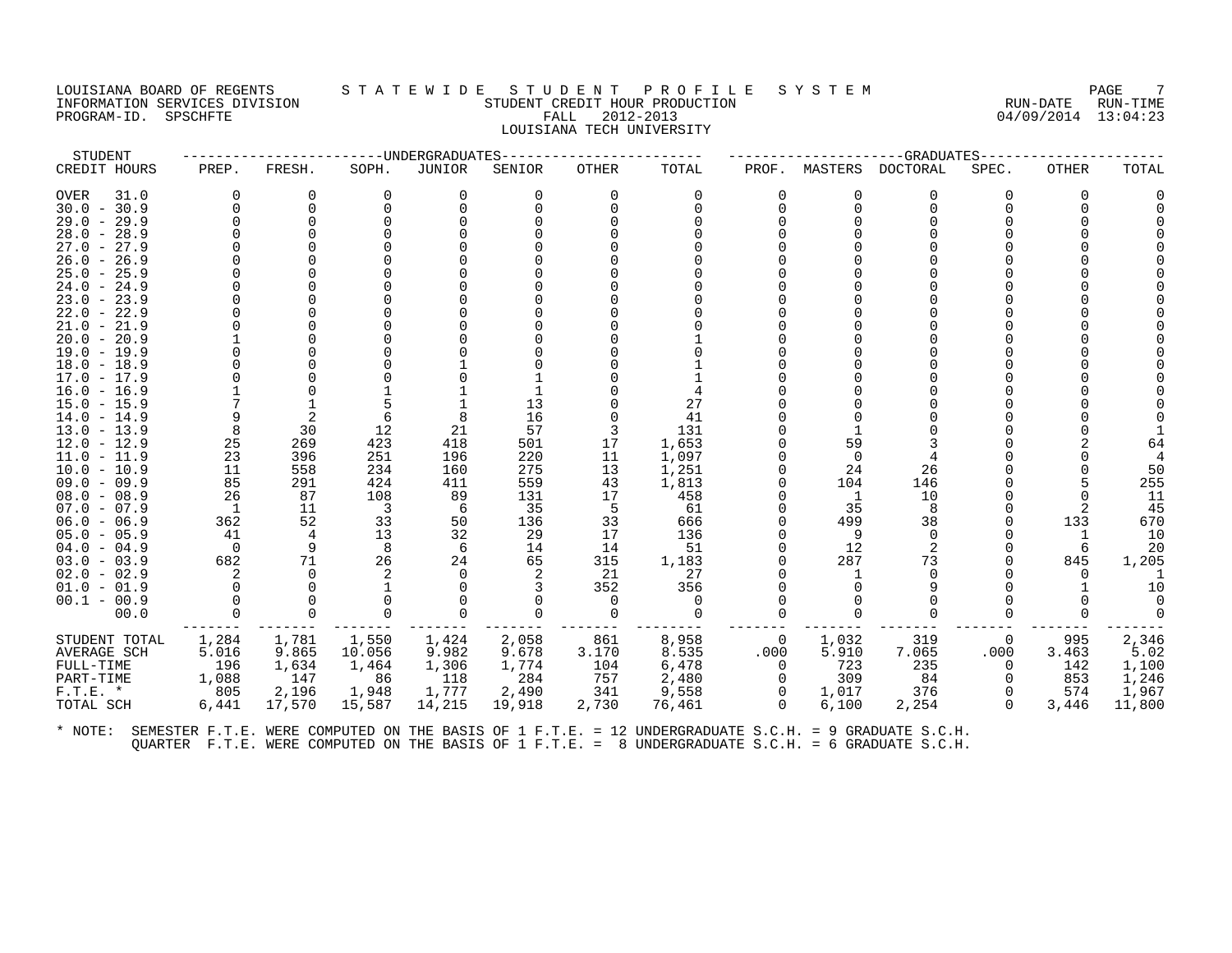#### LOUISIANA BOARD OF REGENTS STATEWIDE STUDENT PROFILE SYSTEM PAGE RAGE 8<br>INFORMATION SERVICES DIVISION STUDENT OUR PRODUCTION STUDENT OUR PRODUCTION INGUISIANA BOARD OF REGISTION SERVICES DIVISION SUBSERVICES SUBSERVICES SUBSERVICES SUBSERVICES SUBSERVICES SU<br>INFORMATION SERVICES DIVISION SERVICES SUBSERVICES SUBSERVICES SUBSERVICES SUBSERVICES SUBSERVICES SUBSERVICES<br> PROGRAM-ID. SPSCHFTE FALL 2012-2013 MCNEESE STATE UNIVERSITY

| STUDENT                      |                |           |           | ----UNDERGRADUATES |           |       |           |          |          | -GRADUATES |        |       |       |
|------------------------------|----------------|-----------|-----------|--------------------|-----------|-------|-----------|----------|----------|------------|--------|-------|-------|
| CREDIT HOURS                 | PREP.          | FRESH.    | SOPH.     | JUNIOR             | SENIOR    | OTHER | TOTAL     | PROF.    | MASTERS  | DOCTORAL   | SPEC.  | OTHER | TOTAL |
| 31.0<br>OVER                 | $\Omega$       | 0         | 0         | 0                  |           | 0     | 0         |          | 0        | 0          |        | 0     |       |
| $30.0 - 30.9$                |                | $\Omega$  | $\Omega$  | $\Omega$           |           |       | $\Omega$  | ∩        | $\Omega$ | $\Omega$   |        |       |       |
| $29.0 - 29.9$                |                | ∩         |           |                    |           |       |           |          |          |            |        |       |       |
| $28.0 - 28.9$                |                |           |           |                    |           |       |           |          |          |            |        |       |       |
| $27.0 - 27.9$                |                |           |           |                    |           |       |           |          |          |            |        |       |       |
| $26.0 - 26.9$                |                |           |           |                    |           |       |           |          |          |            |        |       |       |
| $25.0 - 25.9$                |                |           |           |                    |           |       |           |          |          |            |        |       |       |
| $24.0 - 24.9$                |                |           |           |                    |           |       |           |          |          |            |        |       |       |
| $23.0 - 23.9$                |                |           |           |                    |           |       |           |          |          |            |        |       |       |
| 22.0 - 22.9                  |                | ∩         | 8         |                    | 37        |       | 52        |          |          |            |        |       |       |
| $21.0 - 21.9$                |                | 2         | 11        | 35                 | 109       |       | 157       |          |          |            |        |       |       |
| $20.0 - 20.9$                |                | 3         | 12        | 21                 | 51        |       | 87        |          |          |            |        |       |       |
| $19.0 - 19.9$                |                | 20        | 40        | 34                 | 96        |       | 190       |          |          |            |        |       |       |
| $18.0 - 18.9$                |                | 80        | 149       | 163                | 246       |       | 638       |          |          |            |        |       |       |
| $17.0 - 17.9$                |                | 227       | 138       | 98                 | 134       |       | 598       |          |          |            |        |       |       |
| $16.0 - 16.9$                |                | 447       | 170       | 106                | 179       |       | 903       |          |          |            |        |       |       |
| 15.0 - 15.9                  |                | 202       | 278       | 304                | 382       |       | 1,168     |          | 10       |            |        |       | 12    |
| 14.0 - 14.9                  |                | 209       | 98        | 90                 | 170       |       | 568       |          |          |            |        |       |       |
| $13.0 - 13.9$                |                | 200       | 126       | 121                | 274       |       | 722       |          |          |            |        |       |       |
| 12.0 - 12.9                  |                | 117<br>15 | 251<br>14 | 181<br>19          | 431<br>33 |       | 985<br>82 |          | 68       |            |        |       | 78    |
| 11.0 - 11.9<br>$10.0 - 10.9$ | 2              | 15        | 18        | 18                 | 64        |       | 117       |          | 12       |            |        |       | 16    |
| $09.0 - 09.9$                | 18             | 17        | 38        | 34                 | 113       |       | 220       |          | 197      |            |        | 18    | 216   |
| $08.0 - 08.9$                | 2              | 8         | 13        | 10                 | 32        |       | 65        |          | 24       |            |        |       | 25    |
| $07.0 - 07.9$                | 22             | 19        | 11        | 8                  | 41        |       | 101       |          | 13       |            |        | 14    | 27    |
| $06.0 - 06.9$                | 184            | 30        | 39        | 32                 | 121       |       | 406       |          | 247      |            |        | 55    | 302   |
| $05.0 - 05.9$                | $\overline{0}$ | 2         |           |                    | 4         |       | 10        |          | 33       |            |        |       | 34    |
| $04.0 - 04.9$                | 80             |           | 3         |                    | 25        |       | 123       |          | 4        |            |        | 15    | 19    |
| $03.0 - 03.9$                | 404            |           | 12        |                    | 56        |       | 488       |          | 63       |            |        | 57    | 120   |
| $02.0 - 02.9$                | U              |           | ∩         |                    |           |       |           |          |          |            |        |       |       |
| $01.0 - 01.9$                |                |           |           |                    |           |       |           |          |          |            |        |       |       |
| $00.1 - 00.9$                |                |           |           |                    |           |       |           |          |          |            |        |       |       |
| 00.0                         |                | $\Omega$  |           |                    |           |       |           |          |          |            |        |       |       |
| STUDENT TOTAL                | 720            | 1,624     | 1,431     | 1,301              | 2,617     | 9     | 7,702     | 0        | 685      | 0          | 2      | 190   | 877   |
| AVERAGE SCH                  | 4.290          | 14.647    | 14.322    | 14.564             | 13.825    | 8.444 | 13.318    | .000     | 7.518    | .000       | 10.500 | 5.956 | 7.19  |
| FULL-TIME                    | 7              | 1,507     | 1,281     | 1,162              | 2,118     | 4     | 6,079     | $\Omega$ | 299      | $\Omega$   |        | 39    | 340   |
| PART-TIME                    | 713            | 117       | 150       | 139                | 499       | 5     | 1,623     |          | 386      |            |        | 151   | 537   |
| $F.T.E. *$                   | 257            | 1,982     | 1,708     | 1,579              | 3,014     | 6     | 8,547     | 0        | 572      |            | 2      | 122   | 697   |
| TOTAL SCH                    | 3,089          | 23,788    | 20,496    | 18,949             | 36,168    | 76    | 102,566   | $\Omega$ | 5,150    | $\Omega$   | 21     | 1,102 | 6,273 |
|                              |                |           |           |                    |           |       |           |          |          |            |        |       |       |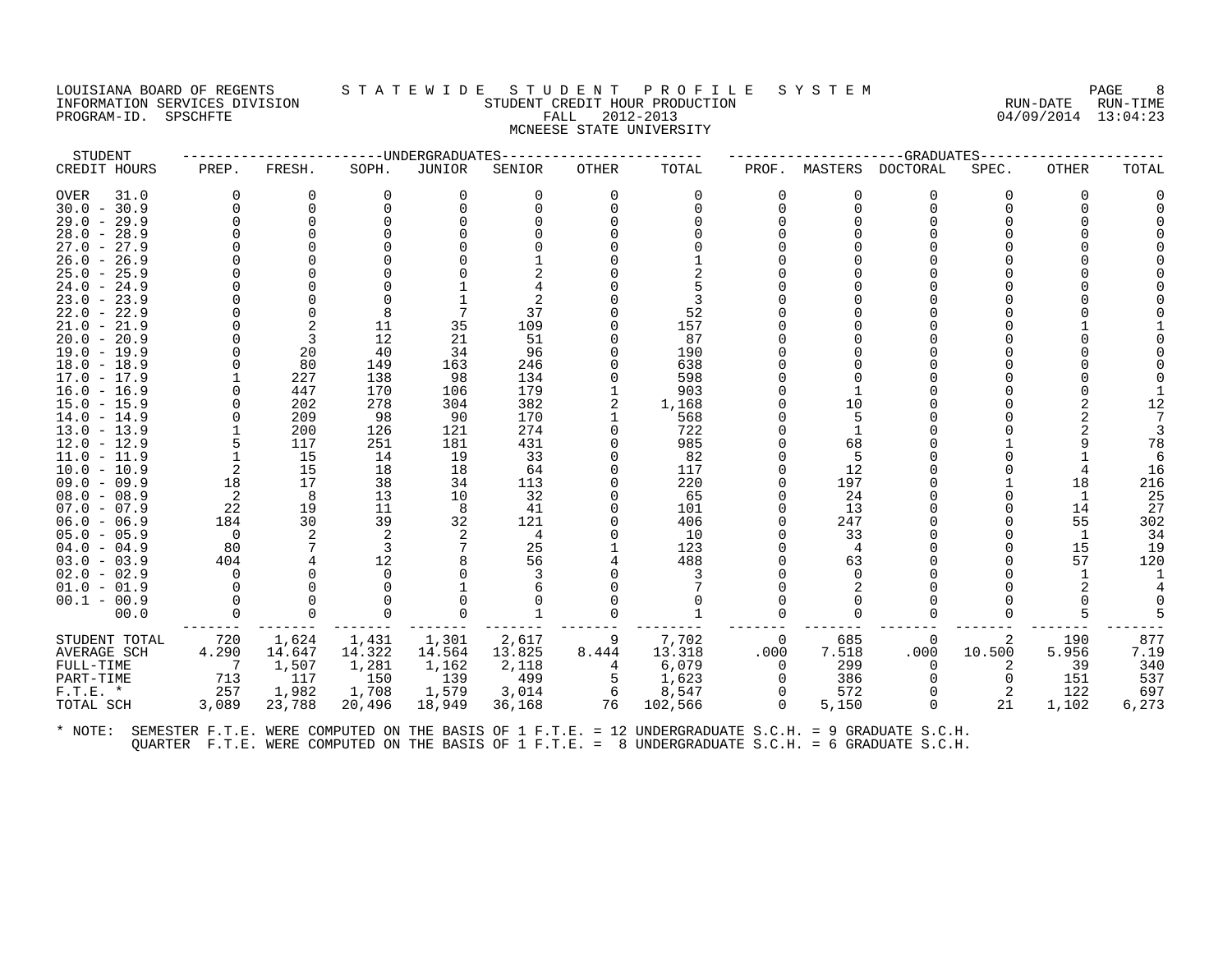#### LOUISIANA BOARD OF REGENTS S T A T E W I D E S T U D E N T P R O F I L E S Y S T E M PAGE 9 INFORMATION SERVICES DIVISION STUDENT CREDIT HOUR PRODUCTION RUN-DATE RUN-TIME PROGRAM-ID. SPSCHFTE FALL 2012-2013 04/09/2014 13:04:23 NICHOLLS STATE UNIVERSITY

| STUDENT                        |                |           |          | -----UNDERGRADUATES |          |              |           |          |          | -GRADUATES |       |              |       |
|--------------------------------|----------------|-----------|----------|---------------------|----------|--------------|-----------|----------|----------|------------|-------|--------------|-------|
| CREDIT HOURS                   | PREP.          | FRESH.    | SOPH.    | JUNIOR              | SENIOR   | <b>OTHER</b> | TOTAL     | PROF.    | MASTERS  | DOCTORAL   | SPEC. | <b>OTHER</b> | TOTAL |
| OVER<br>31.0                   | $\Omega$       | O         | $\Omega$ | ∩                   | U        |              | $\Omega$  | 0        | ∩        | 0          | 0     | $\Omega$     |       |
| $30.0 - 30.9$                  |                | ∩         |          |                     |          |              |           |          | $\cap$   | ∩          |       |              |       |
| $29.0 - 29.9$                  |                | ∩         |          |                     |          |              |           |          |          |            |       |              |       |
| $28.0 - 28.9$                  |                |           |          |                     |          |              |           |          |          |            |       |              |       |
| $27.0 - 27.9$                  |                |           |          |                     |          |              |           |          |          |            |       |              |       |
| $26.0 - 26.9$                  |                |           |          |                     |          |              |           |          |          |            |       |              |       |
| $25.0 - 25.9$                  |                |           |          |                     |          |              |           |          |          |            |       |              |       |
| $24.0 - 24.9$                  |                |           |          |                     |          |              |           |          |          |            |       |              |       |
| $23.0 - 23.9$                  |                |           |          |                     |          |              |           |          |          |            |       |              |       |
| $22.0 - 22.9$                  |                |           |          |                     |          |              |           |          |          |            |       |              |       |
| $21.0 - 21.9$                  |                |           |          |                     |          |              | 16        |          |          |            |       |              |       |
| $20.0 - 20.9$                  |                |           |          |                     |          |              | 13        |          |          |            |       |              |       |
| $19.0 - 19.9$                  |                | 2         |          |                     | 16       |              | 28        |          |          |            |       |              |       |
| $18.0 - 18.9$                  |                | 84        | 114      | 167                 | 198      |              | 563       |          |          |            |       |              |       |
| $17.0 - 17.9$                  |                | 163       | 90       | 46                  | 24       |              | 323       |          |          |            |       |              |       |
| 16.0 - 16.9                    |                | 346       | 129      | 73                  | 81       |              | 631       |          |          |            |       |              |       |
| $15.0 - 15.9$                  |                | 286       | 322      | 323                 | 321      |              | 1,258     |          |          |            |       |              |       |
| $14.0 - 14.9$                  |                | 165       | 96       | 84                  | 56       |              | 401       |          |          |            |       |              |       |
| $13.0 - 13.9$                  |                | 292       | 96       | 96                  | 140      |              | 624       |          |          |            |       |              |       |
| $12.0 - 12.9$                  |                | 162<br>25 | 183      | 224                 | 344      |              | 921<br>77 |          | 43       |            |       |              | 59    |
| $11.0 - 11.9$                  |                |           | 9<br>10  | 20                  | 23       |              | 270       |          |          |            |       |              |       |
| $10.0 - 10.9$<br>$09.0 - 09.9$ | $\Omega$       | 184<br>63 | 49       | 15<br>39            | 61<br>99 |              | 252       |          | 116      |            |       |              | 127   |
| $08.0 - 08.9$                  |                | 6         |          |                     | 11       |              | 26        |          | 3        |            |       |              |       |
| $07.0 - 07.9$                  |                | 20        |          | 4                   | 57       |              | 85        |          | $\Omega$ |            |       |              |       |
| $06.0 - 06.9$                  |                | 19        | 21       | 33                  | 97       | 22           | 196       |          | 247      |            | 10    | 51           | 308   |
| $05.0 - 05.9$                  |                | 2         | 4        |                     |          |              | 15        |          | ∩        |            |       |              |       |
| $04.0 - 04.9$                  | 6              |           |          |                     |          | $\Omega$     | 24        |          |          |            |       |              |       |
| $03.0 - 03.9$                  | 136            |           | 11       | 19                  | 69       | 26           | 270       |          | 61       |            |       | 40           | 101   |
| $02.0 - 02.9$                  |                |           |          |                     |          |              | 6         |          |          |            |       |              |       |
| $01.0 - 01.9$                  |                |           |          |                     |          |              |           |          |          |            |       |              |       |
| $00.1 - 00.9$                  |                |           |          |                     |          |              |           |          |          |            |       |              |       |
| 00.0                           |                |           |          |                     |          |              |           |          |          |            |       |              |       |
|                                |                |           |          |                     |          |              |           |          |          |            |       |              |       |
| STUDENT TOTAL                  | 147            | 1,834     | 1,157    | 1,173               | 1,626    | 75           | 6,012     | 0        | 480      | 0          | 25    | 104          | 609   |
| AVERAGE SCH                    | 3.136          | 13.788    | 14.139   | 13.895              | 12.624   | 6.346        | 13.208    | .000     | 6.970    | .000       | 8.800 | 5.423        | 6.78  |
| FULL-TIME                      | $\overline{0}$ | 1,501     | 1,040    | 1,029               | 1,195    | 16           | 4,781     | $\Omega$ | 168      | $\Omega$   | 14    | 13           | 195   |
| PART-TIME                      | 147            | 333       | 117      | 144                 | 431      | 59           | 1,231     | $\Omega$ | 312      | $\Omega$   | 11    | 91           | 414   |
| $F.T.E. *$                     | 38             | 2,104     | 1,363    | 1,358               | 1,710    | 40           | 6,613     | 0        | 372      | 0          | 24    | 63           | 459   |
| TOTAL SCH                      | 461            | 25,247    | 16,359   | 16,300              | 20,515   | 476          | 79,358    | $\Omega$ | 3,346    | $\Omega$   | 220   | 564          | 4,130 |
|                                |                |           |          |                     |          |              |           |          |          |            |       |              |       |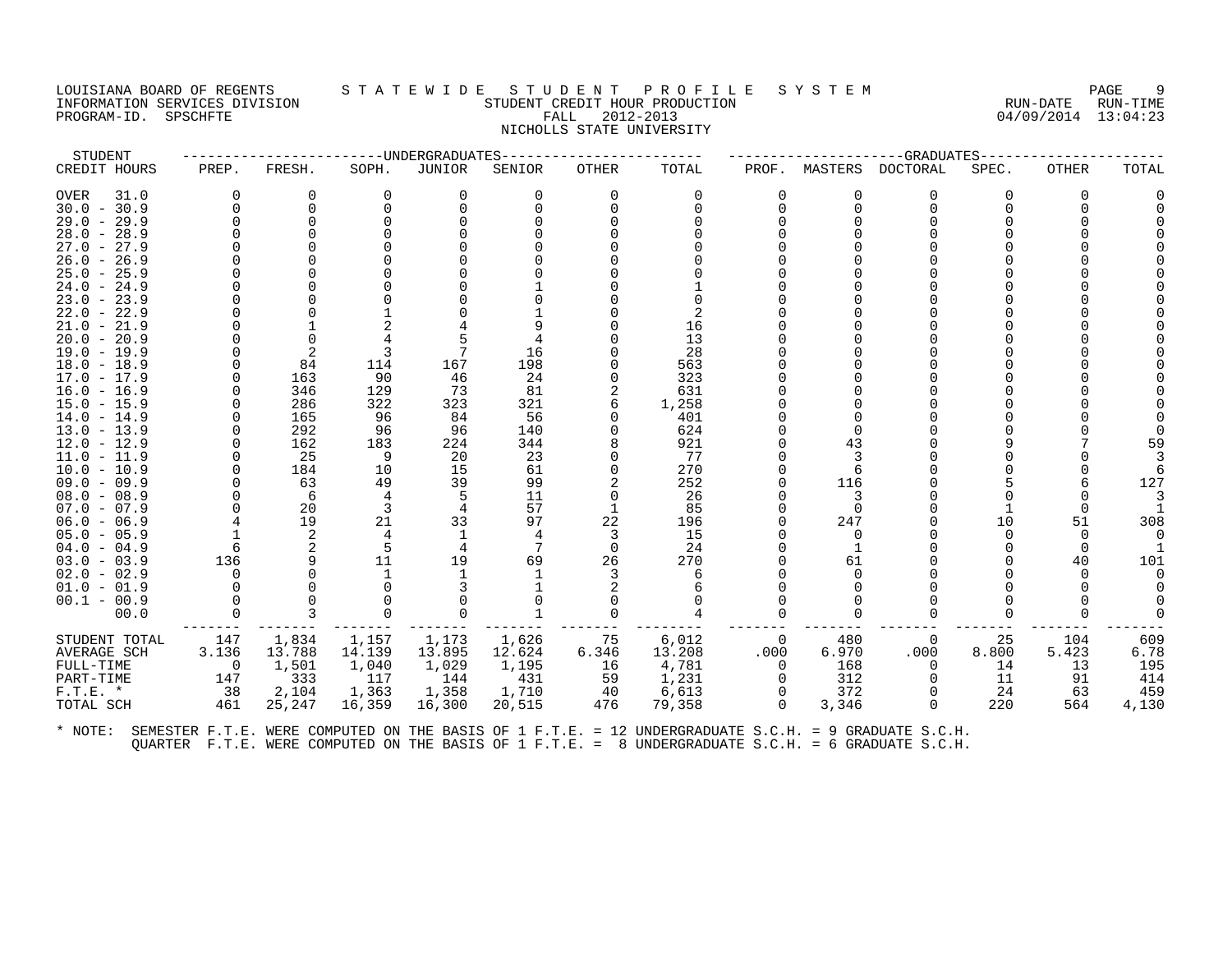PROGRAM-ID. SPSCHFTE

# LOUISIANA BOARD OF REGENTS STATEWIDE STUDENT PROFILE SYSTEM PAGE 10<br>INFORMATION SERVICES DIVISION STUDENT CREDIT HOUR PRODUCTION FORD PROMET ON RUN-DATE RUN-TIME INFORMATION SERVICES DIVISION SUNGLERICHE STUDENT CREDIT HOUR PRODUCTION SUNGLERIC RUN-DATE RUN-TIME RUN-TIME<br>PROGRAM-ID. SPSCHFTE SUN-TIME SERVICES SUNGLERIC RALL 2012-2013 UNIVERSITY OF LA. AT MONROE

| STUDENT                        |                   |               |          | ----UNDERGRADUATES |        |              |          |                |                | -GRADUATES-              |          |                      |           |
|--------------------------------|-------------------|---------------|----------|--------------------|--------|--------------|----------|----------------|----------------|--------------------------|----------|----------------------|-----------|
| CREDIT HOURS                   | PREP.             | FRESH.        | SOPH.    | JUNIOR             | SENIOR | <b>OTHER</b> | TOTAL    | PROF.          |                | MASTERS DOCTORAL         | SPEC.    | OTHER                | TOTAL     |
| 31.0<br>OVER                   | $\Omega$          | $\Omega$      | $\Omega$ | $\Omega$           | 0      | $\Omega$     | $\Omega$ | $\Omega$       | $\Omega$       | $\Omega$                 | 0        | $\Omega$             |           |
| $30.0 - 30.9$                  |                   | 0             | $\Omega$ |                    |        |              | 0        | $\Omega$       | $\Omega$       |                          |          |                      |           |
| $29.0 - 29.9$                  |                   | $\Omega$      |          |                    |        |              |          |                |                |                          |          |                      |           |
| $28.0 - 28.9$                  |                   |               |          |                    |        |              |          |                |                |                          |          |                      |           |
| $27.0 - 27.9$                  |                   |               |          |                    |        |              |          |                |                |                          |          |                      |           |
| $26.0 - 26.9$                  |                   |               |          |                    |        |              |          |                |                |                          |          |                      |           |
| $25.0 - 25.9$                  |                   |               |          |                    |        |              |          |                |                |                          |          |                      |           |
| $24.0 - 24.9$                  |                   |               |          |                    |        |              |          | 36             |                |                          |          |                      | 36        |
| $23.0 - 23.9$                  |                   |               |          |                    |        |              |          |                |                |                          |          |                      |           |
| $22.0 - 22.9$                  |                   |               |          |                    |        |              |          |                |                |                          |          |                      |           |
| $21.0 - 21.9$                  |                   |               |          |                    |        |              |          |                |                |                          |          |                      |           |
| $20.0 - 20.9$                  |                   |               |          |                    |        |              |          |                |                |                          |          |                      |           |
| $19.0 - 19.9$                  |                   | 5             |          |                    |        |              | 18       | 64             |                |                          |          |                      | 64        |
| $18.0 - 18.9$                  |                   | 13            | 37       | 70                 | 224    |              | 344      | 136            |                |                          |          |                      | 136       |
| $17.0 - 17.9$                  |                   | 61            | 45       | 36                 | 54     |              | 197      | 6              |                |                          |          |                      | 6         |
| $16.0 - 16.9$                  |                   | 337           | 127      | 86                 | 162    |              | 712      | 24             |                |                          |          |                      | 25        |
| $15.0 - 15.9$                  |                   | 177           | 354      | 317                | 442    |              | 1,299    | 8              | 46             | 12                       |          |                      | 66        |
| $14.0 - 14.9$                  |                   | 245           | 153      | 89                 | 87     | <sup>0</sup> | 575      | 8              | -1             | 1                        |          |                      | 10        |
| $13.0 - 13.9$                  | 8                 | 305           | 163      | 93                 | 252    |              | 824      |                | 6              |                          |          |                      | 14        |
| $12.0 - 12.9$                  | 31                | 78            | 254      | 302                | 531    |              | 1,197    | 13             | 77             | 35                       |          |                      | 125       |
| $11.0 - 11.9$                  | 1                 | $\Omega$      | 5        | -5                 | 25     |              | 36       | 1              | 3              | $\Omega$                 |          |                      |           |
| $10.0 - 10.9$                  | 40                | 11            | 8        | 10                 | 32     |              | 101      |                | 26             |                          |          |                      | 28        |
| $09.0 - 09.9$                  | 151               | 14            | 27       | 48                 | 110    |              | 351      | $\Omega$       | 224            | 44                       |          |                      | 275       |
| $08.0 - 08.9$                  | $\mathbf{1}$      | 1             |          | 5                  | 27     |              | 37       |                | -1             | $\Omega$                 |          |                      |           |
| $07.0 - 07.9$                  | -40               | .5<br>14      | 29       | 5<br>31            | 42     |              | 95       |                | 187            | ∩<br>43                  |          | 2<br>15              | -6<br>245 |
| $06.0 - 06.9$                  | 345               |               |          |                    | 129    |              | 556      |                |                |                          |          |                      |           |
| $05.0 - 05.9$                  | $\mathbf{1}$<br>9 | 0<br>$\Omega$ | -1       | $\Omega$<br>2      | 8<br>9 | $\Omega$     | 10<br>22 | <sup>0</sup>   | $\Omega$<br>-1 | <sup>0</sup><br>$\Omega$ |          | $\Omega$<br>$\Omega$ | $\Omega$  |
| $04.0 - 04.9$<br>$03.0 - 03.9$ | 732               | 13            | 14       | 19                 | 82     | 29           | 889      |                | 94             | 23                       |          | 34                   | 151       |
| $02.0 - 02.9$                  | $\Omega$          | $\Omega$      | $\Omega$ |                    |        |              |          |                | <sup>n</sup>   | ∩                        |          |                      |           |
| $01.0 - 01.9$                  |                   |               |          |                    |        |              |          |                |                |                          |          |                      |           |
| $00.1 - 00.9$                  |                   |               |          |                    |        |              | ∩        |                |                |                          |          |                      |           |
| 00.0                           | $\Omega$          | $\Omega$      | $\Omega$ |                    | 29     | $\Omega$     | 35       |                | 9              |                          |          |                      | 10        |
|                                |                   |               |          |                    |        |              |          |                |                |                          |          |                      |           |
| STUDENT TOTAL                  | 1,365             | 1,280         | 1,228    | 1,127              | 2,271  | 53           | 7,324    | 318            | 686            | 161                      | 0        | 59                   | 1,224     |
| <b>AVERAGE SCH</b>             | 5.056             | 14.177        | 13.692   | 13.414             | 12.756 | 6.037        | 11.774   | 18.264         | 8.096          | 8.500                    | .000     | 4.593                | 10.64     |
| FULL-TIME                      | 43                | 1,221         | 1,138    | 995                | 1,770  | 11           | 5,178    | 318            | 384            | 94                       | 0        | -7                   | 803       |
| PART-TIME                      | 1,322             | 59            | 90       | 132                | 501    | 42           | 2,146    | $\overline{0}$ | 302            | 67                       | $\Omega$ | 52                   | 421       |
| $F.T.E. *$                     | 575               | 1,512         | 1,401    | 1,253              | 2,383  | 27           | 7,152    | 645            | 609            | 151                      |          | 30                   | 1,436     |
| TOTAL SCH                      | 6,902             | 18,147        | 16,814   | 15,038             | 28,601 | 320          | 85,822   | 5,808          | 5,481          | 1,360                    | $\Omega$ | 271                  | 12,920    |
|                                |                   |               |          |                    |        |              |          |                |                |                          |          |                      |           |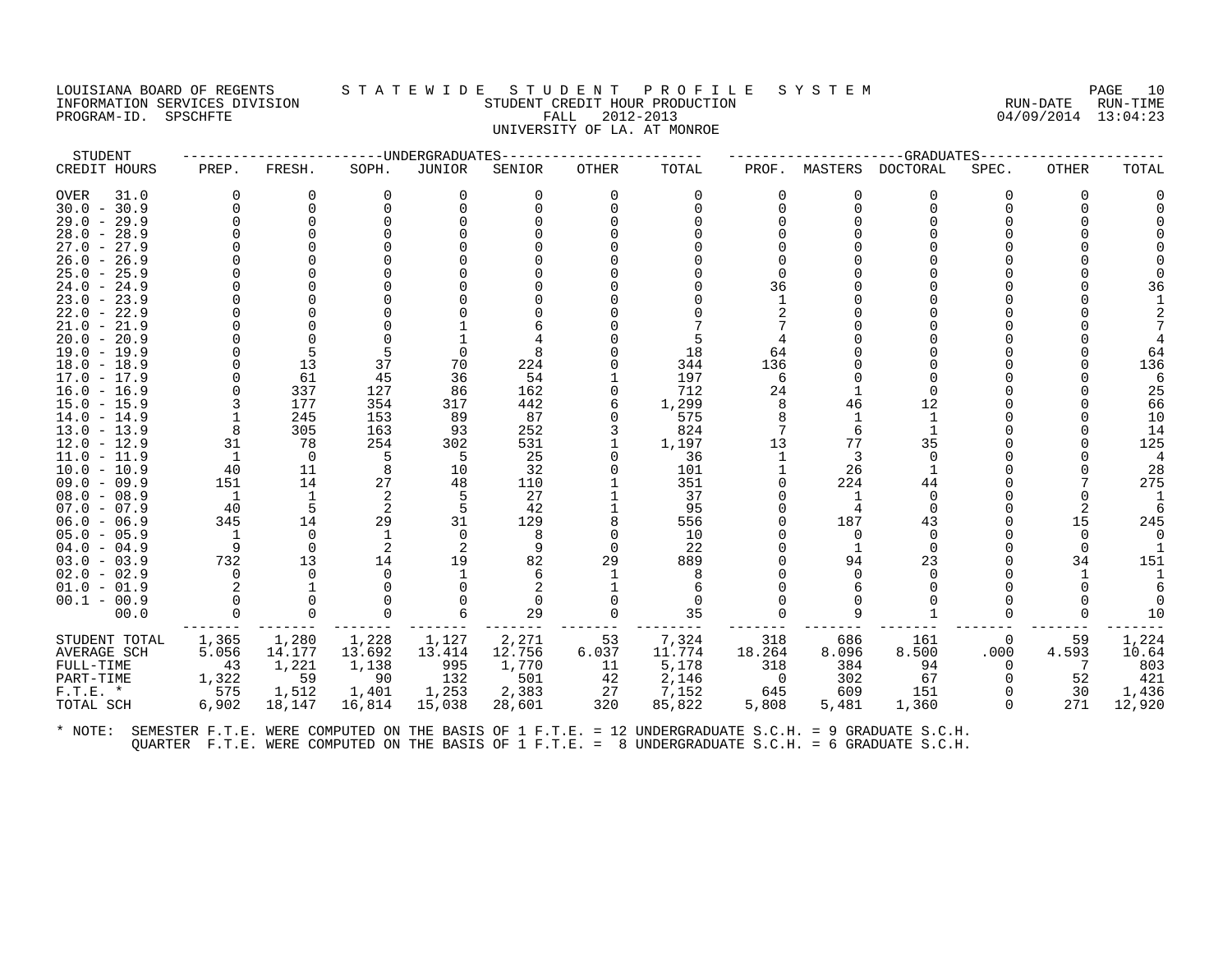# LOUISIANA BOARD OF REGENTS STATEWIDE STUDE NT PROFILE SYSTEM PAGE 11<br>INFORMATION SERVICES DIVISION STUDENT CREDIT HOUR PRODUCTION FORD PAGE RUN-DATE RUN-TIME INFORMATION SERVICES DIVISION SUNGLERICAL STUDENT CREDIT HOUR PRODUCTION SUNGLERIC RUN-DATE RUN-TIME<br>PROGRAM-ID. SPSCHFTE SUN-TIME SUNGLERICAL FALL 2012-2013 PROGRAM-ID. SPSCHFTE FALL 2012-2013 NORTHWESTERN STATE UNIVERSITY

| ----UNDERGRADUATES<br>CREDIT HOURS<br>FRESH.<br>JUNIOR<br><b>OTHER</b><br>TOTAL<br>PROF.<br>MASTERS DOCTORAL<br>PREP.<br>SOPH.<br>SENIOR<br>SPEC.<br>OTHER<br>31.0<br>0<br>0<br>$\Omega$<br>0<br>0<br>0<br>0<br>0<br>OVER<br>0<br>0<br>$\Omega$<br>0<br>$\Omega$<br>$\Omega$<br>$30.0 - 30.9$<br>$\Omega$<br>$\Omega$<br>$\Omega$<br>$\Omega$<br>$\Omega$<br>$\Omega$<br>$\Omega$<br><sup>0</sup><br>0<br>$\Omega$<br>$\Omega$<br>$29.0 - 29.9$<br>$\Omega$<br>0<br>$\Omega$<br>$28.0 - 28.9$<br>$27.0 - 27.9$<br>$26.0 - 26.9$<br>U<br>$25.0 - 25.9$<br>$24.0 - 24.9$<br>$23.0 - 23.9$<br>6<br>10<br>$22.0 - 22.9$<br>3<br>6<br>18<br>20<br>42<br>86<br>$21.0 - 21.9$<br>$20.0 - 20.9$<br>$\Omega$<br>14<br>28<br>10<br>23<br>75<br>33<br>25<br>30<br>127<br>$19.0 - 19.9$<br>$\Omega$<br>39<br>U<br>$18.0 - 18.9$<br>93<br>93<br>87<br>142<br>416<br>$17.0 - 17.9$<br>151<br>68<br>56<br>57<br>333<br>54<br>51<br>372<br>112<br>589<br>$16.0 - 16.9$<br>$15.0 - 15.9$<br>330<br>256<br>295<br>1,125<br>242<br>0<br>$\Omega$<br>269<br>79<br>497<br>$14.0 - 14.9$<br>78<br>71<br>$\Omega$<br>$\Omega$<br>2<br>$13.0 - 13.9$<br>272<br>93<br>87<br>145<br>597<br>$\Omega$<br>$\Omega$<br>52<br>273<br>270<br>588<br>$12.0 - 12.9$<br>294<br>1,426<br>0<br>$11.0 - 11.9$<br>$\mathbf 0$<br>33<br>29<br>77<br>163<br>14<br>24<br>$\Omega$<br>$\Omega$<br>2<br>49<br>27<br>230<br>2<br>$10.0 - 10.9$<br>46<br>106<br>39<br>$09.0 - 09.9$<br>107<br>108<br>129<br>217<br>600<br>153<br>$\overline{0}$<br>$08.0 - 08.9$<br>14<br>19<br>24<br>29<br>86<br>10<br><sup>n</sup><br>$\Omega$<br>$\overline{\mathbf{3}}$<br>$07.0 - 07.9$<br>63<br>12<br>$\Omega$<br>-28<br>30<br>36<br>160<br>$\Omega$<br>214<br>265<br>31<br>116<br>102<br>100<br>797<br>481<br>20<br>$06.0 - 06.9$<br><sup>n</sup><br>22<br>$05.0 - 05.9$<br>$\overline{0}$<br>$\overline{\phantom{a}}$<br>$\overline{4}$<br>39<br>54<br>$\Omega$<br>1<br>-8<br>0<br>$04.0 - 04.9$<br>$\overline{1}$<br>12<br>10<br>28<br>62<br>14<br>$\Omega$<br>2<br>11<br>$\Omega$ | TOTAL |
|-------------------------------------------------------------------------------------------------------------------------------------------------------------------------------------------------------------------------------------------------------------------------------------------------------------------------------------------------------------------------------------------------------------------------------------------------------------------------------------------------------------------------------------------------------------------------------------------------------------------------------------------------------------------------------------------------------------------------------------------------------------------------------------------------------------------------------------------------------------------------------------------------------------------------------------------------------------------------------------------------------------------------------------------------------------------------------------------------------------------------------------------------------------------------------------------------------------------------------------------------------------------------------------------------------------------------------------------------------------------------------------------------------------------------------------------------------------------------------------------------------------------------------------------------------------------------------------------------------------------------------------------------------------------------------------------------------------------------------------------------------------------------------------------------------------------------------------------------------------------------------------------------------------------------------------------------------------------------------------------------------------------------------|-------|
|                                                                                                                                                                                                                                                                                                                                                                                                                                                                                                                                                                                                                                                                                                                                                                                                                                                                                                                                                                                                                                                                                                                                                                                                                                                                                                                                                                                                                                                                                                                                                                                                                                                                                                                                                                                                                                                                                                                                                                                                                               |       |
|                                                                                                                                                                                                                                                                                                                                                                                                                                                                                                                                                                                                                                                                                                                                                                                                                                                                                                                                                                                                                                                                                                                                                                                                                                                                                                                                                                                                                                                                                                                                                                                                                                                                                                                                                                                                                                                                                                                                                                                                                               |       |
|                                                                                                                                                                                                                                                                                                                                                                                                                                                                                                                                                                                                                                                                                                                                                                                                                                                                                                                                                                                                                                                                                                                                                                                                                                                                                                                                                                                                                                                                                                                                                                                                                                                                                                                                                                                                                                                                                                                                                                                                                               |       |
|                                                                                                                                                                                                                                                                                                                                                                                                                                                                                                                                                                                                                                                                                                                                                                                                                                                                                                                                                                                                                                                                                                                                                                                                                                                                                                                                                                                                                                                                                                                                                                                                                                                                                                                                                                                                                                                                                                                                                                                                                               |       |
|                                                                                                                                                                                                                                                                                                                                                                                                                                                                                                                                                                                                                                                                                                                                                                                                                                                                                                                                                                                                                                                                                                                                                                                                                                                                                                                                                                                                                                                                                                                                                                                                                                                                                                                                                                                                                                                                                                                                                                                                                               |       |
|                                                                                                                                                                                                                                                                                                                                                                                                                                                                                                                                                                                                                                                                                                                                                                                                                                                                                                                                                                                                                                                                                                                                                                                                                                                                                                                                                                                                                                                                                                                                                                                                                                                                                                                                                                                                                                                                                                                                                                                                                               |       |
|                                                                                                                                                                                                                                                                                                                                                                                                                                                                                                                                                                                                                                                                                                                                                                                                                                                                                                                                                                                                                                                                                                                                                                                                                                                                                                                                                                                                                                                                                                                                                                                                                                                                                                                                                                                                                                                                                                                                                                                                                               |       |
|                                                                                                                                                                                                                                                                                                                                                                                                                                                                                                                                                                                                                                                                                                                                                                                                                                                                                                                                                                                                                                                                                                                                                                                                                                                                                                                                                                                                                                                                                                                                                                                                                                                                                                                                                                                                                                                                                                                                                                                                                               |       |
|                                                                                                                                                                                                                                                                                                                                                                                                                                                                                                                                                                                                                                                                                                                                                                                                                                                                                                                                                                                                                                                                                                                                                                                                                                                                                                                                                                                                                                                                                                                                                                                                                                                                                                                                                                                                                                                                                                                                                                                                                               |       |
|                                                                                                                                                                                                                                                                                                                                                                                                                                                                                                                                                                                                                                                                                                                                                                                                                                                                                                                                                                                                                                                                                                                                                                                                                                                                                                                                                                                                                                                                                                                                                                                                                                                                                                                                                                                                                                                                                                                                                                                                                               |       |
|                                                                                                                                                                                                                                                                                                                                                                                                                                                                                                                                                                                                                                                                                                                                                                                                                                                                                                                                                                                                                                                                                                                                                                                                                                                                                                                                                                                                                                                                                                                                                                                                                                                                                                                                                                                                                                                                                                                                                                                                                               |       |
|                                                                                                                                                                                                                                                                                                                                                                                                                                                                                                                                                                                                                                                                                                                                                                                                                                                                                                                                                                                                                                                                                                                                                                                                                                                                                                                                                                                                                                                                                                                                                                                                                                                                                                                                                                                                                                                                                                                                                                                                                               |       |
|                                                                                                                                                                                                                                                                                                                                                                                                                                                                                                                                                                                                                                                                                                                                                                                                                                                                                                                                                                                                                                                                                                                                                                                                                                                                                                                                                                                                                                                                                                                                                                                                                                                                                                                                                                                                                                                                                                                                                                                                                               |       |
|                                                                                                                                                                                                                                                                                                                                                                                                                                                                                                                                                                                                                                                                                                                                                                                                                                                                                                                                                                                                                                                                                                                                                                                                                                                                                                                                                                                                                                                                                                                                                                                                                                                                                                                                                                                                                                                                                                                                                                                                                               |       |
|                                                                                                                                                                                                                                                                                                                                                                                                                                                                                                                                                                                                                                                                                                                                                                                                                                                                                                                                                                                                                                                                                                                                                                                                                                                                                                                                                                                                                                                                                                                                                                                                                                                                                                                                                                                                                                                                                                                                                                                                                               |       |
|                                                                                                                                                                                                                                                                                                                                                                                                                                                                                                                                                                                                                                                                                                                                                                                                                                                                                                                                                                                                                                                                                                                                                                                                                                                                                                                                                                                                                                                                                                                                                                                                                                                                                                                                                                                                                                                                                                                                                                                                                               |       |
|                                                                                                                                                                                                                                                                                                                                                                                                                                                                                                                                                                                                                                                                                                                                                                                                                                                                                                                                                                                                                                                                                                                                                                                                                                                                                                                                                                                                                                                                                                                                                                                                                                                                                                                                                                                                                                                                                                                                                                                                                               |       |
|                                                                                                                                                                                                                                                                                                                                                                                                                                                                                                                                                                                                                                                                                                                                                                                                                                                                                                                                                                                                                                                                                                                                                                                                                                                                                                                                                                                                                                                                                                                                                                                                                                                                                                                                                                                                                                                                                                                                                                                                                               |       |
|                                                                                                                                                                                                                                                                                                                                                                                                                                                                                                                                                                                                                                                                                                                                                                                                                                                                                                                                                                                                                                                                                                                                                                                                                                                                                                                                                                                                                                                                                                                                                                                                                                                                                                                                                                                                                                                                                                                                                                                                                               |       |
|                                                                                                                                                                                                                                                                                                                                                                                                                                                                                                                                                                                                                                                                                                                                                                                                                                                                                                                                                                                                                                                                                                                                                                                                                                                                                                                                                                                                                                                                                                                                                                                                                                                                                                                                                                                                                                                                                                                                                                                                                               |       |
|                                                                                                                                                                                                                                                                                                                                                                                                                                                                                                                                                                                                                                                                                                                                                                                                                                                                                                                                                                                                                                                                                                                                                                                                                                                                                                                                                                                                                                                                                                                                                                                                                                                                                                                                                                                                                                                                                                                                                                                                                               | 52    |
|                                                                                                                                                                                                                                                                                                                                                                                                                                                                                                                                                                                                                                                                                                                                                                                                                                                                                                                                                                                                                                                                                                                                                                                                                                                                                                                                                                                                                                                                                                                                                                                                                                                                                                                                                                                                                                                                                                                                                                                                                               | 14    |
|                                                                                                                                                                                                                                                                                                                                                                                                                                                                                                                                                                                                                                                                                                                                                                                                                                                                                                                                                                                                                                                                                                                                                                                                                                                                                                                                                                                                                                                                                                                                                                                                                                                                                                                                                                                                                                                                                                                                                                                                                               |       |
|                                                                                                                                                                                                                                                                                                                                                                                                                                                                                                                                                                                                                                                                                                                                                                                                                                                                                                                                                                                                                                                                                                                                                                                                                                                                                                                                                                                                                                                                                                                                                                                                                                                                                                                                                                                                                                                                                                                                                                                                                               | 158   |
|                                                                                                                                                                                                                                                                                                                                                                                                                                                                                                                                                                                                                                                                                                                                                                                                                                                                                                                                                                                                                                                                                                                                                                                                                                                                                                                                                                                                                                                                                                                                                                                                                                                                                                                                                                                                                                                                                                                                                                                                                               | 10    |
|                                                                                                                                                                                                                                                                                                                                                                                                                                                                                                                                                                                                                                                                                                                                                                                                                                                                                                                                                                                                                                                                                                                                                                                                                                                                                                                                                                                                                                                                                                                                                                                                                                                                                                                                                                                                                                                                                                                                                                                                                               | 12    |
|                                                                                                                                                                                                                                                                                                                                                                                                                                                                                                                                                                                                                                                                                                                                                                                                                                                                                                                                                                                                                                                                                                                                                                                                                                                                                                                                                                                                                                                                                                                                                                                                                                                                                                                                                                                                                                                                                                                                                                                                                               | 532   |
|                                                                                                                                                                                                                                                                                                                                                                                                                                                                                                                                                                                                                                                                                                                                                                                                                                                                                                                                                                                                                                                                                                                                                                                                                                                                                                                                                                                                                                                                                                                                                                                                                                                                                                                                                                                                                                                                                                                                                                                                                               | 23    |
|                                                                                                                                                                                                                                                                                                                                                                                                                                                                                                                                                                                                                                                                                                                                                                                                                                                                                                                                                                                                                                                                                                                                                                                                                                                                                                                                                                                                                                                                                                                                                                                                                                                                                                                                                                                                                                                                                                                                                                                                                               | 16    |
| 402<br>73<br>63<br>64<br>247<br>19<br>42<br>$03.0 - 03.9$<br>193<br>795<br><sup>n</sup>                                                                                                                                                                                                                                                                                                                                                                                                                                                                                                                                                                                                                                                                                                                                                                                                                                                                                                                                                                                                                                                                                                                                                                                                                                                                                                                                                                                                                                                                                                                                                                                                                                                                                                                                                                                                                                                                                                                                       | 308   |
| 3<br>$02.0 - 02.9$<br>$\Omega$<br>-7<br>22<br>38<br>3<br>$\Omega$<br>6<br><sup>0</sup><br>$\Omega$                                                                                                                                                                                                                                                                                                                                                                                                                                                                                                                                                                                                                                                                                                                                                                                                                                                                                                                                                                                                                                                                                                                                                                                                                                                                                                                                                                                                                                                                                                                                                                                                                                                                                                                                                                                                                                                                                                                            |       |
| 14<br>$01.0 - 01.9$<br>0<br>13<br>32<br>U                                                                                                                                                                                                                                                                                                                                                                                                                                                                                                                                                                                                                                                                                                                                                                                                                                                                                                                                                                                                                                                                                                                                                                                                                                                                                                                                                                                                                                                                                                                                                                                                                                                                                                                                                                                                                                                                                                                                                                                     |       |
| $\Omega$<br>$00.1 - 00.9$<br>$\Omega$<br>$\Omega$                                                                                                                                                                                                                                                                                                                                                                                                                                                                                                                                                                                                                                                                                                                                                                                                                                                                                                                                                                                                                                                                                                                                                                                                                                                                                                                                                                                                                                                                                                                                                                                                                                                                                                                                                                                                                                                                                                                                                                             |       |
| $\Omega$<br>$\Omega$<br>$\Omega$<br>00.0<br>$\Omega$<br>$\Omega$<br>1<br>$\Omega$<br>$\Omega$<br>0<br>$\Omega$                                                                                                                                                                                                                                                                                                                                                                                                                                                                                                                                                                                                                                                                                                                                                                                                                                                                                                                                                                                                                                                                                                                                                                                                                                                                                                                                                                                                                                                                                                                                                                                                                                                                                                                                                                                                                                                                                                                |       |
| STUDENT TOTAL<br>666<br>2,256<br>1,405<br>2,518<br>8,312<br>1,014<br>1,467<br>0<br>0<br>67<br>$\Omega$<br>54                                                                                                                                                                                                                                                                                                                                                                                                                                                                                                                                                                                                                                                                                                                                                                                                                                                                                                                                                                                                                                                                                                                                                                                                                                                                                                                                                                                                                                                                                                                                                                                                                                                                                                                                                                                                                                                                                                                  | 1,135 |
| 13.199<br>12.688<br>12.217<br>11.626<br>.000<br>6.095<br>.000<br>5.166<br>AVERAGE SCH<br>4.448<br>11.167<br>.000<br>4.014                                                                                                                                                                                                                                                                                                                                                                                                                                                                                                                                                                                                                                                                                                                                                                                                                                                                                                                                                                                                                                                                                                                                                                                                                                                                                                                                                                                                                                                                                                                                                                                                                                                                                                                                                                                                                                                                                                     | 5.92  |
| 1,813<br>952<br>5,294<br>FULL-TIME<br>$-5$<br>1,058<br>1,466<br>224<br>0<br>$\Omega$<br>$\Omega$<br><sup>1</sup><br>4                                                                                                                                                                                                                                                                                                                                                                                                                                                                                                                                                                                                                                                                                                                                                                                                                                                                                                                                                                                                                                                                                                                                                                                                                                                                                                                                                                                                                                                                                                                                                                                                                                                                                                                                                                                                                                                                                                         | 229   |
| 443<br>453<br>661<br>409<br>1,052<br>3,018<br>790<br>PART-TIME<br>0<br>$\Omega$<br>50<br>66<br>$\Omega$                                                                                                                                                                                                                                                                                                                                                                                                                                                                                                                                                                                                                                                                                                                                                                                                                                                                                                                                                                                                                                                                                                                                                                                                                                                                                                                                                                                                                                                                                                                                                                                                                                                                                                                                                                                                                                                                                                                       | 906   |
| 8,052<br>1,429<br>2,343<br>687<br>$F.T.E. *$<br>247<br>2,481<br>1,551<br>0<br>$\Omega$<br>31<br>30<br>$\Omega$                                                                                                                                                                                                                                                                                                                                                                                                                                                                                                                                                                                                                                                                                                                                                                                                                                                                                                                                                                                                                                                                                                                                                                                                                                                                                                                                                                                                                                                                                                                                                                                                                                                                                                                                                                                                                                                                                                                | 748   |
| $\Omega$<br>2,963<br>29,777<br>18,614<br>17,153<br>28,119<br>96,626<br>6,181<br>$\Omega$<br>279<br>269<br>TOTAL SCH<br>$\Omega$                                                                                                                                                                                                                                                                                                                                                                                                                                                                                                                                                                                                                                                                                                                                                                                                                                                                                                                                                                                                                                                                                                                                                                                                                                                                                                                                                                                                                                                                                                                                                                                                                                                                                                                                                                                                                                                                                               | 6,729 |
|                                                                                                                                                                                                                                                                                                                                                                                                                                                                                                                                                                                                                                                                                                                                                                                                                                                                                                                                                                                                                                                                                                                                                                                                                                                                                                                                                                                                                                                                                                                                                                                                                                                                                                                                                                                                                                                                                                                                                                                                                               |       |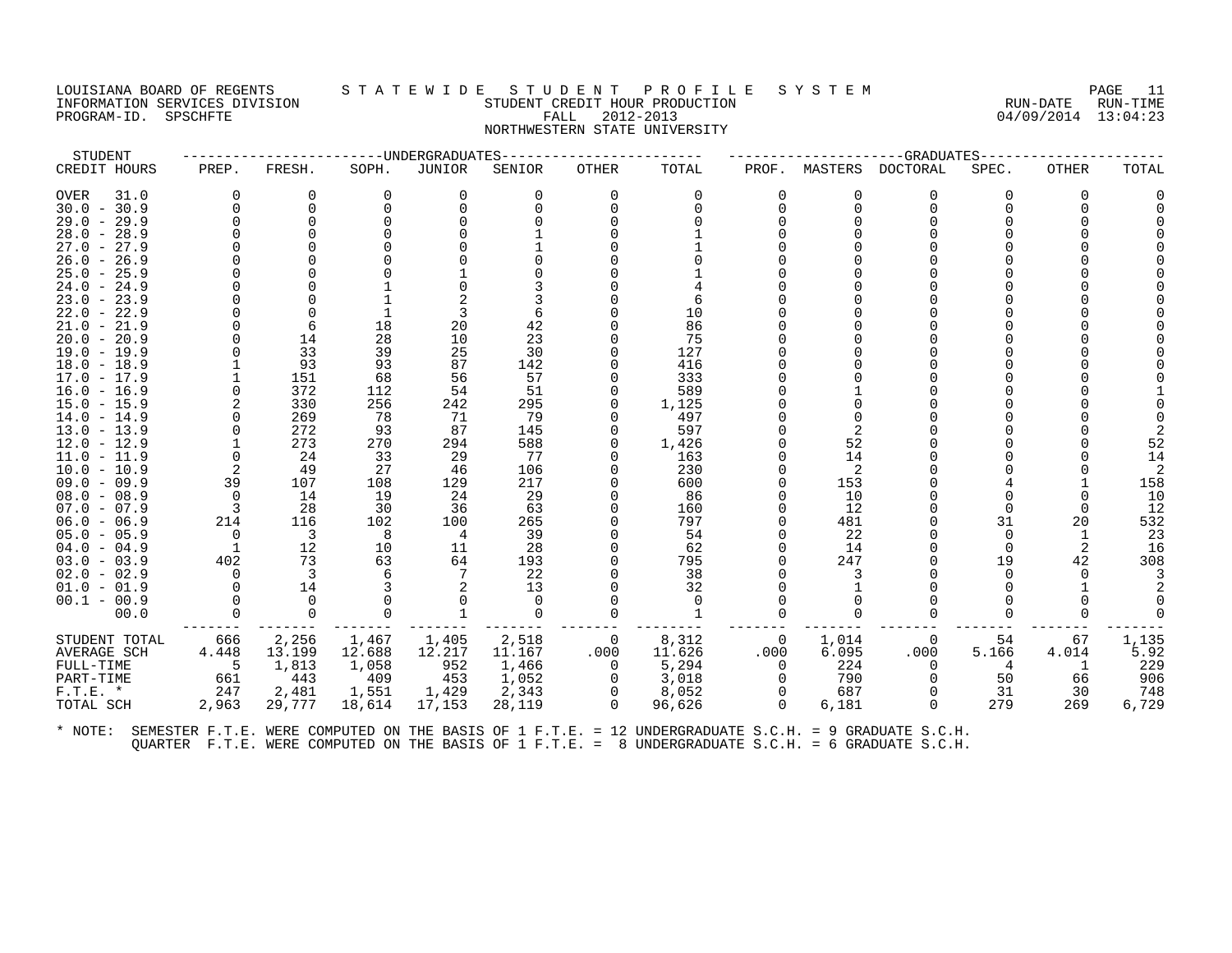## LOUISIANA BOARD OF REGENTS STATEWIDE STUDENT PROFILE SYSTEM PAGE 12<br>INFORMATION SERVICES DIVISION STUDENT CREDIT HOUR PRODUCTION FORD PROMETT AND RUN-DATE RUN-TIME INFORMATION SERVICES DIVISION SUNGLERICAL STUDENT CREDIT HOUR PRODUCTION SUNGLERIC RUN-DATE RUN-TIME<br>PROGRAM-ID. SPSCHFTE SUN-TIME SUNGLERICAL FALL 2012-2013 PROGRAM-ID. SPSCHFTE FALL 2012-2013 SOUTHEASTERN LA. UNIVERSITY

| STUDENT                        |          |              |            | ----UNDERGRADUATES |            |             |              |          |          | --GRADUATES |              |          |                |
|--------------------------------|----------|--------------|------------|--------------------|------------|-------------|--------------|----------|----------|-------------|--------------|----------|----------------|
| CREDIT HOURS                   | PREP.    | FRESH.       | SOPH.      | JUNIOR             | SENIOR     | OTHER       | TOTAL        | PROF.    | MASTERS  | DOCTORAL    | SPEC.        | OTHER    | TOTAL          |
| OVER<br>31.0                   | $\Omega$ | 0            | $\Omega$   | 0                  | $\Omega$   | $\Omega$    | $\Omega$     | ∩        | 0        | 0           | 0            | 0        |                |
| $30.0 - 30.9$                  | $\Omega$ | $\mathbf 0$  | $\Omega$   |                    |            | $\Omega$    | $\Omega$     |          | $\Omega$ | $\Omega$    | $\Omega$     | ∩        |                |
| $29.0 - 29.9$                  | ∩        | 0            |            |                    |            |             | $\Omega$     |          | 0        | ∩           |              |          |                |
| $28.0 - 28.9$                  |          | $\Omega$     |            |                    |            |             |              |          |          |             |              |          |                |
| $27.0 - 27.9$                  |          |              |            |                    |            |             |              |          |          |             |              |          |                |
| $26.0 - 26.9$                  |          | $\Omega$     |            |                    |            |             |              |          |          |             |              |          |                |
| $25.0 - 25.9$                  |          |              |            |                    |            |             |              |          |          |             |              |          |                |
| $24.0 - 24.9$                  |          |              |            |                    |            |             |              |          |          |             |              |          |                |
| $23.0 - 23.9$                  |          |              |            |                    |            |             |              |          |          | ∩           |              |          |                |
| $22.0 - 22.9$                  |          | $\mathbf 0$  |            |                    |            |             |              |          |          |             |              |          |                |
| $21.0 - 21.9$                  |          |              |            |                    | 24         |             | 36           |          |          |             |              |          |                |
| $20.0 - 20.9$                  | ∩        | 6            |            |                    | 10         |             | 26           |          |          |             |              |          |                |
| $19.0 - 19.9$                  | ∩        | 18           | 42         | 41                 | 67         |             | 168          |          | U        |             |              |          |                |
| $18.0 - 18.9$                  |          | 79           | 120        | 184                | 300        |             | 683          |          |          |             |              |          |                |
| $17.0 - 17.9$                  |          | 355<br>378   | 154<br>268 | 78                 | 76         | $\Omega$    | 664          |          |          |             |              |          |                |
| $16.0 - 16.9$                  |          | 767          | 667        | 210<br>698         | 157<br>752 |             | 1,014        |          | 10       |             |              |          | 10             |
| $15.0 - 15.9$<br>$14.0 - 14.9$ | 3        | 1,004        | 229        | 139                | 172        | $\Omega$    | 2,887        |          | 2        |             |              |          |                |
| $13.0 - 13.9$                  | $\Omega$ | 235          | 246        | 178                | 315        | $\Omega$    | 1,547<br>974 |          | 6        |             |              |          |                |
| $12.0 - 12.9$                  | 3        | 457          | 475        | 542                | 986        |             | 2,467        |          | 74       |             |              |          | 77             |
| $11.0 - 11.9$                  |          | 133          | 16         | 31                 | 62         | $\Omega$    | 243          |          | 3        |             |              |          |                |
| $10.0 - 10.9$                  |          | 26           | 31         | 23                 | 58         |             | 140          |          | 34       | $\Omega$    |              | $\Omega$ | 34             |
| $09.0 - 09.9$                  | 50       | 66           | 67         | 80                 | 333        |             | 596          |          | 288      |             |              | 23       | 313            |
| $08.0 - 08.9$                  | 1        | 30           | 12         | 18                 | 36         |             | 97           |          | 18       | $\Omega$    |              |          | 20             |
| $07.0 - 07.9$                  | 3        | 11           | -9         | 27                 | 65         |             | 115          |          | 20       | $\Omega$    |              | -1       | -21            |
| $06.0 - 06.9$                  | 400      | 43           | 43         | 60                 | 250        |             | 797          |          | 444      | 42          |              | 76       | 562            |
| $05.0 - 05.9$                  | 2        | 9            | 3          | 6                  | 21         | $\mathbf 0$ | 41           |          | 26       | 0           |              | $\Omega$ | 26             |
| $04.0 - 04.9$                  | 3        | $\mathbf{1}$ | 5          | 4                  | 45         | 4           | 62           |          | 11       | $\Omega$    | <sup>0</sup> |          | 13             |
| $03.0 - 03.9$                  | 1,446    | 22           | 13         | 19                 | 137        | 11          | 1,648        |          | 117      | 29          | <sup>n</sup> | 114      | 260            |
| $02.0 - 02.9$                  | 2        | 1            | $\Omega$   |                    | 8          | $\Omega$    | 12           |          | 2        | $\Omega$    |              | 2        | $\overline{4}$ |
| $01.0 - 01.9$                  |          | 2            |            |                    | 10         | 2           | 15           |          |          | $\Omega$    |              | -1       | 10             |
| $00.1 - 00.9$                  |          | $\Omega$     |            |                    | $\Omega$   | $\Omega$    | 0            |          |          | O           |              |          |                |
| 00.0                           | $\Omega$ | $\Omega$     | $\Omega$   | $\Omega$           | $\Omega$   | $\Omega$    | $\Omega$     |          | 0        | $\Omega$    | $\Omega$     | $\Omega$ | $\Omega$       |
| STUDENT TOTAL                  | 1,919    | 3,645        | 2,413      | 2,350              | 3,888      | 25          | 14,240       | 0        | 1,065    | 73          | $\mathbf{0}$ | 224      | 1,362          |
| AVERAGE SCH                    | 3.851    | 14.024       | 14.018     | 13.755             | 12.374     | 5.800       | 12.143       | .000     | 7.146    | 4.890       | .000         | 4.808    | 6.64           |
| FULL-TIME                      | 9        | 3,301        | 2,214      | 2,081              | 2,863      | 6           | 10,474       | $\Omega$ | 418      | -2          | $\Omega$     | 26       | 446            |
| PART-TIME                      | 1,910    | 344          | 199        | 269                | 1,025      | 19          | 3,766        | $\Omega$ | 647      | 71          | $\Omega$     | 198      | 916            |
| $F.T.E.$ *                     | 616      | 4,260        | 2,819      | 2,694              | 4,009      | 12          | 14,410       |          | 846      | 40          | $\Omega$     | 120      | 1,005          |
| TOTAL SCH                      | 7,391    | 51,120       | 33,827     | 32,326             | 48,113     | 145         | 172,922      | $\Omega$ | 7,611    | 357         | $\Omega$     | 1,077    | 9,045          |
|                                |          |              |            |                    |            |             |              |          |          |             |              |          |                |
|                                |          |              |            |                    |            |             |              |          |          |             |              |          |                |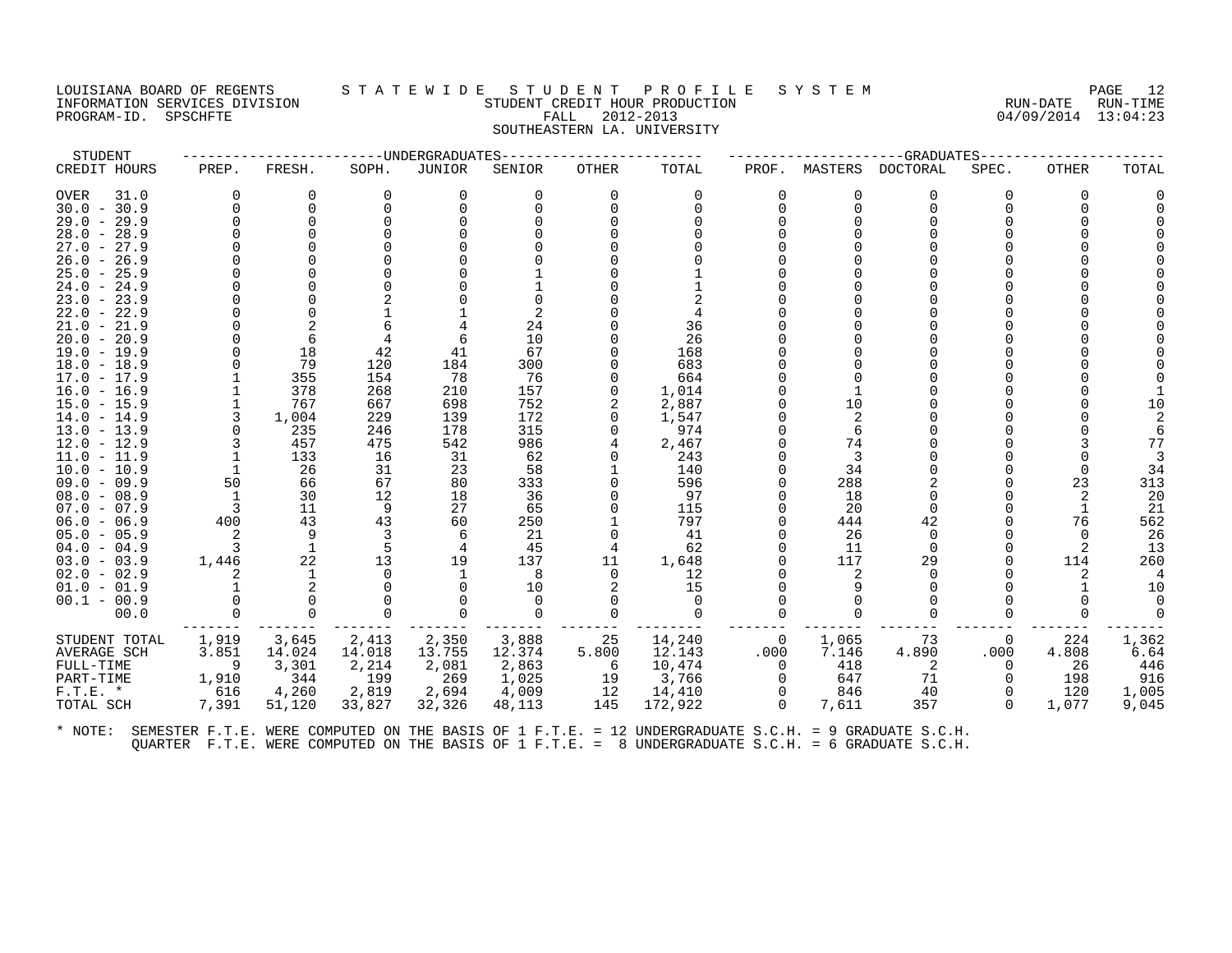#### LOUISIANA BOARD OF REGENTS S T A T E W I D E S T U D E N T P R O F I L E S Y S T E M PAGE 13 INFORMATION SERVICES DIVISION STUDENT CREDIT HOUR PRODUCTION RUN-DATE RUN-TIME PROGRAM-ID. SPSCHFTE FALL 2012-2013 04/09/2014 13:04:23 UNIVERSITY OF LA. AT LAFAYETTE

| STUDENT                        |                      |                      |          | -----UNDERGRADUATES |               |                                |                      |                |                      | ---GRADUATES-    |          |       |        |
|--------------------------------|----------------------|----------------------|----------|---------------------|---------------|--------------------------------|----------------------|----------------|----------------------|------------------|----------|-------|--------|
| CREDIT HOURS                   | PREP.                | FRESH.               | SOPH.    | JUNIOR              | SENIOR        | <b>OTHER</b>                   | TOTAL                | PROF.          |                      | MASTERS DOCTORAL | SPEC.    | OTHER | TOTAL  |
| OVER<br>31.0                   | $\Omega$             | 0                    | 0        | 0                   | $\Omega$      | $\Omega$                       | $\Omega$             | 0              | $\Omega$             | $\Omega$         | 0        | 0     |        |
| $30.0 - 30.9$                  | $\Omega$             | $\mathbf 0$          | $\Omega$ |                     |               |                                | $\Omega$             | $\Omega$       | $\Omega$             | $\Omega$         |          |       |        |
| $29.0 - 29.9$                  | $\Omega$             | $\Omega$             |          |                     |               |                                |                      | $\Omega$       |                      |                  |          |       |        |
| $28.0 - 28.9$                  |                      | $\Omega$             |          |                     |               |                                |                      |                |                      |                  |          |       |        |
| $27.0 - 27.9$                  |                      |                      |          |                     |               |                                |                      |                |                      |                  |          |       |        |
| $26.0 - 26.9$                  |                      |                      |          |                     |               |                                |                      |                |                      |                  |          |       |        |
| $25.0 - 25.9$                  |                      |                      |          |                     |               |                                |                      |                |                      |                  |          |       |        |
| $24.0 - 24.9$                  |                      |                      |          |                     |               |                                |                      |                |                      |                  |          |       |        |
| $23.0 - 23.9$                  |                      | $\Omega$<br>$\Omega$ |          | 3                   | 6             |                                | 10                   |                |                      |                  |          |       |        |
| $22.0 - 22.9$<br>$21.0 - 21.9$ | $\Omega$             | $\Omega$             |          | 14                  | 33            |                                | 50                   |                |                      |                  |          |       |        |
| $20.0 - 20.9$                  |                      | 12                   | 24       | 34                  | 53            |                                | 123                  |                |                      |                  |          |       |        |
| $19.0 - 19.9$                  | O                    | 21                   | 44       | 60                  | 112           |                                | 237                  |                |                      |                  |          |       |        |
| $18.0 - 18.9$                  | $\Omega$             | 95                   | 135      | 229                 | 358           |                                | 818                  |                |                      |                  |          |       |        |
| $17.0 - 17.9$                  |                      | 269                  | 213      | 150                 | 179           |                                | 811                  |                |                      |                  |          |       |        |
| $16.0 - 16.9$                  | $\Omega$             | 625                  | 308      | 233                 | 265           |                                | 1,434                |                |                      | $\mathfrak{D}$   |          |       |        |
| $15.0 - 15.9$                  | $\mathbf 0$          | 816                  | 672      | 729                 | 906           |                                | 3,125                |                | 36                   |                  |          |       | 38     |
| $14.0 - 14.9$                  | $\Omega$             | 1,042                | 424      | 250                 | 305           | $\Omega$                       | 2,021                | $\Omega$       | 12                   |                  |          |       | 13     |
| $13.0 - 13.9$                  | ∩                    | 528                  | 337      | 210                 | 328           |                                | 1,407                |                | 42                   |                  |          |       | 46     |
| $12.0 - 12.9$                  | $\Omega$             | 467                  | 487      | 563                 | 877           |                                | 2,399                |                | 111                  | 21               |          |       | 136    |
| $11.0 - 11.9$                  | $\Omega$             | 57                   | 40       | 38                  | 92            | 2                              | 229                  | $\Omega$       | 19                   | 1                |          |       | 21     |
| $10.0 - 10.9$                  |                      | 33                   | 20       | 33                  | 133           |                                | 219                  |                | 112                  | 14               |          |       | 127    |
| $09.0 - 09.9$                  | $\Omega$             | 74                   | 69       | 79                  | 313           |                                | 536                  | 0              | 379                  | 117              |          |       | 497    |
| $08.0 - 08.9$                  |                      | 19                   | 14       | 35                  | 55            |                                | 129                  |                | 19                   | $\overline{0}$   |          |       | 20     |
| $07.0 - 07.9$                  | 3                    | -5                   | 17       | 14                  | 50            | 4                              | 93                   |                | 30                   | $\Omega$         |          | 4     | 34     |
| $06.0 - 06.9$                  | 18                   | 37                   | 55       | 75                  | 304           | 21                             | 510                  |                | 292                  | 24               |          | 24    | 340    |
| $05.0 - 05.9$                  | 8                    | 8                    | 10       | 6                   | 20            | $\overline{0}$                 | 52                   |                | 31                   | 1                |          | 0     | 32     |
| $04.0 - 04.9$                  | 12                   | 2                    | -3       | 9                   | 24            | $\overline{3}$                 | 53                   | $\Omega$       | -6                   | 1                |          | 3     | 10     |
| $03.0 - 03.9$                  | 243                  | 10                   | 15       | 22                  | 179           | 128                            | 597                  | $\Omega$       | 101                  | 42               |          | 58    | 201    |
| $02.0 - 02.9$                  | $\bigcirc$<br>34     | 2<br>2               | 1        | $\Omega$<br>10      | -5            | 167<br>15                      | 175<br>72            | $\Omega$       | 14                   | 1<br>25          |          | 14    | 29     |
| $01.0 - 01.9$                  |                      |                      | -1       |                     | 10            |                                |                      | $\Omega$       | 24                   |                  |          | 3     | 52     |
| $00.1 - 00.9$<br>00.0          | $\Omega$<br>$\Omega$ | $\mathbf{1}$         |          | $\Omega$<br>3       | $\Omega$<br>3 | $\overline{\phantom{0}}$<br>10 | $\overline{0}$<br>20 | $\Omega$       | $\Omega$<br>$\Omega$ | $\mathbf{1}$     | $\Omega$ |       |        |
|                                |                      |                      |          |                     |               |                                |                      |                |                      |                  |          |       |        |
| STUDENT TOTAL                  | 323                  | 4,125                | 2,897    | 2,802               | 4,614         | 367                            | 15,128               | $\overline{0}$ | 1,233                | 255              | 0        | 124   | 1,612  |
| <b>AVERAGE SCH</b>             | 3.157                | 14.145               | 14.020   | 13.935              | 12.797        | 3.210                          | 13.177               | .000           | 8.154                | 7.334            | .000     | 4.444 | 7.75   |
| FULL-TIME                      | $\bigcirc$           | 3,875                | 2,649    | 2,478               | 3,426         | 15                             | 12,443               | $\overline{0}$ | 716                  | 160              | $\Omega$ | 10    | 886    |
| PART-TIME                      | 323                  | 250                  | 248      | 324                 | 1,188         | 352                            | 2,685                | $\overline{0}$ | 517                  | 95               | $\Omega$ | 114   | 726    |
| $F.T.E. *$                     | 85                   | 4,861                | 3,381    | 3,250               | 4,918         | 96                             | 16,591               | $\overline{0}$ | 1,117                | 207              |          | 58    | 1,382  |
| TOTAL SCH                      | 1,020                | 58,334               | 40,576   | 39,005              | 59,010        | 1,146                          | 199,091              | $\Omega$       | 10,054               | 1,863            | $\Omega$ | 520   | 12,437 |
|                                |                      |                      |          |                     |               |                                |                      |                |                      |                  |          |       |        |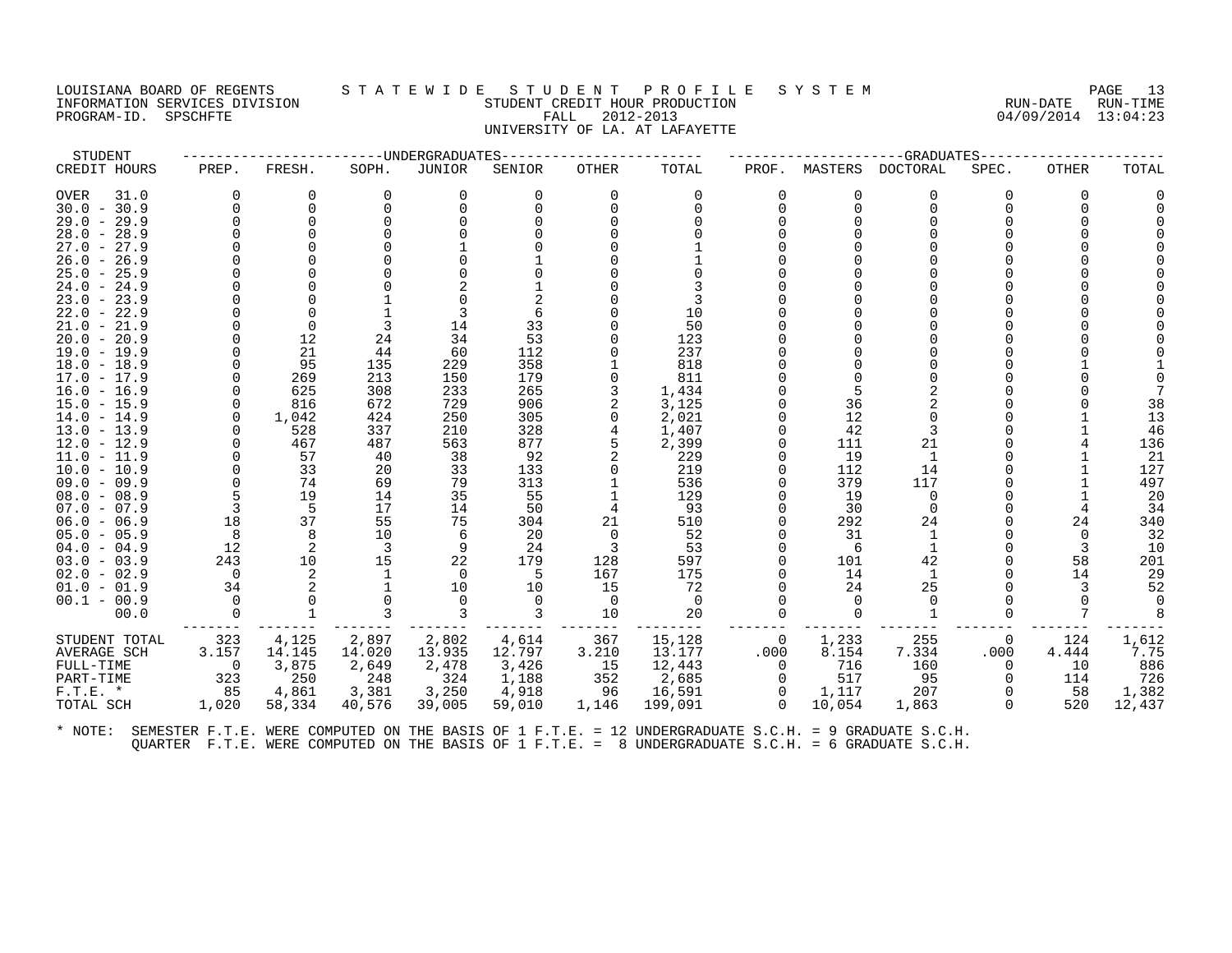#### LOUISIANA BOARD OF REGENTS S T A T E W I D E S T U D E N T P R O F I L E S Y S T E M PAGE 14 INFORMATION SERVICES DIVISION STUDENT CREDIT HOUR PRODUCTION RUN-DATE RUN-TIME PROGRAM-ID. SPSCHFTE FALL 2012-2013 04/09/2014 13:04:23 L.S.U. AT ALEXANDRIA

| TOTAL<br>SENIOR<br>OTHER<br>$\Omega$<br>$\Omega$<br>$\Omega$<br>$\Omega$<br>$\Omega$<br>10<br>46<br>16<br>80<br>5<br>25<br>241<br>87 | PROF.<br>MASTERS<br>$\Omega$<br>$\Omega$                                                                                                                    | <b>DOCTORAL</b><br>O<br>$\Omega$<br>$\Omega$<br>$\Omega$                                                                                | ---GRADUATES-----<br>SPEC.<br>0                                               | OTHER<br>0 | TOTAL       |
|--------------------------------------------------------------------------------------------------------------------------------------|-------------------------------------------------------------------------------------------------------------------------------------------------------------|-----------------------------------------------------------------------------------------------------------------------------------------|-------------------------------------------------------------------------------|------------|-------------|
|                                                                                                                                      |                                                                                                                                                             |                                                                                                                                         |                                                                               |            |             |
|                                                                                                                                      |                                                                                                                                                             |                                                                                                                                         |                                                                               |            |             |
|                                                                                                                                      |                                                                                                                                                             |                                                                                                                                         |                                                                               |            |             |
|                                                                                                                                      |                                                                                                                                                             |                                                                                                                                         |                                                                               |            |             |
|                                                                                                                                      |                                                                                                                                                             |                                                                                                                                         |                                                                               |            |             |
|                                                                                                                                      |                                                                                                                                                             |                                                                                                                                         |                                                                               |            |             |
|                                                                                                                                      |                                                                                                                                                             |                                                                                                                                         |                                                                               |            |             |
|                                                                                                                                      |                                                                                                                                                             |                                                                                                                                         |                                                                               |            |             |
|                                                                                                                                      |                                                                                                                                                             |                                                                                                                                         |                                                                               |            |             |
|                                                                                                                                      |                                                                                                                                                             |                                                                                                                                         |                                                                               |            |             |
|                                                                                                                                      |                                                                                                                                                             |                                                                                                                                         |                                                                               |            |             |
|                                                                                                                                      |                                                                                                                                                             |                                                                                                                                         |                                                                               |            |             |
|                                                                                                                                      |                                                                                                                                                             |                                                                                                                                         |                                                                               |            |             |
|                                                                                                                                      |                                                                                                                                                             |                                                                                                                                         |                                                                               |            |             |
|                                                                                                                                      |                                                                                                                                                             |                                                                                                                                         |                                                                               |            |             |
|                                                                                                                                      |                                                                                                                                                             |                                                                                                                                         |                                                                               |            |             |
|                                                                                                                                      |                                                                                                                                                             |                                                                                                                                         |                                                                               |            |             |
|                                                                                                                                      |                                                                                                                                                             |                                                                                                                                         |                                                                               |            |             |
|                                                                                                                                      |                                                                                                                                                             |                                                                                                                                         |                                                                               |            |             |
| 320<br>14                                                                                                                            |                                                                                                                                                             |                                                                                                                                         |                                                                               |            |             |
| 66<br>385                                                                                                                            |                                                                                                                                                             |                                                                                                                                         |                                                                               |            |             |
| 10<br>61                                                                                                                             |                                                                                                                                                             |                                                                                                                                         |                                                                               |            |             |
| 16<br>106                                                                                                                            |                                                                                                                                                             |                                                                                                                                         |                                                                               |            |             |
| 61<br>237                                                                                                                            |                                                                                                                                                             |                                                                                                                                         |                                                                               |            |             |
|                                                                                                                                      |                                                                                                                                                             |                                                                                                                                         |                                                                               |            |             |
|                                                                                                                                      |                                                                                                                                                             |                                                                                                                                         |                                                                               |            |             |
|                                                                                                                                      |                                                                                                                                                             |                                                                                                                                         |                                                                               |            | 10          |
|                                                                                                                                      |                                                                                                                                                             |                                                                                                                                         |                                                                               |            |             |
|                                                                                                                                      |                                                                                                                                                             |                                                                                                                                         |                                                                               |            |             |
|                                                                                                                                      |                                                                                                                                                             |                                                                                                                                         |                                                                               |            |             |
|                                                                                                                                      |                                                                                                                                                             |                                                                                                                                         |                                                                               |            |             |
|                                                                                                                                      |                                                                                                                                                             |                                                                                                                                         |                                                                               |            |             |
|                                                                                                                                      |                                                                                                                                                             |                                                                                                                                         |                                                                               |            |             |
|                                                                                                                                      |                                                                                                                                                             |                                                                                                                                         |                                                                               |            |             |
| 21                                                                                                                                   | 0                                                                                                                                                           | 0<br>$\Omega$                                                                                                                           | 0                                                                             | 23         | 23          |
|                                                                                                                                      |                                                                                                                                                             |                                                                                                                                         |                                                                               |            | 6.26        |
| $\overline{0}$                                                                                                                       | $\Omega$                                                                                                                                                    | <sup>0</sup><br>$\Omega$                                                                                                                | $\Omega$                                                                      | 5          |             |
| 21                                                                                                                                   |                                                                                                                                                             |                                                                                                                                         | $\Omega$                                                                      | 18         | 18          |
|                                                                                                                                      |                                                                                                                                                             |                                                                                                                                         |                                                                               | 16         | 16          |
|                                                                                                                                      |                                                                                                                                                             |                                                                                                                                         | $\Omega$                                                                      | 144        | 144         |
|                                                                                                                                      | 9<br>16<br>42<br>3<br>9<br>$\Omega$<br>24<br>13<br>$\mathbf 0$<br>0<br>$\Omega$<br>$\Omega$<br>322<br>9.826<br>4.190<br>131<br>191<br>264<br>$\overline{7}$ | 58<br>99<br>220<br>10<br>70<br>330<br>4<br>13<br>$\Omega$<br>$\Omega$<br>$\Omega$<br>2,403<br>10.019<br>.000<br>1,195<br>1,208<br>2,006 | <sup>0</sup><br>.000<br>.000<br>88<br>3,164<br>24,076<br>$\Omega$<br>$\Omega$ | 0<br>.000  | 10<br>6.260 |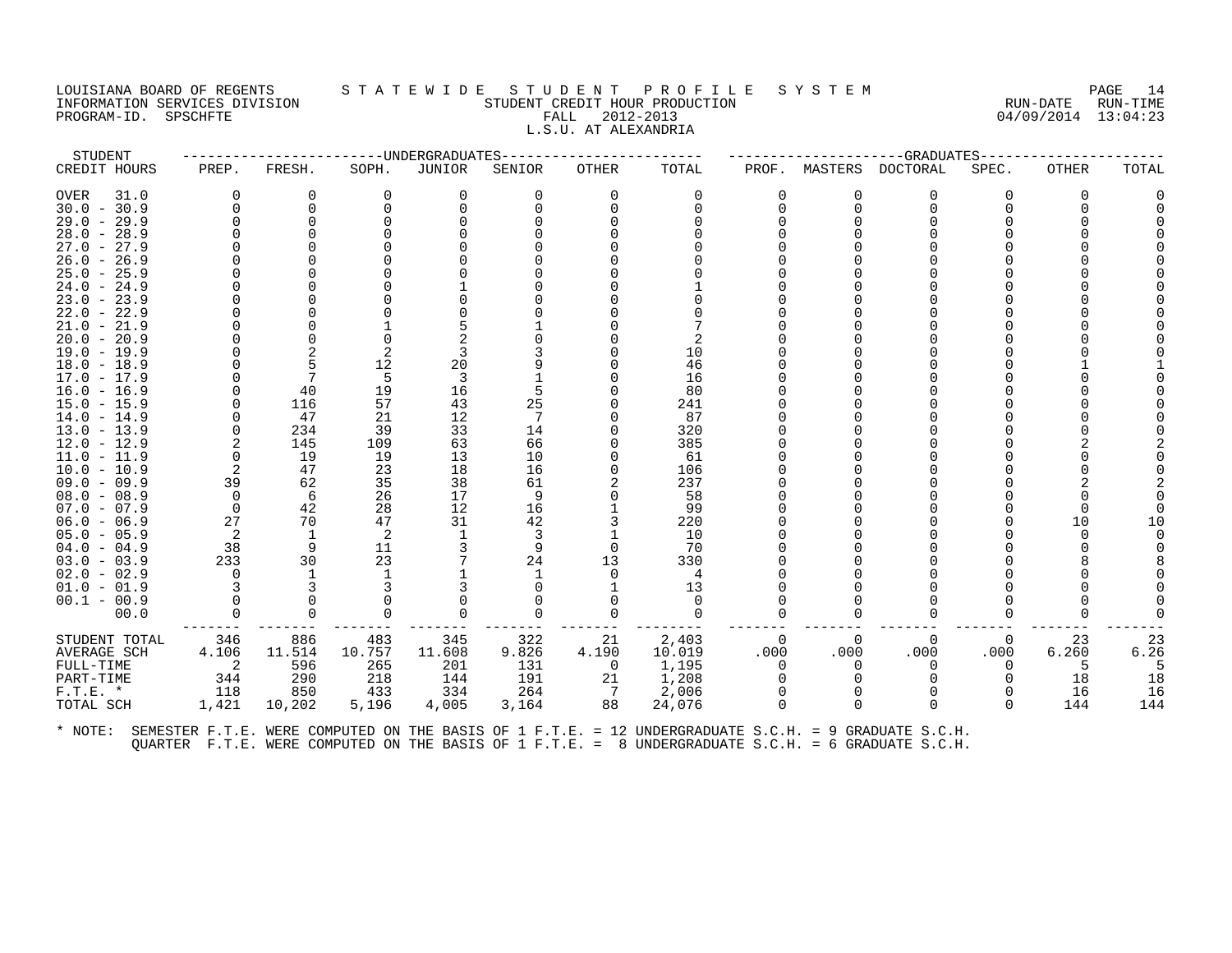## LOUISIANA BOARD OF REGENTS STATEWIDE STUDENT PROFILE SYSTEM PAGE 15<br>INFORMATION SERVICES DIVISION STATEWIST STUDENT CREDIT HOUR PRODUCTION INFORMATION STUDENT CREDIT HOUR PRODUCTION STUDENT CREDIT HOUR PRODUCTION RUN-DATE RUN-TIME<br>FALL 2012-2013 94/09/2014 13:04:23 PROGRAM-ID. SPSCHFTE FALL 2012-2013 L.S.U. AT BATON ROUGE

| STUDENT                                  |          |                |            | ---UNDERGRADUATES |            |              |                |                    |          | --GRADUATES-- |          |              |          |
|------------------------------------------|----------|----------------|------------|-------------------|------------|--------------|----------------|--------------------|----------|---------------|----------|--------------|----------|
| CREDIT HOURS                             | PREP.    | FRESH.         | SOPH.      | JUNIOR            | SENIOR     | <b>OTHER</b> | TOTAL          | PROF.              | MASTERS  | DOCTORAL      | SPEC.    | <b>OTHER</b> | TOTAL    |
| OVER<br>31.0                             |          | 0              | $\Omega$   | 0                 | 0          | 0            | $\Omega$       |                    | 0        | 0             | O        | $\Omega$     |          |
| $30.0 - 30.9$                            |          | $\mathbf 0$    |            | $\Omega$          |            |              | ∩              |                    | $\Omega$ | $\Omega$      |          |              |          |
| $29.0 - 29.9$                            |          | $\Omega$       |            |                   |            |              |                |                    |          |               |          |              |          |
| $28.0 - 28.9$                            |          |                |            |                   |            |              |                |                    |          |               |          |              |          |
| $27.0 - 27.9$                            |          |                |            |                   |            |              |                |                    |          |               |          |              |          |
| $26.0 - 26.9$                            |          |                |            |                   |            |              |                |                    |          |               |          |              |          |
| $25.0 - 25.9$                            |          |                |            |                   |            |              |                |                    |          |               |          |              |          |
| 24.0 - 24.9                              |          |                |            |                   |            |              |                | 148                |          |               |          |              | 148      |
| $23.0 - 23.9$                            |          |                |            |                   |            |              |                |                    |          |               |          |              |          |
| $22.0 - 22.9$                            |          |                |            |                   |            |              |                | 88                 |          |               |          |              | 88       |
| 21.0<br>21.9<br>$\overline{\phantom{0}}$ |          |                |            |                   | 17         |              | 26             |                    |          |               |          |              |          |
| $20.0 - 20.9$                            |          |                |            | 11                | 18         |              | 32             | 37                 |          |               |          |              | 37       |
| $19.0 - 19.9$                            |          | 25             | 58         | 113               | 125        |              | 321            | $\Omega$           | 25       |               |          |              | 33       |
| $18.0 - 18.9$                            |          | 73<br>497      | 172        | 307               | 359        |              | 913            | 57<br><sup>n</sup> | 42       |               |          |              | 109      |
| 17.0 - 17.9                              |          |                | 309<br>907 | 256<br>858        | 250<br>596 |              | 1,314          |                    | 15<br>44 | 34            |          |              | 21<br>97 |
| $16.0 - 16.9$<br>$15.0 - 15.9$           |          | 1,363<br>2,898 | 1,862      | 1,885             | 1,551      | 8<br>25      | 3,732<br>8,221 | 19<br>$\Omega$     | 260      | 56            |          |              | 319      |
| 14.0 - 14.9                              |          | 712            | 543        | 485               | 503        | 11           | 2,254          |                    | 27       | 32            |          |              | 64       |
| $13.0 - 13.9$                            |          | 516            | 542        | 521               | 707        | 11           | 2,297          |                    | 139      | 106           |          |              | 247      |
| $12.0 - 12.9$                            |          | 639            | 803        | 766               | 1,303      | 54           | 3,565          | 10                 | 403      | 218           |          |              | 635      |
| $11.0 - 11.9$                            |          | 5              | 9          | 14                | 74         | -6           | 108            |                    | 37       | 43            |          |              | 80       |
| $10.0 - 10.9$                            |          |                | 10         | 14                | 94         | 11           | 133            |                    | 162      | 174           |          |              | 338      |
| $09.0 - 09.9$                            |          | 16             | 28         | 52                | 265        | 15           | 376            |                    | 604      | 986           |          | 13           | 1,603    |
| $08.0 - 08.9$                            |          | 1              |            |                   | 43         | -2           | 51             |                    |          | 9             |          | 1            | 24       |
| $07.0 - 07.9$                            |          | 2              |            | 9                 | 68         | 13           | 96             |                    | .5       | 17            |          |              | 24       |
| $06.0 - 06.9$                            |          | 10             | 30         | 42                | 240        | 44           | 367            |                    | 254      | 103           |          | 47           | 413      |
| $05.0 - 05.9$                            | $\Omega$ |                | 0          |                   |            | 7            | 13             |                    | 6        | 19            |          | $\Omega$     | 25       |
| $04.0 - 04.9$                            | 12       |                |            |                   | 25         | 22           | 65             |                    | 15       | 12            |          |              | 35       |
| $03.0 - 03.9$                            | 400      |                | 17         | 22                | 107        | 69           | 623            |                    | 131      | 204           | 11       | 78           | 424      |
| $02.0 - 02.9$                            | $\Omega$ |                | $\Omega$   |                   |            | 2            | 5              |                    | 2        | 6             | $\Omega$ |              | 10       |
| $01.0 - 01.9$                            | 29       |                |            |                   |            |              | 42             |                    | 73       | 21            |          |              | 94       |
| $00.1 - 00.9$                            |          |                |            | $\Omega$          |            |              | $\Omega$       |                    | $\Omega$ | $\Omega$      |          |              |          |
| 00.0                                     |          |                |            | 17                | 41         |              | 72             |                    | 15       | 16            |          |              | 32       |
| STUDENT TOTAL                            | 442      | 6,773          | 5,309      | 5,387             | 6,403      | 317          | 24,631         | 393                | 2,268    | 2,078         | 18       | 161          | 4,918    |
| AVERAGE SCH                              | 2.902    | 14.799         | 14.521     | 14.586            | 13.428     | 8.234        | 14.040         | 21.201             | 10.110   | 9.170         | 4.058    | 5.167        | 10.42    |
| FULL-TIME                                | 0        | 6,724          | 5,199      | 5,209             | 5,434      | 114          | 22,680         | 384                | 1,759    | 1,671         | 0        | 23           | 3,837    |
| PART-TIME                                | 442      | 49             | 110        | 178               | 969        | 203          | 1,951          | 9                  | 509      | 407           | 18       | 138          | 1,081    |
| $F.T.E. *$                               | 107      | 8,353          | 6,415      | 6,528             | 7,120      | 213          | 28,735         | 926                | 2,531    | 2,101         |          | 92           | 5,658    |
| TOTAL SCH                                | 1,283    | 100,235        | 76,976     | 78,332            | 85,434     | 2,561        | 344,821        | 8,332              | 22,778   | 18,909        | 69       | 832          | 50,920   |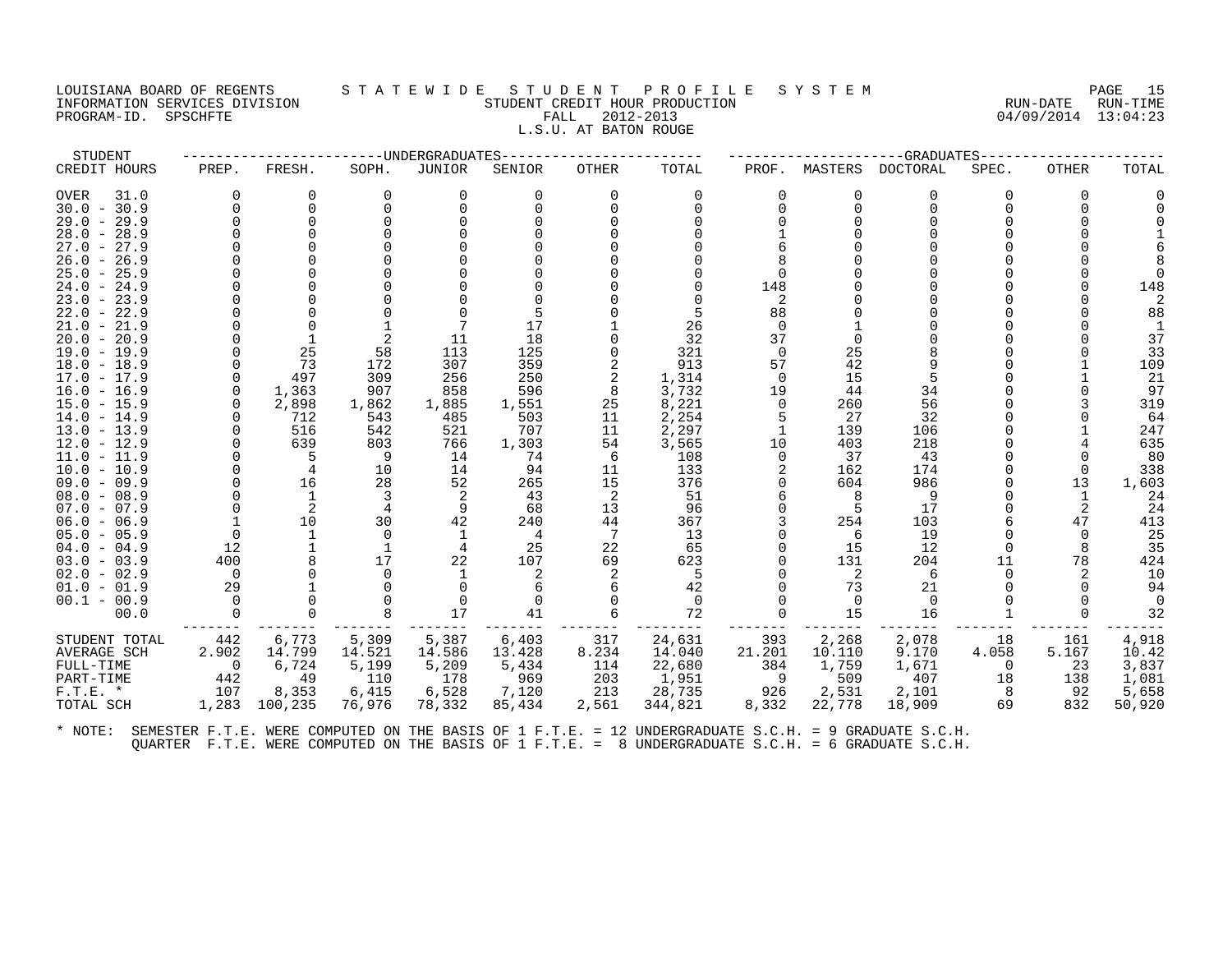## LOUISIANA BOARD OF REGENTS STATEWIDE STUDENT PROFILE SYSTEM NAGE 16 INFORMATION SERVICES DIVISION STUDENT CREDIT HOUR PRODUCTION RUN-DATE RUN-TIME PROGRAM-ID. SPSCHFTE FROGRAM-ID. SPSCHFTE FALL 2012-2013<br>PROGRAM-ID. SPSCHFTE FALL 2012-2013 L.S.U. AT EUNICE

STUDENT ------------------------UNDERGRADUATES------------------------ ---------------------GRADUATES----------------------

| CREDIT HOURS  | PREP.          | FRESH.   | SOPH.    | JUNIOR   | SENIOR   | <b>OTHER</b> | TOTAL    | PROF.    | MASTERS  | DOCTORAL | SPEC. | OTHER    | TOTAL |
|---------------|----------------|----------|----------|----------|----------|--------------|----------|----------|----------|----------|-------|----------|-------|
| OVER<br>31.0  | $\Omega$       | O        | 0        | 0        | 0        | $\Omega$     | 0        | 0        | 0        | 0        | 0     | $\Omega$ |       |
| $30.0 - 30.9$ | $\Omega$       | 0        |          |          |          |              | $\Omega$ | 0        | $\Omega$ | $\Omega$ |       |          |       |
| $29.0 - 29.9$ | O              |          |          |          |          |              |          |          |          |          |       |          |       |
| $28.0 - 28.9$ |                |          |          |          |          |              |          |          |          |          |       |          |       |
| $27.0 - 27.9$ |                |          |          |          |          |              |          |          |          |          |       |          |       |
| $26.0 - 26.9$ |                |          |          |          |          |              |          |          |          |          |       |          |       |
| $25.0 - 25.9$ |                |          |          |          |          |              |          |          |          |          |       |          |       |
| $24.0 - 24.9$ |                |          |          |          |          |              |          |          |          |          |       |          |       |
| $23.0 - 23.9$ |                |          |          |          |          |              |          |          |          |          |       |          |       |
| $22.0 - 22.9$ |                |          |          |          |          |              |          |          |          |          |       |          |       |
| $21.0 - 21.9$ |                |          |          |          |          |              |          |          |          |          |       |          |       |
| $20.0 - 20.9$ |                |          |          |          |          |              |          |          |          |          |       |          |       |
| $19.0 - 19.9$ |                | 9        |          |          |          |              | 13       |          |          |          |       |          |       |
| $18.0 - 18.9$ |                | 29       | 26       |          |          | 12           | 67       |          |          |          |       |          |       |
| $17.0 - 17.9$ |                | 13       | 8        |          |          |              | 21       |          |          |          |       |          |       |
| $16.0 - 16.9$ | O              | 39       | 8        |          |          |              | 50       |          |          |          |       |          |       |
| $15.0 - 15.9$ | $\Omega$       | 136      | 54       |          |          | 43           | 233      |          |          |          |       |          |       |
| $14.0 - 14.9$ | O              | 47       | 18       |          |          | 6            | 71       |          |          |          |       |          |       |
| $13.0 - 13.9$ | $\Omega$       | 93       | 33       |          |          | 26           | 152      |          |          |          |       |          |       |
| $12.0 - 12.9$ |                | 551      | 135      |          |          | 101          | 787      |          |          |          |       |          |       |
| $11.0 - 11.9$ |                | 8        | 9        |          |          | 13           | 30       |          |          |          |       |          |       |
| $10.0 - 10.9$ |                | 29       | 10       |          |          | 8            | 47       |          |          |          |       |          |       |
| $09.0 - 09.9$ |                | 274      | 100      |          |          | 134          | 512      |          |          |          |       |          |       |
| $08.0 - 08.9$ | 0              | 13       | 18       |          |          | -5           | 36       |          |          |          |       |          |       |
| $07.0 - 07.9$ | 0              | 19       | 22       |          |          | 25           | 66       |          |          |          |       |          |       |
| $06.0 - 06.9$ | 44             | 253      | 87       |          |          | 66           | 450      |          |          |          |       |          |       |
| $05.0 - 05.9$ | - 1            | 2        | 7        |          |          | 4            | 14       |          |          |          |       |          |       |
| $04.0 - 04.9$ | 38             | 3        | 14       |          |          | 17           | 72       |          |          |          |       |          |       |
| $03.0 - 03.9$ | 255            | 53       | 28       |          |          | 57           | 393      |          |          |          |       |          |       |
| $02.0 - 02.9$ | 37             | $\Omega$ |          |          |          | 3            | 42       |          |          |          |       |          |       |
| $01.0 - 01.9$ |                |          |          |          |          | 11           | 19       |          |          |          |       |          |       |
| $00.1 - 00.9$ |                |          |          |          |          |              | $\Omega$ |          |          |          |       |          |       |
| 00.0          | $\Omega$       | $\Omega$ | $\Omega$ |          | O        | $\Omega$     | $\Omega$ | 0        | O        | $\Omega$ |       |          |       |
|               |                |          |          |          |          |              |          |          |          |          |       |          |       |
| STUDENT TOTAL | 386            | 1,571    | 584      | 0        | 0        | 534          | 3,075    | 0        | $\Omega$ | 0        | 0     | 0        |       |
| AVERAGE SCH   | 3.375          | 10.717   | 10.304   | .000     | .000     | 9.099        | 9.436    | .000     | .000     | .000     | .000  | .000     | .00   |
| FULL-TIME     | $\overline{0}$ | 917      | 286      | $\Omega$ | $\Omega$ | 191          | 1,394    | $\Omega$ | $\Omega$ | 0        | 0     |          |       |
| PART-TIME     | 386            | 654      | 298      |          |          | 343          | 1,681    |          |          |          |       |          |       |
| $F.T.E. *$    | 109            | 1,403    | 502      |          |          | 405          | 2,418    |          |          |          |       |          |       |
| TOTAL SCH     | 1,303          | 16,837   | 6,018    | $\Omega$ | $\Omega$ | 4,859        | 29,017   | $\Omega$ | 0        | $\Omega$ | 0     | $\Omega$ |       |
|               |                |          |          |          |          |              |          |          |          |          |       |          |       |
|               |                |          |          |          |          |              |          |          |          |          |       |          |       |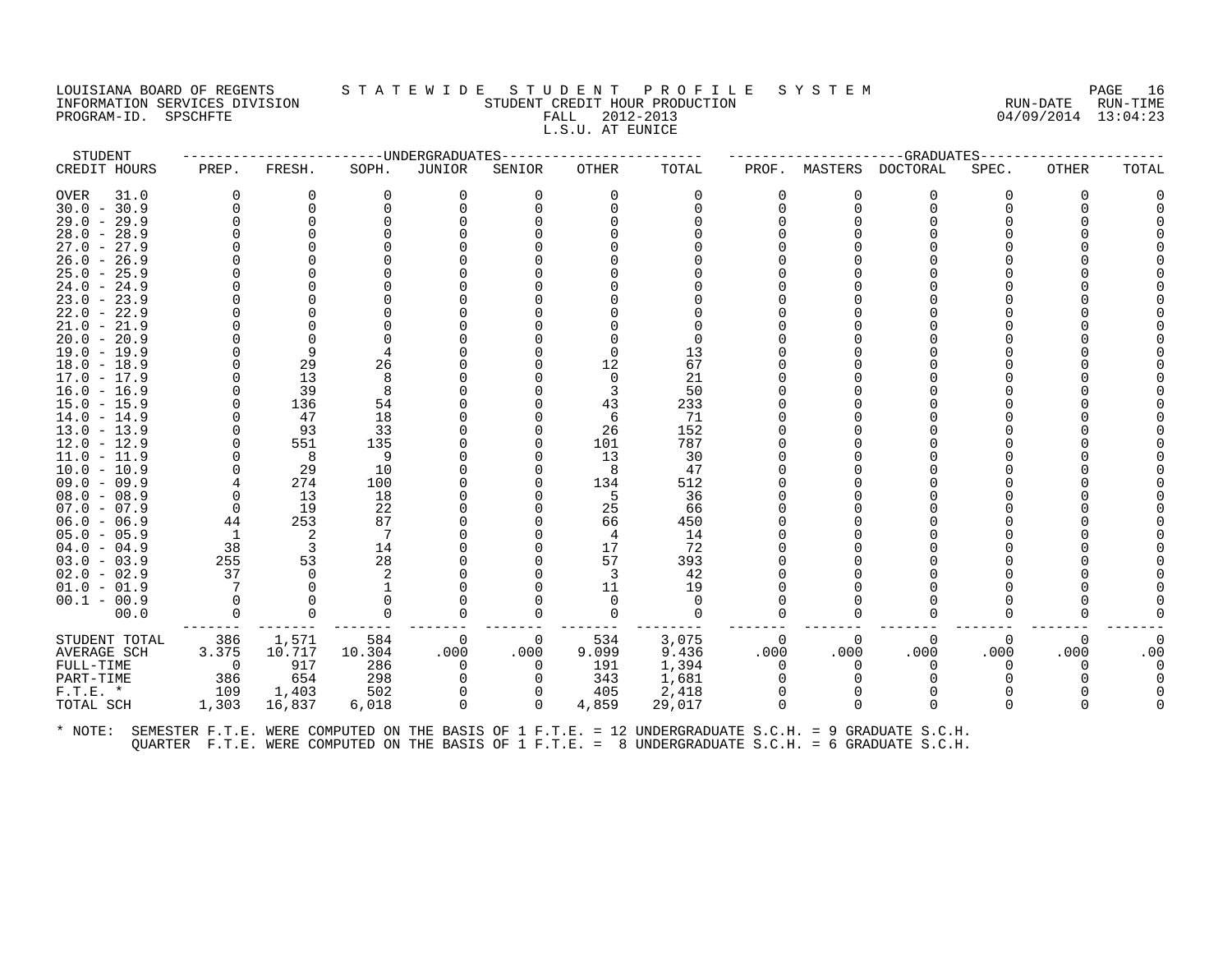#### LOUISIANA BOARD OF REGENTS S T A T E W I D E S T U D E N T P R O F I L E S Y S T E M PAGE 17 INFORMATION SERVICES DIVISION STUDENT CREDIT HOUR PRODUCTION RUN-DATE RUN-TIME PROGRAM-ID. SPSCHFTE FALL 2012-2013 04/09/2014 13:04:23 L.S.U. AT SHREVEPORT

| STUDENT<br>CREDIT HOURS<br>OVER<br>31.0<br>$30.0 - 30.9$<br>$29.0 - 29.9$<br>$28.0 - 28.9$ | PREP.<br>$\Omega$<br>$\Omega$ | FRESH.<br>0<br>$\Omega$<br>$\Omega$ | ------------------DNDERGRADUATES<br>SOPH.<br>0 | JUNIOR<br>$\Omega$ | SENIOR<br>0 | OTHER<br>$\Omega$ | TOTAL<br>0              | PROF.<br>$\Omega$ | MASTERS<br>0   | DOCTORAL<br>$\Omega$ | --GRADUATES-----<br>SPEC.<br>0 | <b>OTHER</b><br>$\Omega$ | TOTAL |
|--------------------------------------------------------------------------------------------|-------------------------------|-------------------------------------|------------------------------------------------|--------------------|-------------|-------------------|-------------------------|-------------------|----------------|----------------------|--------------------------------|--------------------------|-------|
|                                                                                            |                               |                                     |                                                |                    |             |                   |                         |                   |                |                      |                                |                          |       |
|                                                                                            |                               |                                     |                                                |                    |             |                   |                         |                   |                |                      |                                |                          |       |
|                                                                                            |                               |                                     |                                                |                    |             |                   |                         | 0                 | $\Omega$       | $\Omega$             |                                |                          |       |
|                                                                                            |                               |                                     |                                                |                    |             |                   |                         |                   |                |                      |                                |                          |       |
|                                                                                            |                               |                                     |                                                |                    |             |                   |                         |                   |                |                      |                                |                          |       |
| $27.0 - 27.9$                                                                              |                               |                                     |                                                |                    |             |                   |                         |                   |                |                      |                                |                          |       |
| $26.0 - 26.9$                                                                              |                               |                                     |                                                |                    |             |                   |                         |                   |                |                      |                                |                          |       |
| $25.0 - 25.9$                                                                              |                               |                                     |                                                |                    |             |                   |                         |                   |                |                      |                                |                          |       |
| $24.0 - 24.9$                                                                              |                               |                                     |                                                |                    |             |                   |                         |                   |                |                      |                                |                          |       |
| $23.0 - 23.9$                                                                              |                               |                                     |                                                |                    |             |                   |                         |                   |                |                      |                                |                          |       |
| $22.0 - 22.9$                                                                              |                               |                                     |                                                |                    |             |                   |                         |                   |                |                      |                                |                          |       |
| $21.0 - 21.9$                                                                              |                               |                                     |                                                |                    |             |                   |                         |                   |                |                      |                                |                          |       |
| $20.0 - 20.9$                                                                              |                               |                                     |                                                |                    |             |                   |                         |                   |                |                      |                                |                          |       |
| $19.0 - 19.9$                                                                              |                               | 2                                   |                                                |                    |             |                   | 16                      |                   |                |                      |                                |                          |       |
| $18.0 - 18.9$                                                                              |                               | 8                                   | 15                                             | 39                 | 52          |                   | 115                     |                   |                |                      |                                |                          |       |
| 17.0 - 17.9                                                                                |                               | 5                                   | 14                                             | 10                 | 13          |                   | 47                      |                   |                |                      |                                |                          |       |
| $16.0 - 16.9$                                                                              |                               | 29                                  | 22                                             | 16                 | 24          |                   | 94                      |                   |                |                      |                                |                          |       |
| $15.0 - 15.9$<br>$14.0 - 14.9$                                                             | $\mathbf 0$<br>9              | 188<br>12                           | 131<br>27                                      | 124<br>31          | 151<br>43   |                   | 596<br>125              |                   |                |                      |                                |                          |       |
| $13.0 - 13.9$                                                                              | 21                            | 42                                  | 43                                             | 46                 | 74          |                   | 228                     |                   |                |                      |                                |                          |       |
| $12.0 - 12.9$                                                                              | 4                             | 242                                 | 196                                            | 249                | 383         |                   | 1,080                   |                   | 34             |                      |                                |                          |       |
| $11.0 - 11.9$                                                                              | 2                             | $\Omega$                            | 3                                              | 4                  | 25          |                   | 34                      |                   | $\mathfrak{D}$ |                      |                                |                          |       |
| $10.0 - 10.9$                                                                              | 61                            | 4                                   | 10                                             | 8                  | 19          |                   | 102                     |                   |                |                      |                                |                          |       |
| $09.0 - 09.9$                                                                              | 38                            | 27                                  | 33                                             | 49                 | 98          |                   | 254                     |                   | 60             |                      |                                |                          | 66    |
| $08.0 - 08.9$                                                                              | $\mathbf{1}$                  | $\mathbf 0$                         |                                                | 2                  | 11          |                   | 17                      |                   |                |                      |                                |                          |       |
| $07.0 - 07.9$                                                                              | 84                            | 3                                   |                                                | 3                  | 17          | 4                 | 118                     |                   |                |                      |                                |                          |       |
| $06.0 - 06.9$                                                                              | 187                           | 25                                  | 31                                             | 36                 | 142         | 47                | 468                     |                   | 152            |                      |                                | 17                       | 172   |
| $05.0 - 05.9$                                                                              | $\overline{0}$                | 1                                   | -1                                             | $\Omega$           | -1          | $\Omega$          | $\overline{\mathbf{3}}$ |                   | 3              |                      |                                |                          |       |
| $04.0 - 04.9$                                                                              | 64                            | <sup>1</sup>                        | -1                                             | 2                  | 6           | 3                 | 77                      |                   |                |                      |                                |                          |       |
| $03.0 - 03.9$                                                                              | 553                           | 15                                  | 18                                             | 16                 | 73          | 60                | 735                     |                   | 70             |                      |                                | 20                       | 90    |
| $02.0 - 02.9$                                                                              | $\Omega$                      | $\Omega$                            |                                                |                    |             |                   |                         |                   |                |                      |                                |                          |       |
| $01.0 - 01.9$                                                                              | $\Omega$                      | $\Omega$                            |                                                |                    |             |                   |                         |                   |                |                      |                                |                          |       |
| $00.1 - 00.9$                                                                              |                               |                                     |                                                |                    |             |                   |                         |                   |                |                      |                                |                          |       |
| 00.0                                                                                       | $\Omega$                      | $\Omega$                            |                                                |                    | 0           |                   |                         | 0                 | ∩              | $\Omega$             |                                |                          |       |
| STUDENT TOTAL                                                                              | 1,033                         | 604                                 | 557                                            | 641                | 1,147       | 142               | 4,124                   | $\Omega$          | 354            | 0                    | 15                             | 42                       | 411   |
| AVERAGE SCH                                                                                | 5.038                         | 12.710                              | 12.384                                         | 12.474             | 11,200      | 5.554             | 10.047                  | .000              | 6.632          | .000                 | 10.000                         | 4.951                    | 6.58  |
| FULL-TIME                                                                                  | 43                            | 528                                 | 450                                            | 521                | 751         | 13                | 2,306                   | $\Omega$          | 108            | $\Omega$             | 12                             |                          | 124   |
| PART-TIME                                                                                  | 990                           | 76                                  | 107                                            | 120                | 396         | 129               | 1,818                   | $\Omega$          | 246            | $\Omega$             | 3                              | 38                       | 287   |
| $F.T.E. *$                                                                                 | 434                           | 640                                 | 575                                            | 666                | 1,071       | 63                | 3,449                   | $\Omega$          | 261            | $\Omega$             | 17                             | 23                       | 300   |
| TOTAL SCH                                                                                  | 5,205                         | 7,677                               | 6,898                                          | 7,996              | 12,847      | 761               | 41,384                  | $\Omega$          | 2,348          | $\Omega$             | 150                            | 203                      | 2,701 |
|                                                                                            |                               |                                     |                                                |                    |             |                   |                         |                   |                |                      |                                |                          |       |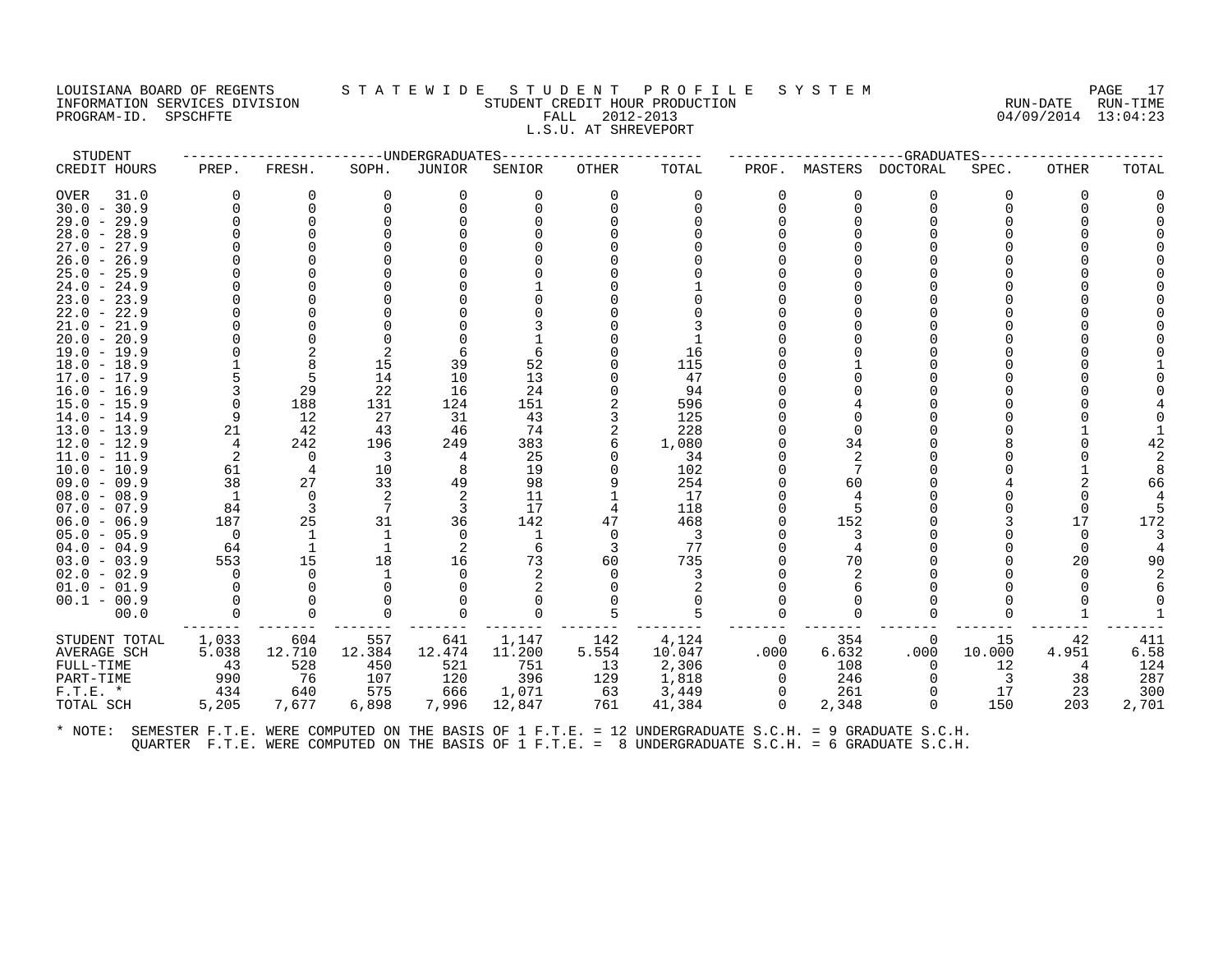# LOUISIANA BOARD OF REGENTS STATEWIDE STUDE NT PROFILE SYSTEM MANUSIANA BOARD OF REGENTS STATEWIDE STUDENT CREDIT HOUR PRODUCTION THE RUN-DATE RUN-TIME INFORMATION SERVICES DIVISION STUDENT CREDIT HOUR PRODUCTION RUN-DATE RUN-TIME PROGRAM-ID. SPSCHFTE FALL 2012-2013 04/09/2014 13:04:23 LSU HEALTH SCIENCES CENTER-N.O.

STUDENT ------------------------UNDERGRADUATES------------------------ ---------------------GRADUATES----------------------

CREDIT HOURS PREP. FRESH. SOPH. JUNIOR SENIOR OTHER TOTAL PROF. MASTERS DOCTORAL SPEC. OTHER TOTAL OVER 31.0 0 0 0 0 0 0 0 0 0 0 0 0 0 30.0 - 30.9 0 0 0 0 0 0 0 0 0 0 0 0 0 29.0 - 29.9 0 0 0 0 0 0 0 0 0 0 0 0 0 28.0 - 28.9 0 0 0 0 0 0 0 0 0 0 0 0 0 27.0 - 27.9 0 0 0 0 0 0 0 0 0 0 0 0 0 26.0 - 26.9 0 0 0 0 0 0 0 0 0 0 0 0 0 25.0 - 25.9 0 0 0 0 0 0 0 0 0 0 0 0 0 24.0 - 24.9 0 0 0 0 0 0 0 0 0 0 0 0 0 23.0 - 23.9 0 0 0 0 0 0 0 0 0 0 0 0 0 22.0 - 22.9 0 0 0 0 0 0 0 0 0 0 0 0 0 21.0 - 21.9 0 0 0 0 0 0 0 0 0 0 0 0 0 20.0 - 20.9 0 0 0 0 0 0 0 0 0 0 0 0 0 19.0 - 19.9 0 0 0 0 0 0 0 0 0 0 0 0 0 18.0 - 18.9 0 0 0 0 0 0 0 0 0 0 0 0 0 17.0 - 17.9 0 0 0 0 0 0 0 0 0 0 0 0 0 16.0 - 16.9 0 0 0 0 0 0 0 0 0 0 0 0 0 15.0 - 15.9 0 0 0 0 0 0 0 0 0 0 0 0 0 14.0 - 14.9 0 0 0 0 0 0 0 0 0 0 0 0 0 13.0 - 13.9 0 0 0 0 0 0 0 0 0 0 0 0 0 12.0 - 12.9 0 0 0 0 0 0 0 0 0 0 0 0 0 11.0 - 11.9 0 0 0 0 0 0 0 0 0 0 0 0 0 10.0 - 10.9 0 0 0 0 0 0 0 0 0 0 0 0 0 09.0 - 09.9 0 0 0 0 0 0 0 0 0 0 0 0 0 08.0 - 08.9 0 0 0 0 0 0 0 0 0 0 0 0 0 07.0 - 07.9 0 0 0 0 0 0 0 0 0 0 0 0 0 06.0 - 06.9 0 0 0 0 0 0 0 0 0 0 0 0 0 05.0 - 05.9 0 0 0 0 0 0 0 0 0 0 0 0 0 04.0 - 04.9 0 0 0 0 0 0 0 0 0 0 0 0 0 03.0 - 03.9 0 0 0 0 0 0 0 0 0 0 0 0 0 02.0 - 02.9 0 0 0 0 0 0 0 0 0 0 0 0 0 01.0 - 01.9 0 0 0 0 0 0 0 0 0 0 0 0 0 00.1 - 00.9 0 0 0 0 0 0 0 0 0 0 0 0 0 00.0 0 0 307 329 265 10 911 1,025 502 287 0 63 1,877 ------- ------- ------- ------- ------- ------- -------- ------- ------- ------- ------- ------- ------- STUDENT TOTAL 0 0 307 329 265 10 911 1,025 502 287 0 63 1,877 AVERAGE SCH .000 .000 .000 .000 .000 .000 .000 .000 .000 .000 .000 .000 .00 FULL-TIME 0 0 0 0 0 0 0 0 0 0 0 0 0 PART-TIME 0 0 307 329 265 10 911 1,025 502 287 0 63 1,877 F.T.E. \* 0 0 0 0 0 0 0 0 0 0 0 0 0 TOTAL SCH 0 0 0 0 0 0 0 0 0 0 0 0 0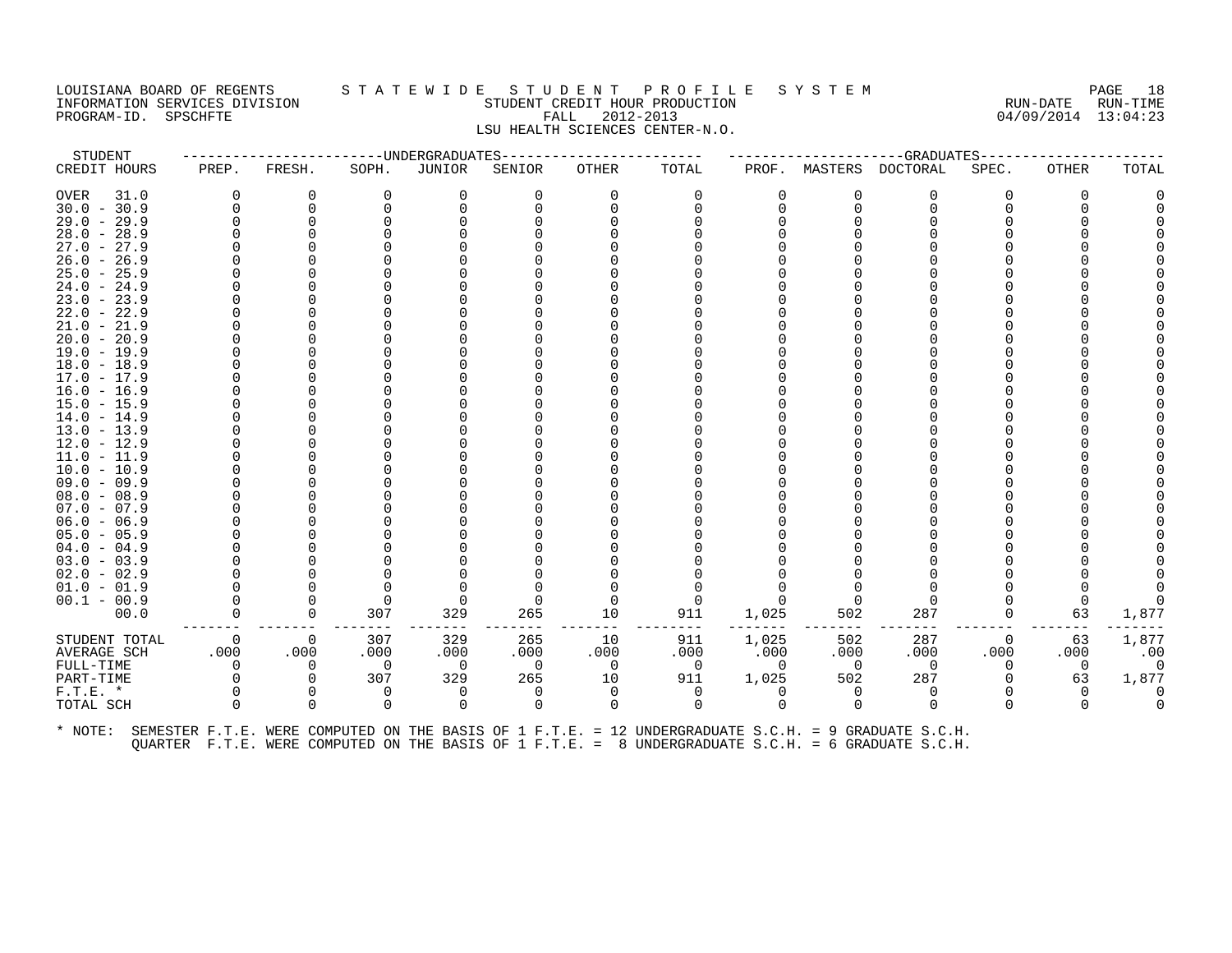# LOUISIANA BOARD OF REGENTS STATEWIDE STUDENT PROFILE SYSTEM PAGE 19<br>INFORMATION SERVICES DIVISION STUDENT CREDIT HOUR PRODUCTION PROTOCOLOGY CONTROLLER RUN-DATE RUN-TIME INFORMATION SERVICES DIVISION STUDENT CREDIT HOUR PRODUCTION RUN-DATE RUN-TIME PROGRAM-ID. SPSCHFTE FALL 2012-2013 04/09/2014 13:04:23 LSU HEALTH SCIENCES CTR-SHREVEPT

STUDENT ------------------------UNDERGRADUATES------------------------ ---------------------GRADUATES---------------------- CREDIT HOURS PREP. FRESH. SOPH. JUNIOR SENIOR OTHER TOTAL PROF. MASTERS DOCTORAL SPEC. OTHER TOTAL OVER 31.0 0 0 0 0 0 0 0 0 0 0 0 0 0 30.0 - 30.9 0 0 0 0 0 0 0 0 0 0 0 0 0 29.0 - 29.9 0 0 0 0 0 0 0 0 0 0 0 0 0 28.0 - 28.9 0 0 0 0 0 0 0 0 0 0 0 0 0 27.0 - 27.9 0 0 0 0 0 0 0 0 0 0 0 0 0 26.0 - 26.9 0 0 0 0 0 0 0 0 0 0 0 0 0 25.0 - 25.9 0 0 0 0 0 0 0 0 0 0 0 0 0 24.0 - 24.9 0 0 0 0 0 0 0 0 0 0 0 0 0 23.0 - 23.9 0 0 0 0 0 0 0 0 0 0 0 0 0 22.0 - 22.9 0 0 0 0 0 0 0 0 0 0 0 0 0 21.0 - 21.9 0 0 0 0 0 0 0 0 0 0 0 0 0 20.0 - 20.9 0 0 0 0 0 0 0 0 0 0 0 0 0 19.0 - 19.9 0 0 0 0 0 0 0 0 0 0 0 0 0 18.0 - 18.9 0 0 0 0 0 0 0 0 0 0 0 0 0 17.0 - 17.9 0 0 0 0 0 0 0 0 0 0 0 0 0 16.0 - 16.9 0 0 0 0 0 0 0 0 0 0 0 0 0 15.0 - 15.9 0 0 0 0 0 0 0 0 0 0 0 0 0 14.0 - 14.9 0 0 0 0 0 0 0 0 0 0 0 0 0 13.0 - 13.9 0 0 0 0 0 0 0 0 0 0 0 0 0 12.0 - 12.9 0 0 0 0 0 0 0 0 0 0 0 0 0 11.0 - 11.9 0 0 0 0 0 0 0 0 0 0 0 0 0 10.0 - 10.9 0 0 0 0 0 0 0 0 0 0 0 0 0 09.0 - 09.9 0 0 0 0 0 0 0 0 0 0 0 0 0 08.0 - 08.9 0 0 0 0 0 0 0 0 0 0 0 0 0 07.0 - 07.9 0 0 0 0 0 0 0 0 0 0 0 0 0 06.0 - 06.9 0 0 0 0 0 0 0 0 0 0 0 0 0 05.0 - 05.9 0 0 0 0 0 0 0 0 0 0 0 0 0 04.0 - 04.9 0 0 0 0 0 0 0 0 0 0 0 0 0 03.0 - 03.9 0 0 0 0 0 0 0 0 0 0 0 0 0 02.0 - 02.9 0 0 0 0 0 0 0 0 0 0 0 0 0 01.0 - 01.9 0 0 0 0 0 0 0 0 0 0 0 0 0 00.1 - 00.9 0 0 0 0 0 0 0 0 0 0 0 0 0 00.0 0 0 0 8 42 0 50 467 202 166 0 3 838 ------- ------- ------- ------- ------- ------- -------- ------- ------- ------- ------- ------- ------- STUDENT TOTAL 0 0 0 8 42 0 50 467 202 166 0 3 838 AVERAGE SCH .000 .000 .000 .000 .000 .000 .000 .000 .000 .000 .000 .000 .00 FULL-TIME 0 0 0 0 0 0 0 0 0 0 0 0 0 PART-TIME 0 0 0 8 42 0 50 467 202 166 0 3 838 F.T.E. \* 0 0 0 0 0 0 0 0 0 0 0 0 0 TOTAL SCH 0 0 0 0 0 0 0 0 0 0 0 0 0 \* NOTE: SEMESTER F.T.E. WERE COMPUTED ON THE BASIS OF 1 F.T.E. = 12 UNDERGRADUATE S.C.H. = 9 GRADUATE S.C.H.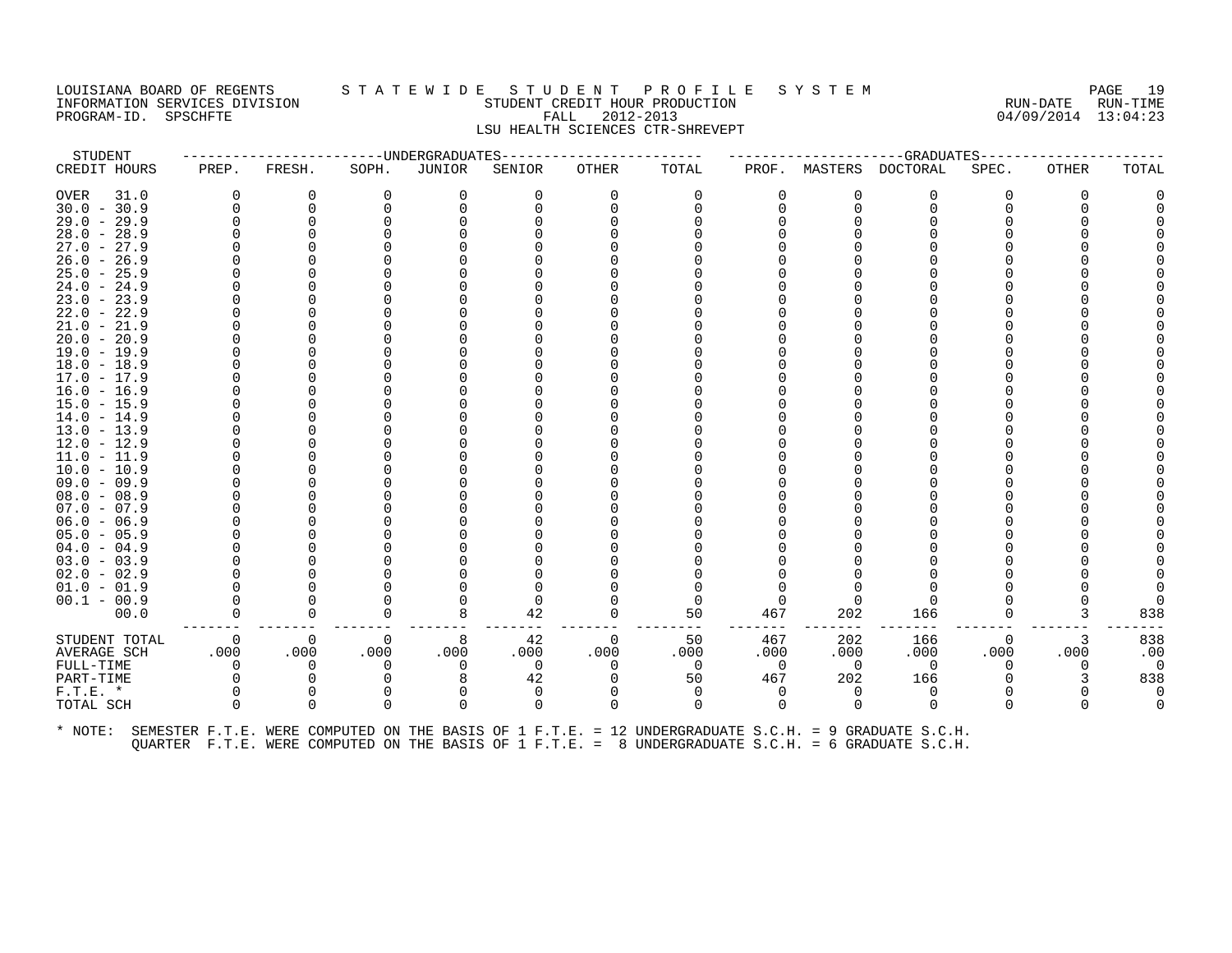#### LOUISIANA BOARD OF REGENTS STATEWIDE STUDENT PROFILE SYSTEM PAGE 20<br>INFORMATION SERVICES DIVISION STATEWIDENT CREDIT HOUR PRODUCTION INFORMATION STUDENT CREDIT HOUR PRODUCTION STUDENT CREDIT HOUR PRODUCTION RUN-DATE RUN-TIME<br>FALL 2012-2013 94/09/2014 13:04:23 PROGRAM-ID. SPSCHFTE FALL 2012-2013 04/09/2014 13:04:23 UNIVERSITY OF NEW ORLEANS

| STUDENT       |          |              |          | -----UNDERGRADUATES |        |          |          |          |          | $--$ GRADUATES---- |          |          |          |
|---------------|----------|--------------|----------|---------------------|--------|----------|----------|----------|----------|--------------------|----------|----------|----------|
| CREDIT HOURS  | PREP.    | FRESH.       | SOPH.    | JUNIOR              | SENIOR | OTHER    | TOTAL    | PROF.    | MASTERS  | DOCTORAL           | SPEC.    | OTHER    | TOTAL    |
| OVER<br>31.0  | $\Omega$ | 0            | 0        | 0                   | 0      | 0        | 0        |          | 0        | 0                  | O        | $\Omega$ |          |
| $30.0 - 30.9$ |          | $\Omega$     | ∩        | $\Omega$            | 0      | $\Omega$ | ∩        |          | 0        | $\Omega$           |          | $\Omega$ |          |
| $29.0 - 29.9$ |          | $\Omega$     |          |                     |        |          |          |          |          |                    |          |          |          |
| $28.0 - 28.9$ |          |              |          |                     |        |          |          |          |          |                    |          |          |          |
| $27.0 - 27.9$ |          |              |          |                     |        |          |          |          |          |                    |          |          |          |
| $26.0 - 26.9$ |          |              |          |                     |        |          |          |          |          |                    |          |          |          |
| $25.0 - 25.9$ |          |              |          |                     |        |          |          |          |          |                    |          |          |          |
| $24.0 - 24.9$ |          |              |          |                     |        |          |          |          |          |                    |          |          |          |
| $23.0 - 23.9$ |          |              |          |                     |        |          |          |          |          |                    |          |          |          |
| $22.0 - 22.9$ |          |              |          |                     |        |          |          |          |          |                    |          |          |          |
| $21.0 - 21.9$ |          |              |          |                     | 11     |          | 17       |          |          |                    |          |          |          |
| $20.0 - 20.9$ |          |              |          |                     | 6      |          | 9        |          |          |                    |          |          |          |
| $19.0 - 19.9$ |          | 11           | 27       | 39                  | 70     |          | 148      |          |          |                    |          |          |          |
| $18.0 - 18.9$ |          | 31           | 74       | 104                 | 165    |          | 382      |          |          |                    |          |          |          |
| $17.0 - 17.9$ |          | 53           | 32       | 33                  | 64     |          | 183      |          |          |                    |          |          |          |
| $16.0 - 16.9$ |          | 303          | 121      | 131                 | 165    |          | 724      |          |          |                    |          |          |          |
| $15.0 - 15.9$ |          | 251          | 309      | 327                 | 393    | 25       | 1,305    |          | 55       |                    |          |          | 60       |
| $14.0 - 14.9$ |          | 144          | 88       | 76                  | 113    | 6        | 427      |          | 4        |                    |          |          |          |
| $13.0 - 13.9$ |          | 444          | 156      | 146                 | 249    | 9        | 1,004    |          | 17       |                    |          |          | 29       |
| 12.0 - 12.9   |          | 311          | 345      | 373                 | 542    | 45       | 1,616    |          | 218      | 24                 |          |          | 249      |
| $11.0 - 11.9$ |          | 4            | 10       | 9                   | 45     | 2        | 70       |          |          | 0                  |          |          |          |
| $10.0 - 10.9$ |          | 19           | 25       | 30                  | 91     | 4        | 170      |          | 49       | 15                 |          |          | 68       |
| $09.0 - 09.9$ |          | 49           | 62       | 94                  | 214    | 10       | 433      |          | 609      | 215                |          | 13       | 837      |
| $08.0 - 08.9$ |          | <sup>1</sup> | 6        | 8                   | 27     | 1        | 43       |          | -1       | $\Omega$           |          | $\Omega$ |          |
| $07.0 - 07.9$ |          | 11           | 14       | 25                  | 77     | 4        | 131      |          | 10       | $\Omega$           |          |          | 13       |
| $06.0 - 06.9$ |          | 51           | 61       | 86                  | 282    | 32       | 516      |          | 466      | 47                 |          | 44       | 557      |
| $05.0 - 05.9$ |          | $\Omega$     | $\Omega$ | 2                   | -6     | 1        | 10       |          |          |                    |          |          |          |
| $04.0 - 04.9$ | 2        | 3            | -5       | 10                  | 24     | 10       | 54       |          | 3        | $\Omega$           |          |          |          |
| $03.0 - 03.9$ | 85       | 23           | 20       | 34                  | 188    | 60       | 410      |          | 279      | 56                 |          | 92       | 427      |
| $02.0 - 02.9$ |          | $\cap$       |          | $\Omega$            |        | $\Omega$ | 2        |          |          | $\Omega$           |          |          |          |
| $01.0 - 01.9$ |          |              |          | 2                   |        | 5        | 20       |          | 14       | 32                 |          |          | 47       |
| $00.1 - 00.9$ |          | $\Omega$     |          |                     |        | $\Omega$ | $\Omega$ |          | $\Omega$ | $\Omega$           |          |          | $\Omega$ |
| 00.0          |          | $\Omega$     |          | $\Omega$            | 9      | 2        | 12       |          | 54       | 14                 |          |          | 70       |
| STUDENT TOTAL | 98       | 1,715        | 1,360    | 1,534               | 2,751  | 231      | 7,689    | $\Omega$ | 1,786    | 416                | 0        | 180      | 2,382    |
| AVERAGE SCH   | 3.469    | 13.395       | 13.195   | 12.954              | 11.713 | 8.694    | 12.404   | .000     | 7.791    | 7.502              | .000     | 5.297    | 7.54     |
| FULL-TIME     | $\Omega$ | 1,549        | 1,155    | 1,234               | 1,780  | 100      | 5,818    | $\Omega$ | 957      | 265                | $\Omega$ | 33       | 1,255    |
| PART-TIME     | 98       | 166          | 205      | 300                 | 971    | 131      | 1,871    | $\Omega$ | 829      | 151                | $\Omega$ | 147      | 1,127    |
| $F.T.E. *$    | 28       | 1,914        | 1,494    | 1,656               | 2,677  | 166      | 7,936    | $\Omega$ | 1,499    | 335                | $\Omega$ | 105      | 1,939    |
| TOTAL SCH     | 340      | 22,973       | 17,933   | 19,872              | 32,118 | 1,991    | 95,227   | $\Omega$ | 13,495   | 3,016              | $\Omega$ | 943      | 17,454   |
|               |          |              |          |                     |        |          |          |          |          |                    |          |          |          |
|               |          |              |          |                     |        |          |          |          |          |                    |          |          |          |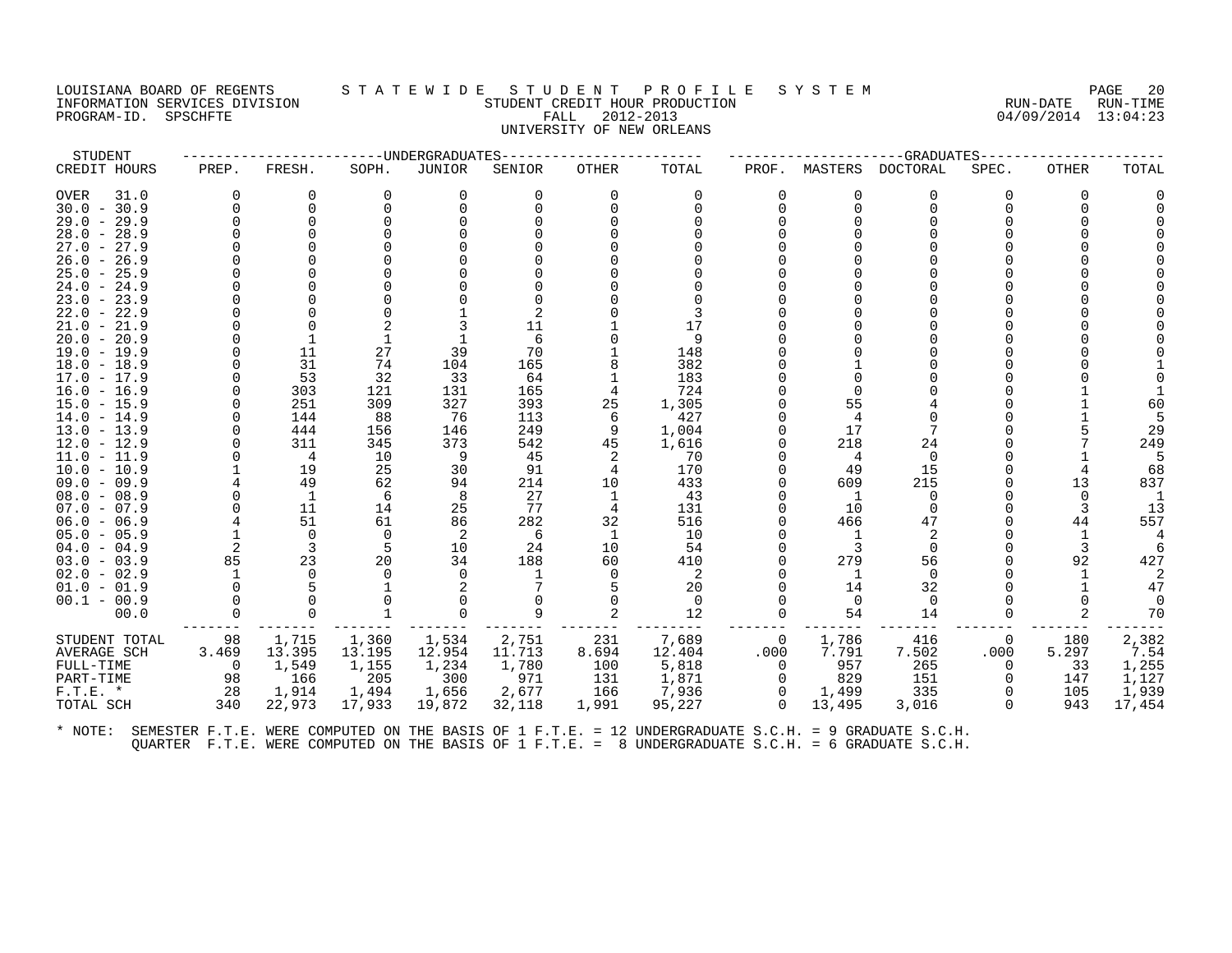#### LOUISIANA BOARD OF REGENTS STATEWIDE STUDENT PROFILE SYSTEM PAGE 21<br>INFORMATION SERVICES DIVISION STUDENT OUR PRODUCTION SERVICE SOME DESPART ON TIME INFORMATION SERVICES DIVISION STUDENT CREDIT HOUR PRODUCTION RUN-DATE RUN-TIME PROGRAM-ID. SPSCHFTE FALL 2012-2013 L.S.U. LAW CENTER

| STUDENT                                                                                                      |       |          |          | --------------UNDERGRADUATES |          |          |          |        |          | -------------GRADUATES----- |          |          |       |
|--------------------------------------------------------------------------------------------------------------|-------|----------|----------|------------------------------|----------|----------|----------|--------|----------|-----------------------------|----------|----------|-------|
| CREDIT HOURS                                                                                                 | PREP. | FRESH.   | SOPH.    | JUNIOR                       | SENIOR   | OTHER    | TOTAL    |        |          | PROF. MASTERS DOCTORAL      | SPEC.    | OTHER    | TOTAL |
| OVER<br>31.0                                                                                                 |       | $\Omega$ | $\Omega$ | 0                            | $\Omega$ | $\Omega$ | 0        |        | O        | 0                           | ∩        | $\Omega$ |       |
| $30.0 - 30.9$                                                                                                |       | $\Omega$ |          | 0                            |          |          | ∩        |        | $\Omega$ | $\Omega$                    |          |          |       |
| $29.0 - 29.9$                                                                                                |       | $\Omega$ |          |                              |          |          |          |        |          |                             |          |          |       |
| $28.0 - 28.9$                                                                                                |       |          |          |                              |          |          |          |        |          |                             |          |          |       |
| $27.0 - 27.9$                                                                                                |       |          |          |                              |          |          |          |        |          |                             |          |          |       |
| $26.0 - 26.9$                                                                                                |       |          |          |                              |          |          |          |        |          |                             |          |          |       |
| $25.0 - 25.9$                                                                                                |       |          |          |                              |          |          |          |        |          |                             |          |          |       |
| $24.0 - 24.9$                                                                                                |       |          |          |                              |          |          |          |        |          |                             |          |          |       |
| $23.0 - 23.9$                                                                                                |       |          |          |                              |          |          |          |        |          |                             |          |          |       |
| $22.0 - 22.9$                                                                                                |       |          |          |                              |          |          |          |        |          |                             |          |          |       |
| $21.0 - 21.9$                                                                                                |       |          |          |                              |          |          |          |        |          |                             |          |          |       |
| $20.0 - 20.9$                                                                                                |       |          |          |                              |          |          |          |        |          |                             |          |          |       |
| $19.0 - 19.9$                                                                                                |       |          |          |                              |          |          |          |        |          |                             |          |          |       |
| $18.0 - 18.9$                                                                                                |       |          |          |                              |          |          |          |        |          |                             |          |          |       |
| $17.0 - 17.9$                                                                                                |       |          |          |                              |          |          |          | 35     |          |                             |          |          | 35    |
| $16.0 - 16.9$                                                                                                |       |          |          |                              |          |          |          | 272    |          |                             |          |          | 272   |
| $15.0 - 15.9$                                                                                                |       |          |          |                              |          |          |          | 122    |          |                             |          |          | 122   |
| $14.0 - 14.9$                                                                                                |       |          |          |                              |          |          |          | 135    |          |                             |          |          | 135   |
| $13.0 - 13.9$                                                                                                |       |          |          |                              |          |          |          | 55     |          |                             |          |          | 55    |
| $12.0 - 12.9$                                                                                                |       |          |          |                              |          |          |          | 24     |          |                             |          |          | 24    |
| 11.0 - 11.9                                                                                                  |       |          |          |                              |          |          |          |        |          |                             |          |          |       |
| $10.0 - 10.9$                                                                                                |       |          |          |                              |          |          |          |        |          |                             |          |          |       |
| $09.0 - 09.9$                                                                                                |       |          |          |                              |          |          |          |        |          |                             |          |          |       |
| $08.0 - 08.9$                                                                                                |       |          |          |                              |          |          |          |        |          |                             |          |          |       |
| $07.0 - 07.9$                                                                                                |       |          |          |                              |          |          |          |        |          |                             |          |          |       |
| $06.0 - 06.9$                                                                                                |       |          |          |                              |          |          |          |        |          |                             |          |          |       |
| $05.0 - 05.9$                                                                                                |       |          |          |                              |          |          |          |        |          |                             |          |          |       |
| $04.0 - 04.9$                                                                                                |       |          |          |                              |          |          |          |        |          |                             |          |          |       |
| $03.0 - 03.9$                                                                                                |       |          |          |                              |          |          |          | 17     |          |                             |          |          |       |
| $02.0 - 02.9$                                                                                                |       |          |          |                              |          |          |          |        |          |                             |          |          |       |
| $01.0 - 01.9$                                                                                                |       |          |          |                              |          |          |          |        |          |                             |          |          |       |
| $00.1 - 00.9$                                                                                                |       |          |          |                              |          |          |          |        |          |                             |          |          |       |
| 00.0                                                                                                         |       | $\Omega$ |          |                              |          |          |          |        |          | ∩                           |          |          |       |
| STUDENT TOTAL                                                                                                | 0     | $\Omega$ | 0        | 0                            | 0        | 0        | 0        | 681    | 0        | $\Omega$                    | 0        | 0        | 681   |
| AVERAGE SCH                                                                                                  | .000  | .000     | .000     | .000                         | .000     | .000     | .000     | 14.466 | .000     | .000                        | .000     | .000     | 14.46 |
| FULL-TIME                                                                                                    | O     | $\Omega$ | $\Omega$ | $\Omega$                     | $\Omega$ | $\Omega$ | 0        | 647    | $\Omega$ | $\Omega$                    | $\Omega$ | $\Omega$ | 647   |
| PART-TIME                                                                                                    |       | $\Omega$ |          |                              |          |          | $\Omega$ | 34     |          |                             |          | $\Omega$ | 34    |
| $F.T.E. *$                                                                                                   |       | 0        |          | 0                            |          | 0        | 0        | 1,093  |          | $\Omega$                    |          | 0        | 1,093 |
| TOTAL SCH                                                                                                    |       | $\Omega$ | $\Omega$ | 0                            | $\Omega$ | $\Omega$ | $\Omega$ | 9,837  | $\Omega$ | $\Omega$                    | $\Omega$ | $\Omega$ | 9,837 |
| * NOTE: SEMESTER F.T.E. WERE COMPUTED ON THE BASIS OF 1 F.T.E. = 12 UNDERGRADUATE S.C.H. = 9 GRADUATE S.C.H. |       |          |          |                              |          |          |          |        |          |                             |          |          |       |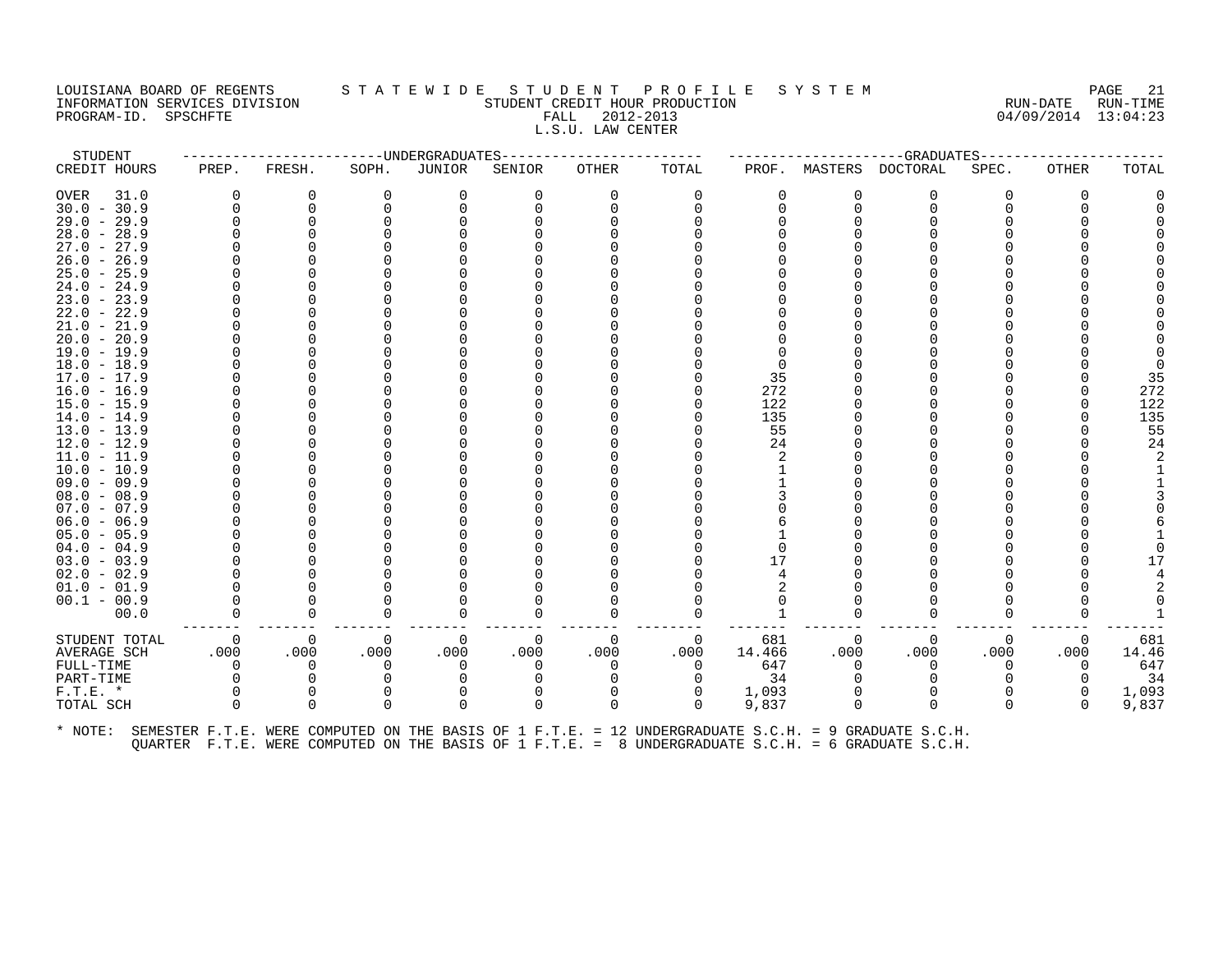#### LOUISIANA BOARD OF REGENTS S T A T E W I D E S T U D E N T P R O F I L E S Y S T E M PAGE 22 INFORMATION SERVICES DIVISION STUDENT CREDIT HOUR PRODUCTION RUN-DATE RUN-TIME PROGRAM-ID. SPSCHFTE FALL 2012-2013 04/09/2014 13:04:23 SOUTHERN U. AT BATON ROUGE

| STUDENT                        |       |            | -----------UNDERGRADUATES |            |            |              |             |                |         | --GRADUATES-    |                |              |           |
|--------------------------------|-------|------------|---------------------------|------------|------------|--------------|-------------|----------------|---------|-----------------|----------------|--------------|-----------|
| CREDIT HOURS                   | PREP. | FRESH.     | SOPH.                     | JUNIOR     | SENIOR     | <b>OTHER</b> | TOTAL       | PROF.          | MASTERS | <b>DOCTORAL</b> | SPEC.          | <b>OTHER</b> | TOTAL     |
| OVER<br>31.0                   |       | $\Omega$   | $\Omega$                  | $\Omega$   | $\Omega$   | $\Omega$     | $\Omega$    | $\Omega$       |         | O               | O              | 0            |           |
| $30.0 - 30.9$                  |       | $\Omega$   |                           |            |            |              |             |                |         |                 |                |              |           |
| $29.0 - 29.9$                  |       | $\Omega$   |                           |            |            |              |             |                |         |                 |                |              |           |
| $28.0 - 28.9$                  |       |            |                           |            |            |              |             |                |         |                 |                |              |           |
| $27.0 - 27.9$                  |       |            |                           |            |            |              |             |                |         |                 |                |              |           |
| $26.0 - 26.9$                  |       |            |                           |            |            |              |             |                |         |                 |                |              |           |
| $25.0 - 25.9$                  |       |            |                           |            |            |              |             |                |         |                 |                |              |           |
| $24.0 - 24.9$                  |       |            |                           |            |            |              |             |                |         |                 |                |              |           |
| $23.0 - 23.9$                  |       |            |                           |            |            |              |             |                |         |                 |                |              |           |
| $22.0 - 22.9$                  |       |            |                           |            |            |              |             |                |         |                 |                |              |           |
| $21.0 - 21.9$                  |       |            |                           |            | 13         |              | 16          |                |         |                 |                |              |           |
| $20.0 - 20.9$                  |       |            | $\Omega$                  |            | 15         |              | 15          |                |         |                 |                |              |           |
| $19.0 - 19.9$                  |       | 6          | 22                        | 31         | 95         |              | 154         |                |         |                 |                |              |           |
| $18.0 - 18.9$                  |       | 43         | 65                        | 67         | 259        |              | 434         |                |         |                 |                |              |           |
| $17.0 - 17.9$                  |       | 69         | 72                        | 45         | 99         |              | 285         |                |         |                 |                |              |           |
| $16.0 - 16.9$                  |       | 173        | 130                       | 87         | 142        |              | 535         |                |         |                 |                |              |           |
| $15.0 - 15.9$                  |       | 340        | 141                       | 189        | 363        |              | 1,035       |                | 12      |                 |                |              | 18        |
| $14.0 - 14.9$                  |       | 97         | 97                        | 72         | 168        |              | 434         |                |         |                 |                |              |           |
| $13.0 - 13.9$                  |       | 113<br>135 | 131<br>161                | 136<br>221 | 188<br>525 |              | 568         |                | 125     | 11              |                | 21           | 10<br>157 |
| $12.0 - 12.9$<br>$11.0 - 11.9$ |       | 23         | 10                        | 10         | 25         |              | 1,043<br>68 |                | -1      | $\Omega$        |                |              |           |
| $10.0 - 10.9$                  |       | 22         | 16                        | 13         | 14         |              | 66          |                | 21      |                 |                |              | 33        |
| $09.0 - 09.9$                  |       | 36         | 15                        | 36         | 101        | 18           | 206         |                | 290     | 50              |                | 20           | 360       |
| $08.0 - 08.9$                  |       | 5          | 3                         | 4          | 14         | $\Omega$     | 26          |                | -1      | ∩               |                | $\Omega$     |           |
| $07.0 - 07.9$                  |       |            | 6                         | 5          | 17         | 2            | 35          |                | 20      |                 |                |              | 23        |
| $06.0 - 06.9$                  |       | q          |                           | 23         | 100        | 148          | 288         |                | 407     | 39              |                | 46           | 492       |
| $05.0 - 05.9$                  |       |            |                           |            | 8          | 1            | 12          |                | 0       | $\Omega$        |                |              |           |
| $04.0 - 04.9$                  |       |            |                           |            | 2          | 9            | 15          |                |         |                 |                |              |           |
| $03.0 - 03.9$                  | 14    |            |                           | 11         | 38         | 70           | 149         |                | 54      | 15              |                | 19           | 88        |
| $02.0 - 02.9$                  |       |            |                           |            |            |              |             |                |         |                 |                |              |           |
| $01.0 - 01.9$                  |       |            |                           |            |            |              |             |                |         |                 |                |              |           |
| $00.1 - 00.9$                  |       |            |                           |            |            |              |             |                |         |                 |                |              |           |
| 00.0                           |       |            |                           |            |            |              |             |                | 3       |                 |                |              |           |
| STUDENT TOTAL                  | 14    | 1,085      | 891                       | 955        | 2,193      | 258          | 5,396       | $\overline{0}$ | 941     | 129             | $\overline{0}$ | 145          | 1,215     |
| AVERAGE SCH                    | 3.000 | 14.139     | 14.124                    | 13.684     | 13.660     | 5.503        | 13.419      | .000           | 7.789   | 7.488           | .000           | 8.479        | 7.84      |
| FULL-TIME                      | 0     | 976        | 820                       | 850        | 1,871      | - 6          | 4,523       | $\Omega$       | 451     | 68              | $\Omega$       | 74           | 593       |
| PART-TIME                      | 14    | 109        | 71                        | 105        | 322        | 252          | 873         | $\Omega$       | 490     | 61              |                | 71           | 622       |
| $F.T.E. *$                     | 4     | 1,277      | 1,049                     | 1,089      | 2,495      | 118          | 6,032       | 0              | 812     | 106             |                | 136          | 1,053     |
| TOTAL SCH                      | 42    | 15,327     | 12,585                    | 13,069     | 29,943     | 1,420        | 72,386      | $\Omega$       | 7,307   | 951             | $\Omega$       | 1,221        | 9,479     |
|                                |       |            |                           |            |            |              |             |                |         |                 |                |              |           |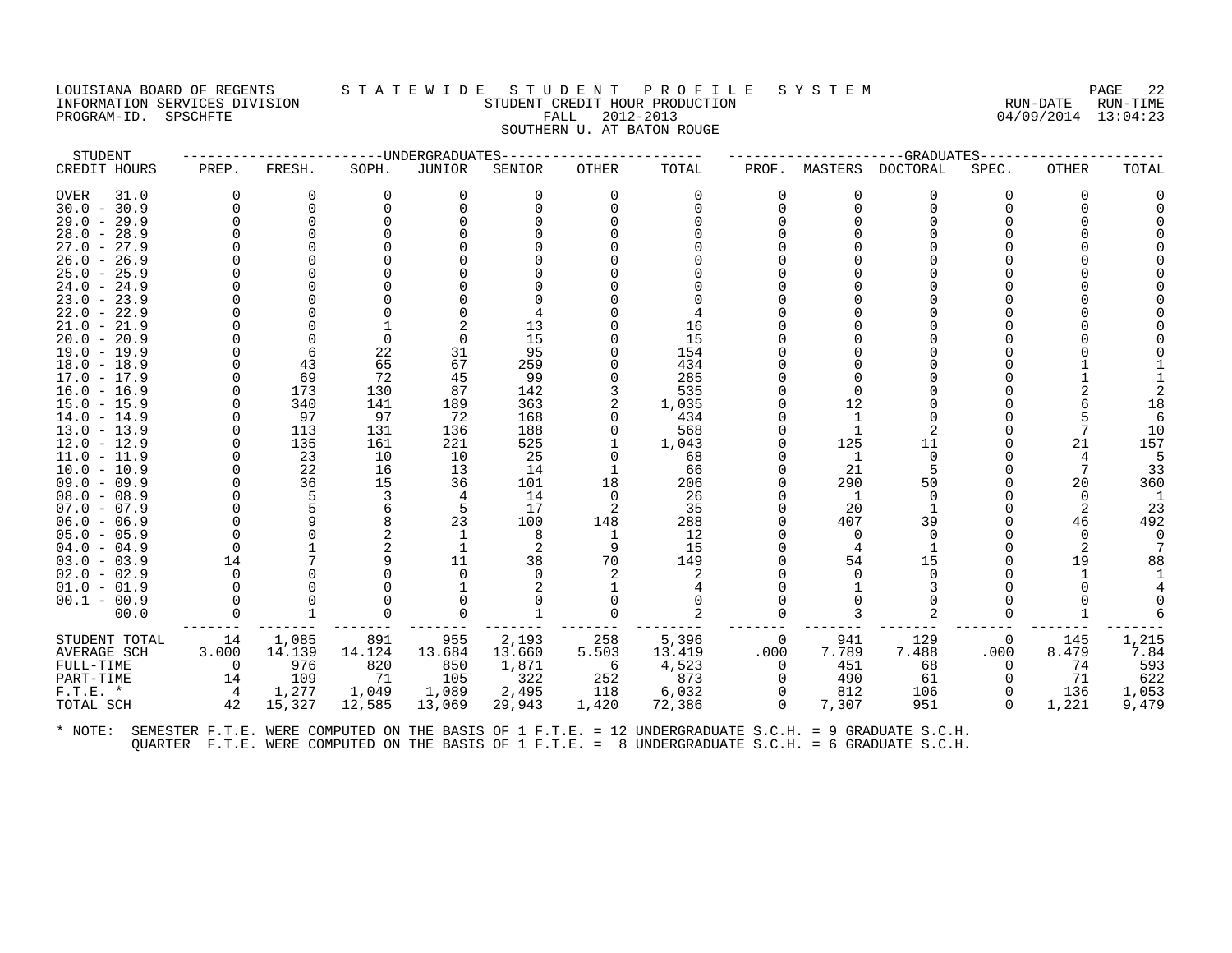## LOUISIANA BOARD OF REGENTS STATEWIDE STUDENT PROFILE SYSTEM PAGE 23 INFORMATION SERVICES DIVISION SUN-TIME STUDENT CREDIT HOUR PRODUCTION SUNGLE RUN-DATE RUN-TIME<br>PROGRAM-ID. SPSCHFTE SERVICES SUNGLESS SUNGLESS FALL 2012-2013 PROGRAM-ID. SPSCHFTE FALL 2012-2013 SOUTHERN U. AT NEW ORLEANS

| STUDENT       |                |                | ---------------UNDERGRADUATES |          |          |              |          |                |          | --GRADUATES----- |          |              |       |
|---------------|----------------|----------------|-------------------------------|----------|----------|--------------|----------|----------------|----------|------------------|----------|--------------|-------|
| CREDIT HOURS  | PREP.          | FRESH.         | SOPH.                         | JUNIOR   | SENIOR   | OTHER        | TOTAL    | PROF.          | MASTERS  | DOCTORAL         | SPEC.    | <b>OTHER</b> | TOTAL |
| OVER<br>31.0  | $\Omega$       | 0              | 0                             | $\Omega$ | 0        | $\Omega$     | 0        | $\Omega$       | 0        | $\Omega$         | 0        | $\Omega$     |       |
| $30.0 - 30.9$ | $\Omega$       | $\Omega$       |                               |          |          |              |          | 0              | $\Omega$ | $\Omega$         |          |              |       |
| $29.0 - 29.9$ |                | $\Omega$       |                               |          |          |              |          |                |          |                  |          |              |       |
| $28.0 - 28.9$ |                |                |                               |          |          |              |          |                |          |                  |          |              |       |
| $27.0 - 27.9$ |                |                |                               |          |          |              |          |                |          |                  |          |              |       |
| $26.0 - 26.9$ |                |                |                               |          |          |              |          |                |          |                  |          |              |       |
| $25.0 - 25.9$ |                |                |                               |          |          |              |          |                |          |                  |          |              |       |
| $24.0 - 24.9$ |                |                |                               |          |          |              |          |                |          |                  |          |              |       |
| $23.0 - 23.9$ |                |                |                               |          |          |              |          |                |          |                  |          |              |       |
| $22.0 - 22.9$ |                |                |                               |          |          |              |          |                |          |                  |          |              |       |
| $21.0 - 21.9$ |                |                |                               |          | 10       |              | 12       |                |          |                  |          |              |       |
| $20.0 - 20.9$ |                |                |                               |          | $\Omega$ |              | $\Omega$ |                |          |                  |          |              |       |
| $19.0 - 19.9$ |                |                |                               |          | 29       |              | 42       |                |          |                  |          |              |       |
| $18.0 - 18.9$ |                |                |                               | 19       | 54       |              | 82       |                | 61       |                  |          |              | 62    |
| 17.0 - 17.9   |                |                |                               |          | 14       |              | 26       |                | 11       |                  |          |              | 11    |
| $16.0 - 16.9$ |                | 5              | 16                            | 24       | 42       |              | 87       |                | 69       |                  |          |              | 69    |
| $15.0 - 15.9$ |                | 12             | 34                            | 46       | 110      |              | 204      |                | 37       |                  |          |              | 37    |
| $14.0 - 14.9$ |                | 39             | 6                             | 15       | 26       |              | 88       |                |          |                  |          |              |       |
| 13.0 - 13.9   |                | 89             | 66                            | 54       | 74       |              | 287      |                |          |                  |          |              |       |
| $12.0 - 12.9$ | $\Omega$       | 132            | 157                           | 196      | 187      | 19           | 691      |                | 19       |                  |          |              | 19    |
| $11.0 - 11.9$ |                | 21             | 3                             | 11       | 13       | $\Omega$     | 48       |                |          |                  |          |              |       |
| $10.0 - 10.9$ |                | 35             | 21                            | 24       | 30       |              | 112      |                |          |                  |          |              |       |
| $09.0 - 09.9$ |                | 59             | 75                            | 54       | 71       | 27           | 286      |                | 54       |                  |          |              | 55    |
| $08.0 - 08.9$ |                | $\overline{4}$ |                               | 3        | 4        | $\mathbf{1}$ | 15       |                | 49       |                  |          |              | 49    |
| $07.0 - 07.9$ | $\Omega$       | 10             |                               | 11       | 18       | 2            | 48       |                | 4        |                  |          |              |       |
| $06.0 - 06.9$ | $\Omega$       | 44             | 34                            | 46       | 63       | 47           | 234      | 0              | 138      |                  |          |              | 138   |
| $05.0 - 05.9$ | $\mathbf 0$    | 1              | $\Omega$                      | 1        |          |              | 4        |                |          |                  |          |              |       |
| $04.0 - 04.9$ | 0              | 2              |                               | 2        |          |              | 8        |                | $\Omega$ |                  |          |              |       |
| $03.0 - 03.9$ | 202            | 20             | 11                            | 12       | 22       | 12           | 279      |                | 18       |                  |          |              | 18    |
| $02.0 - 02.9$ | $\Omega$       | 1              | $\Omega$                      | $\Omega$ |          |              |          |                |          |                  |          |              |       |
| $01.0 - 01.9$ |                |                |                               |          |          |              |          |                |          |                  |          |              |       |
| $00.1 - 00.9$ |                |                |                               |          |          |              |          |                |          |                  |          |              |       |
| 00.0          | $\Omega$       | $\Omega$       | $\Omega$                      |          | O        |              | $\Omega$ | 0              | $\Omega$ | ∩                |          |              |       |
| STUDENT TOTAL | 202            | 480            | 452                           | 533      | 776      | 122          | 2,565    | $\Omega$       | 479      | 0                | $\Omega$ | -2           | 481   |
| AVERAGE SCH   | 3.000          | 10.808         | 11.323                        | 11.658   | 12.460   | 7.959        | 10.824   | .000           | 10.797   | .000             | .000     | 13.500       | 10.80 |
| FULL-TIME     | $\overline{0}$ | 282            | 295                           | 368      | 551      | 28           | 1,524    | $\overline{0}$ | 268      | 0                | $\Omega$ | 2            | 270   |
| PART-TIME     | 202            | 198            | 157                           | 165      | 225      | 94           | 1,041    | 0              | 211      | $\Omega$         | 0        | $\Omega$     | 211   |
| $F.T.E. *$    | 51             | 432            | 427                           | 518      | 806      | 81           | 2,314    | $\Omega$       | 575      |                  |          |              | 578   |
| TOTAL SCH     | 606            | 5,188          | 5,118                         | 6,214    | 9,669    | 971          | 27,766   | $\Omega$       | 5,172    | $\Omega$         | $\Omega$ | 27           | 5,199 |
|               |                |                |                               |          |          |              |          |                |          |                  |          |              |       |
|               |                |                |                               |          |          |              |          |                |          |                  |          |              |       |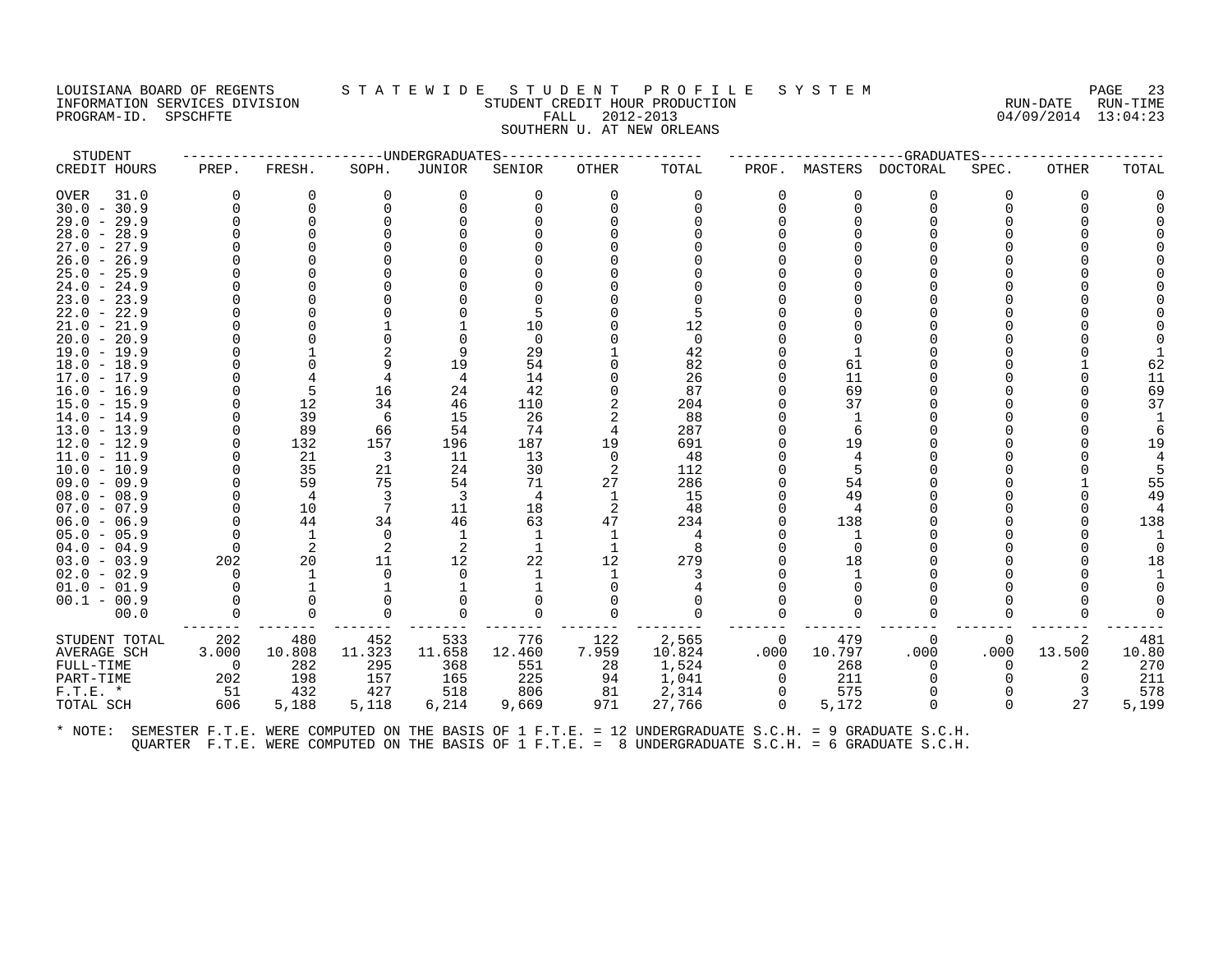## LOUISIANA BOARD OF REGENTS STATEWIDE STUDENT PROFILE SYSTEM PAGE 24 INFORMATION SERVICES DIVISION SUN-TIME STUDENT CREDIT HOUR PRODUCTION SUNGLE RUN-DATE RUN-TIME<br>PROGRAM-ID. SPSCHFTE SERVICES SUNGLESS SUNGLESS FALL 2012-2013 PROGRAM-ID. SPSCHFTE FALL 2012-2013 SOUTHERN U. AT SHREVEPORT

| STUDENT                        |          |                    |          | -----UNDERGRADUATES |             |                |          |          |          | --GRADUATES                                                                                          |          |          |       |
|--------------------------------|----------|--------------------|----------|---------------------|-------------|----------------|----------|----------|----------|------------------------------------------------------------------------------------------------------|----------|----------|-------|
| CREDIT HOURS                   | PREP.    | FRESH.             | SOPH.    | JUNIOR              | SENIOR      | <b>OTHER</b>   | TOTAL    | PROF.    | MASTERS  | DOCTORAL                                                                                             | SPEC.    | OTHER    | TOTAL |
| <b>OVER</b><br>31.0            | $\Omega$ | 0                  | $\Omega$ | $\Omega$            | $\Omega$    | $\Omega$       | $\Omega$ | $\Omega$ | $\Omega$ | $\Omega$                                                                                             | O        | 0        |       |
| $30.0 - 30.9$                  |          |                    |          | 0                   | $\Omega$    | $\Omega$       | 0        | 0        | $\Omega$ | $\Omega$                                                                                             |          |          |       |
| $29.0 - 29.9$                  |          |                    |          |                     |             |                |          |          |          |                                                                                                      |          |          |       |
| $28.0 - 28.9$                  |          |                    |          |                     |             |                |          |          |          |                                                                                                      |          |          |       |
| $27.0 -$<br>27.9               |          |                    |          |                     |             |                |          |          |          |                                                                                                      |          |          |       |
| $26.0 - 26.9$                  |          |                    |          |                     |             |                |          |          |          |                                                                                                      |          |          |       |
| $25.0 - 25.9$                  |          |                    |          |                     |             |                |          |          |          |                                                                                                      |          |          |       |
| $24.0 -$<br>24.9               |          |                    |          |                     |             |                |          | ∩        |          |                                                                                                      |          |          |       |
| $23.0 - 23.9$                  |          |                    |          |                     |             |                |          |          |          |                                                                                                      |          |          |       |
| $22.0 - 22.9$<br>$21.0 - 21.9$ |          |                    |          |                     |             |                |          | ∩        |          |                                                                                                      |          |          |       |
| $20.0 - 20.9$                  |          |                    |          |                     |             |                |          |          |          |                                                                                                      |          |          |       |
| $19.0 - 19.9$                  |          |                    |          |                     |             |                | 6        |          |          |                                                                                                      |          |          |       |
| $18.0 - 18.9$                  |          | 31                 | 30       |                     |             | 11             | 72       |          |          |                                                                                                      |          |          |       |
| $17.0 - 17.9$                  |          | 10                 | 3        |                     |             | $\overline{1}$ | 14       |          |          |                                                                                                      |          |          |       |
| $16.0 - 16.9$                  |          | 40                 | 13       |                     |             |                | 60       |          |          |                                                                                                      |          |          |       |
| $15.0 - 15.9$                  |          | 85                 | 44       |                     |             | 28             | 157      |          |          |                                                                                                      |          |          |       |
| $14.0 - 14.9$                  |          | 46                 | 28       |                     |             | 6              | 80       |          |          |                                                                                                      |          |          |       |
| $13.0 - 13.9$                  |          | 445                | 54       |                     |             | 28             | 527      |          |          |                                                                                                      |          |          |       |
| $12.0 - 12.9$                  |          | 738                | 173      |                     |             | 88             | 999      |          |          |                                                                                                      |          |          |       |
| $11.0 - 11.9$                  |          | 16                 | 28       |                     |             | 16             | 60       |          |          |                                                                                                      |          |          |       |
| $10.0 - 10.9$                  |          | 49                 | 21       |                     |             | 20             | 90       |          |          |                                                                                                      |          |          |       |
| $09.0 - 09.9$                  |          | 87                 | 49       |                     |             | 66             | 210      |          |          |                                                                                                      |          |          |       |
| $08.0 - 08.9$                  |          | 23                 | 29       |                     |             | 26             | 80       |          |          |                                                                                                      |          |          |       |
| $07.0 - 07.9$                  |          | 23                 | 37       |                     |             | 21             | 86       |          |          |                                                                                                      |          |          |       |
| $06.0 - 06.9$                  | 45       | 77                 | 55       |                     |             | 26             | 203      |          |          |                                                                                                      |          |          |       |
| $05.0 - 05.9$<br>$04.0 - 04.9$ | 14<br>28 | <sup>1</sup><br>40 | 4<br>10  |                     |             | 3<br>13        | 22<br>91 |          |          |                                                                                                      |          |          |       |
| $03.0 - 03.9$                  | 76       | 45                 | 14       |                     |             | 13             | 148      |          |          |                                                                                                      |          |          |       |
| $02.0 - 02.9$                  | 12       |                    |          |                     |             |                | 18       |          |          |                                                                                                      |          |          |       |
| $01.0 - 01.9$                  |          |                    |          |                     |             |                |          |          |          |                                                                                                      |          |          |       |
| $00.1 - 00.9$                  |          |                    |          |                     |             |                | $\Omega$ |          |          |                                                                                                      |          |          |       |
| 00.0                           |          |                    | $\Omega$ | ∩                   | $\Omega$    |                | $\Omega$ | ∩        | $\Omega$ | $\Omega$                                                                                             |          |          |       |
| STUDENT TOTAL                  | 190      | 1,758              | 602      | 0                   | 0           | 381            | 2,931    | 0        | 0        | 0                                                                                                    | $\Omega$ | 0        |       |
| AVERAGE SCH                    | 4.352    | 11.663             | 10.995   | .000                | .000        | 10.296         | 10.874   | .000     | .000     | .000                                                                                                 | .000     | .000     | .00   |
| FULL-TIME                      | 0        | 1,396              | 350      | 0                   | 0           | 173            | 1,919    | 0        | $\Omega$ | 0                                                                                                    |          | $\Omega$ |       |
| PART-TIME                      | 190      | 362                | 252      | $\Omega$            | $\Omega$    | 208            | 1,012    | $\Omega$ |          |                                                                                                      |          |          |       |
| $F.T.E.$ *                     | 69       | 1,709              | 552      | 0                   | 0           | 327            | 2,656    | $\Omega$ |          | 0                                                                                                    |          |          |       |
| TOTAL SCH                      | 827      | 20,505             | 6,619    | $\Omega$            | $\mathbf 0$ | 3,923          | 31,874   | $\Omega$ | $\Omega$ | $\Omega$                                                                                             |          |          |       |
| $*$ NOTE:                      |          |                    |          |                     |             |                |          |          |          | SEMESTER F.T.E. WERE COMPUTED ON THE BASIS OF 1 F.T.E. = 12 UNDERGRADUATE S.C.H. = 9 GRADUATE S.C.H. |          |          |       |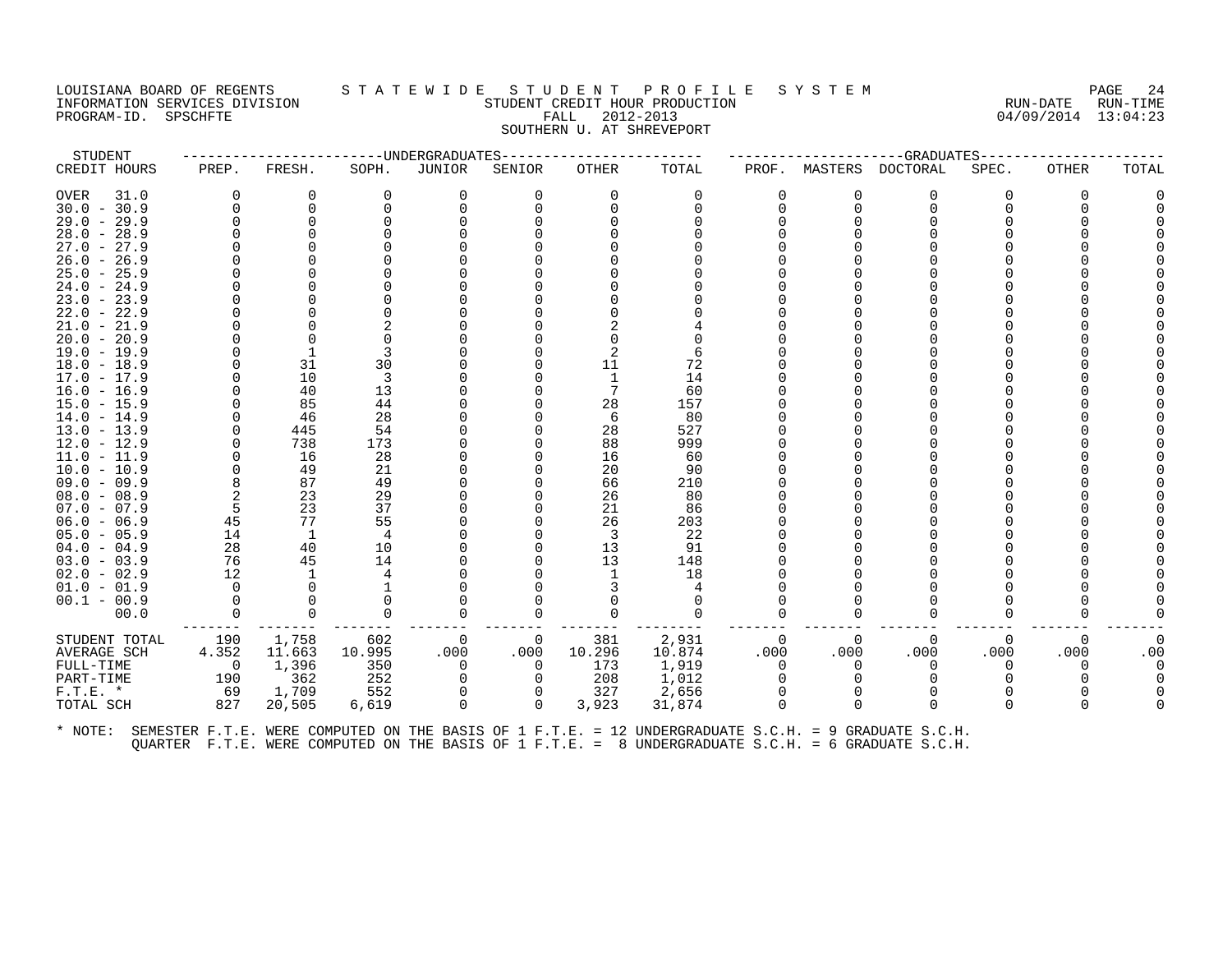## LOUISIANA BOARD OF REGENTS STATEWIDE STUDENT PROFILE SYSTEM NAGE 25 INFORMATION SERVICES DIVISION SUNGLERICAL STUDENT CREDIT HOUR PRODUCTION SUNGLERIC RUN-DATE RUN-TIME<br>PROGRAM-ID. SPSCHFTE SUN-TIME SUNGLERICAL FALL 2012-2013 PROGRAM-ID. SPSCHFTE FALL 2012-2013 SOUTHERN LAW CENTER

| STUDENT       |          |          |              | ------------------DNDERGRADUATES |          | -------------- |          |          |          | ----------GRADUATES-----                                                                             |       |              |        |
|---------------|----------|----------|--------------|----------------------------------|----------|----------------|----------|----------|----------|------------------------------------------------------------------------------------------------------|-------|--------------|--------|
| CREDIT HOURS  | PREP.    | FRESH.   | SOPH.        | <b>JUNIOR</b>                    | SENIOR   | OTHER          | TOTAL    | PROF.    | MASTERS  | DOCTORAL                                                                                             | SPEC. | <b>OTHER</b> | TOTAL  |
| OVER<br>31.0  | 0        | 0        | 0            |                                  |          |                | 0        | 0        |          | 0                                                                                                    | O     | $\Omega$     |        |
| $30.0 - 30.9$ | $\Omega$ | $\Omega$ |              |                                  |          |                |          | 0        | $\Omega$ | O                                                                                                    |       |              |        |
| $29.0 - 29.9$ |          |          |              |                                  |          |                |          |          |          |                                                                                                      |       |              |        |
| $28.0 - 28.9$ |          |          |              |                                  |          |                |          |          |          |                                                                                                      |       |              |        |
| $27.0 - 27.9$ |          |          |              |                                  |          |                |          |          |          |                                                                                                      |       |              |        |
| $26.0 - 26.9$ |          |          |              |                                  |          |                |          |          |          |                                                                                                      |       |              |        |
| $25.0 - 25.9$ |          |          |              |                                  |          |                |          |          |          |                                                                                                      |       |              |        |
| $24.0 - 24.9$ |          |          |              |                                  |          |                |          |          |          |                                                                                                      |       |              |        |
| $23.0 - 23.9$ |          |          |              |                                  |          |                |          |          |          |                                                                                                      |       |              |        |
| $22.0 - 22.9$ |          |          |              |                                  |          |                |          |          |          |                                                                                                      |       |              |        |
| $21.0 - 21.9$ |          |          |              |                                  |          |                |          |          |          |                                                                                                      |       |              |        |
| $20.0 - 20.9$ |          |          |              |                                  |          |                |          |          |          |                                                                                                      |       |              |        |
| $19.0 - 19.9$ |          |          |              |                                  |          |                |          | 53       |          |                                                                                                      |       |              | 53     |
| $18.0 - 18.9$ |          |          |              |                                  |          |                |          | 56       |          |                                                                                                      |       |              | 56     |
| $17.0 - 17.9$ |          |          |              |                                  |          |                |          | 56       |          |                                                                                                      |       |              | 56     |
| $16.0 - 16.9$ |          |          |              |                                  |          |                |          | 56       |          |                                                                                                      |       |              | 56     |
| $15.0 - 15.9$ |          |          |              |                                  |          |                |          | 222      |          |                                                                                                      |       |              | 222    |
| $14.0 - 14.9$ |          |          |              |                                  |          |                |          | 30       |          |                                                                                                      |       |              | 30     |
| $13.0 - 13.9$ |          |          |              |                                  |          |                |          | 17       |          |                                                                                                      |       |              | 17     |
| $12.0 - 12.9$ |          |          |              |                                  |          |                |          | 27       |          |                                                                                                      |       |              | 27     |
| $11.0 - 11.9$ |          |          |              |                                  |          |                |          | 81       |          |                                                                                                      |       |              | 81     |
| $10.0 - 10.9$ |          |          |              |                                  |          |                |          | 14       |          |                                                                                                      |       |              | 14     |
| $09.0 - 09.9$ |          |          |              |                                  |          |                |          | 126      |          |                                                                                                      |       |              | 126    |
| $08.0 - 08.9$ |          |          |              |                                  |          |                |          | 16       |          |                                                                                                      |       |              | 16     |
| $07.0 - 07.9$ |          |          |              |                                  |          |                |          | $\Omega$ |          |                                                                                                      |       |              |        |
| $06.0 - 06.9$ |          |          |              |                                  |          |                |          |          |          |                                                                                                      |       |              |        |
| $05.0 - 05.9$ |          |          |              |                                  |          |                |          |          |          |                                                                                                      |       |              |        |
| $04.0 - 04.9$ |          |          |              |                                  |          |                |          |          |          |                                                                                                      |       |              |        |
| $03.0 - 03.9$ |          |          |              |                                  |          |                |          |          |          |                                                                                                      |       |              |        |
| $02.0 - 02.9$ |          |          |              |                                  |          |                |          |          |          |                                                                                                      |       |              |        |
| $01.0 - 01.9$ |          |          |              |                                  |          |                |          |          |          |                                                                                                      |       |              |        |
| $00.1 - 00.9$ |          |          |              |                                  |          |                |          |          |          |                                                                                                      |       |              |        |
| 00.0          |          | 0        | 0            |                                  |          |                |          |          |          | O                                                                                                    |       |              |        |
| STUDENT TOTAL | 0        | 0        | 0            | $\Omega$                         | $\Omega$ | $\Omega$       | 0        | 755      | 0        | 0                                                                                                    | 0     | 0            | 755    |
| AVERAGE SCH   | .000     | .000     | .000         | .000                             | .000     | .000           | .000     | 13.847   | .000     | .000                                                                                                 | .000  | .000         | 13.84  |
| FULL-TIME     | $\Omega$ | $\Omega$ |              |                                  |          |                | $\Omega$ | 738      | ∩        | $\Omega$                                                                                             | 0     | $\Omega$     | 738    |
| PART-TIME     |          |          |              |                                  |          |                | 0        | 17       |          |                                                                                                      |       |              | 17     |
| $F.T.E. *$    | $\Omega$ | $\Omega$ |              |                                  |          |                | 0        | 1,162    |          | $\Omega$                                                                                             |       | $\Omega$     | 1,162  |
| TOTAL SCH     | $\Omega$ | $\Omega$ | <sup>n</sup> | $\Omega$                         | 0        | $\Omega$       | $\Omega$ | 10,455   | $\Omega$ | $\Omega$                                                                                             | 0     | $\cap$       | 10,455 |
| * NOTE:       |          |          |              |                                  |          |                |          |          |          | SEMESTER F.T.E. WERE COMPUTED ON THE BASIS OF 1 F.T.E. = 12 UNDERGRADUATE S.C.H. = 9 GRADUATE S.C.H. |       |              |        |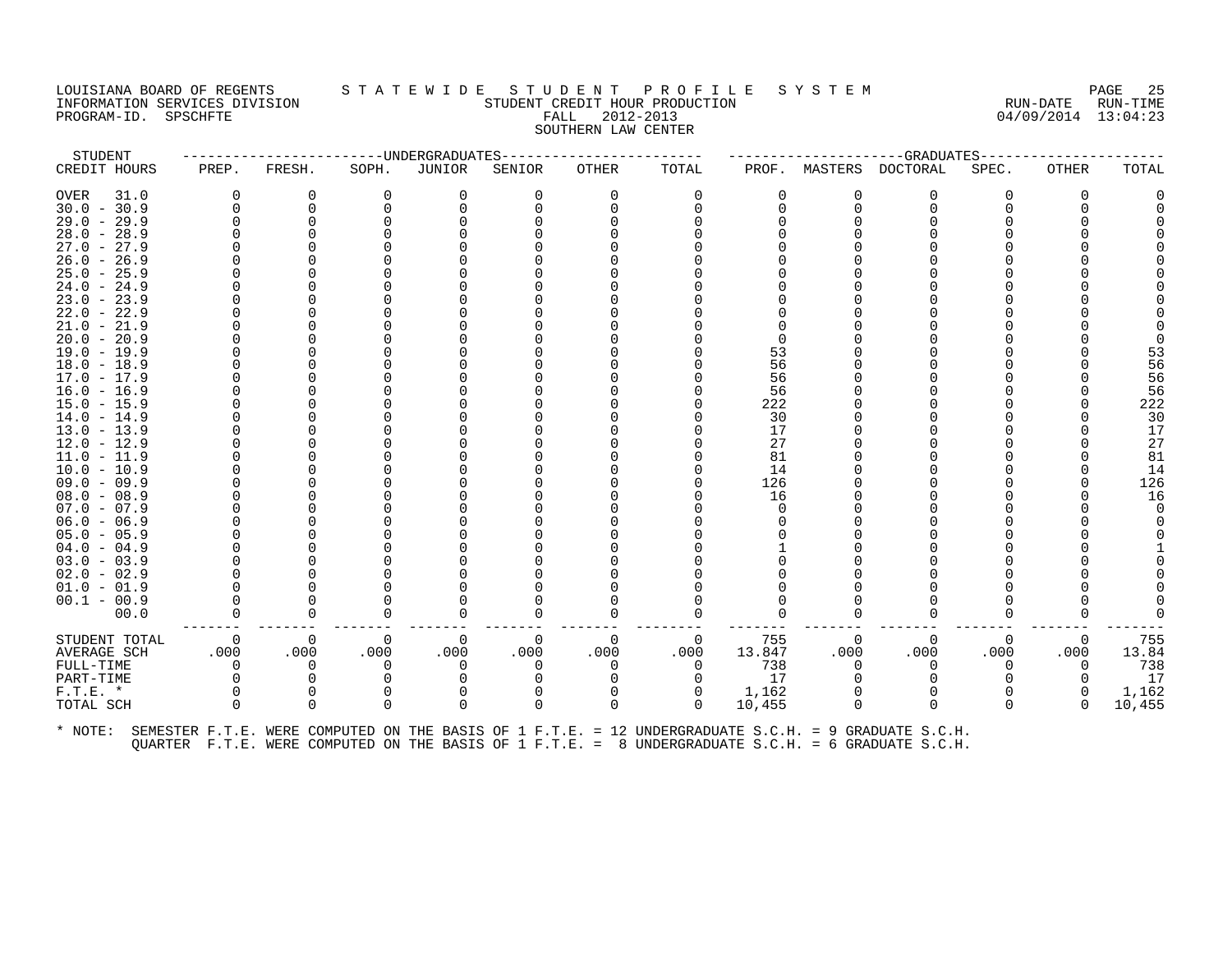#### LOUISIANA BOARD OF REGENTS STATEWIDE STUDENT PROFILE SYSTEM NAGE 26 INFORMATION SERVICES DIVISION SUN-TIME STUDENT CREDIT HOUR PRODUCTION SUNGLE RUN-DATE RUN-TIME<br>PROGRAM-ID. SPSCHFTE SERVICES SUNGLESS SUNGLESS FALL 2012-2013 PROGRAM-ID. SPSCHFTE FALL 2012-2013 BATON ROUGE COMMUNITY COLLEGE

| STUDENT                        |                         |           |                | ----------------------DNDERGRADUATES |          | --------------- |            |          |          | -------------------GRADUATES----- |          |              |       |
|--------------------------------|-------------------------|-----------|----------------|--------------------------------------|----------|-----------------|------------|----------|----------|-----------------------------------|----------|--------------|-------|
| CREDIT HOURS                   | PREP.                   | FRESH.    | SOPH.          | JUNIOR                               | SENIOR   | OTHER           | TOTAL      | PROF.    |          | MASTERS DOCTORAL                  | SPEC.    | <b>OTHER</b> | TOTAL |
| OVER<br>31.0                   | $\Omega$                | 0         | 0              | 0                                    | 0        | $\Omega$        | 0          | $\Omega$ | 0        | 0                                 | 0        | $\Omega$     |       |
| $30.0 - 30.9$                  | $\Omega$                | $\Omega$  |                |                                      |          |                 |            | 0        | $\Omega$ | $\Omega$                          |          |              |       |
| $29.0 - 29.9$                  | $\Omega$                | $\Omega$  |                |                                      |          |                 |            |          |          |                                   |          |              |       |
| $28.0 - 28.9$                  |                         |           |                |                                      |          |                 |            |          |          |                                   |          |              |       |
| $27.0 - 27.9$                  |                         |           |                |                                      |          |                 |            |          |          |                                   |          |              |       |
| $26.0 - 26.9$                  |                         |           |                |                                      |          |                 |            |          |          |                                   |          |              |       |
| $25.0 - 25.9$                  |                         |           |                |                                      |          |                 |            |          |          |                                   |          |              |       |
| $24.0 - 24.9$                  |                         |           |                |                                      |          |                 |            |          |          |                                   |          |              |       |
| $23.0 - 23.9$                  |                         |           |                |                                      |          |                 |            |          |          |                                   |          |              |       |
| $22.0 - 22.9$                  |                         |           |                |                                      |          |                 |            |          |          |                                   |          |              |       |
| $21.0 - 21.9$                  |                         |           |                |                                      |          |                 |            |          |          |                                   |          |              |       |
| $20.0 - 20.9$                  |                         |           |                |                                      |          |                 |            |          |          |                                   |          |              |       |
| $19.0 - 19.9$                  |                         | $\Omega$  |                |                                      |          |                 | 2          |          |          |                                   |          |              |       |
| $18.0 - 18.9$                  | $\Omega$                | 34        | 32             |                                      |          | 16              | 82         |          |          |                                   |          |              |       |
| 17.0 - 17.9                    | $\Omega$                | 8         | 11             |                                      |          |                 | 26         |          |          |                                   |          |              |       |
| $16.0 - 16.9$                  |                         | 49<br>341 | 34             |                                      |          | 21<br>87        | 104<br>612 |          |          |                                   |          |              |       |
| $15.0 - 15.9$<br>$14.0 - 14.9$ | 0                       | 34        | 183<br>33      |                                      |          | 30              | 97         |          |          |                                   |          |              |       |
| 13.0 - 13.9                    | 1                       | 146       | 126            |                                      |          | 99              | 372        |          |          |                                   |          |              |       |
| $12.0 - 12.9$                  | 1                       | 2,042     | 536            |                                      |          | 270             | 2,849      |          |          |                                   |          |              |       |
| $11.0 - 11.9$                  | $\Omega$                | 20        | 15             |                                      |          | 16              | 51         |          |          |                                   |          |              |       |
| $10.0 - 10.9$                  | $\mathbf 0$             | 116       | 84             |                                      |          | 66              | 266        |          |          |                                   |          |              |       |
| $09.0 - 09.9$                  | 2                       | 821       | 221            |                                      |          | 142             | 1,186      |          |          |                                   |          |              |       |
| $08.0 - 08.9$                  | $\Omega$                | 13        | 12             |                                      |          | 15              | 40         |          |          |                                   |          |              |       |
| $07.0 - 07.9$                  | - 1                     | 85        | -78            |                                      |          | -90             | 254        |          |          |                                   |          |              |       |
| $06.0 - 06.9$                  | 11                      | 603       | 197            |                                      |          | 211             | 1,022      |          |          |                                   |          |              |       |
| $05.0 - 05.9$                  | 3                       | 10        | $\overline{7}$ |                                      |          | 9               | 29         |          |          |                                   |          |              |       |
| $04.0 - 04.9$                  | $\overline{0}$          | 54        | 46             |                                      |          | 67              | 167        |          |          |                                   |          |              |       |
| $03.0 - 03.9$                  | 198                     | 275       | 100            |                                      |          | 201             | 774        |          |          |                                   |          |              |       |
| $02.0 - 02.9$                  | $\Omega$                | $\Omega$  | $\Omega$       |                                      |          |                 |            |          |          |                                   |          |              |       |
| $01.0 - 01.9$                  | $\Omega$                |           |                |                                      |          |                 |            |          |          |                                   |          |              |       |
| $00.1 - 00.9$                  |                         |           |                |                                      |          |                 |            |          |          |                                   |          |              |       |
| 00.0                           | $\Omega$                | $\Omega$  | $\Omega$       | $\Omega$                             | 0        |                 | $\Omega$   | $\Omega$ | 0        | $\Omega$                          | 0        |              |       |
| STUDENT TOTAL                  | 218                     | 4,656     | 1,718          | - 0                                  | 0        | 1,353           | 7,945      | $\Omega$ | $\Omega$ | $\Omega$                          | $\Omega$ | $\Omega$     |       |
| AVERAGE SCH                    | 3.394                   | 10.250    | 10.443         | .000                                 | .000     | 8.932           | 9.879      | .000     | .000     | .000                              | .000     | .000         | .00   |
| FULL-TIME                      | $\overline{\mathbf{3}}$ | 2,655     | 956            | $\overline{0}$                       | 0        | 532             | 4,146      | 0        | $\Omega$ | 0                                 | 0        |              |       |
| PART-TIME                      | 215                     | 2,001     | 762            | 0                                    | $\Omega$ | 821             | 3,799      | $\Omega$ |          | $\Omega$                          |          |              |       |
| $F.T.E. *$                     | 62                      | 3,977     | 1,495          |                                      | 0        | 1,007           | 6,541      |          |          |                                   |          |              |       |
| TOTAL SCH                      | 740                     | 47,727    | 17,942         | $\Omega$                             | $\Omega$ | 12,085          | 78,494     | $\Omega$ | $\Omega$ | $\Omega$                          | 0        |              |       |
|                                |                         |           |                |                                      |          |                 |            |          |          |                                   |          |              |       |
|                                |                         |           |                |                                      |          |                 |            |          |          |                                   |          |              |       |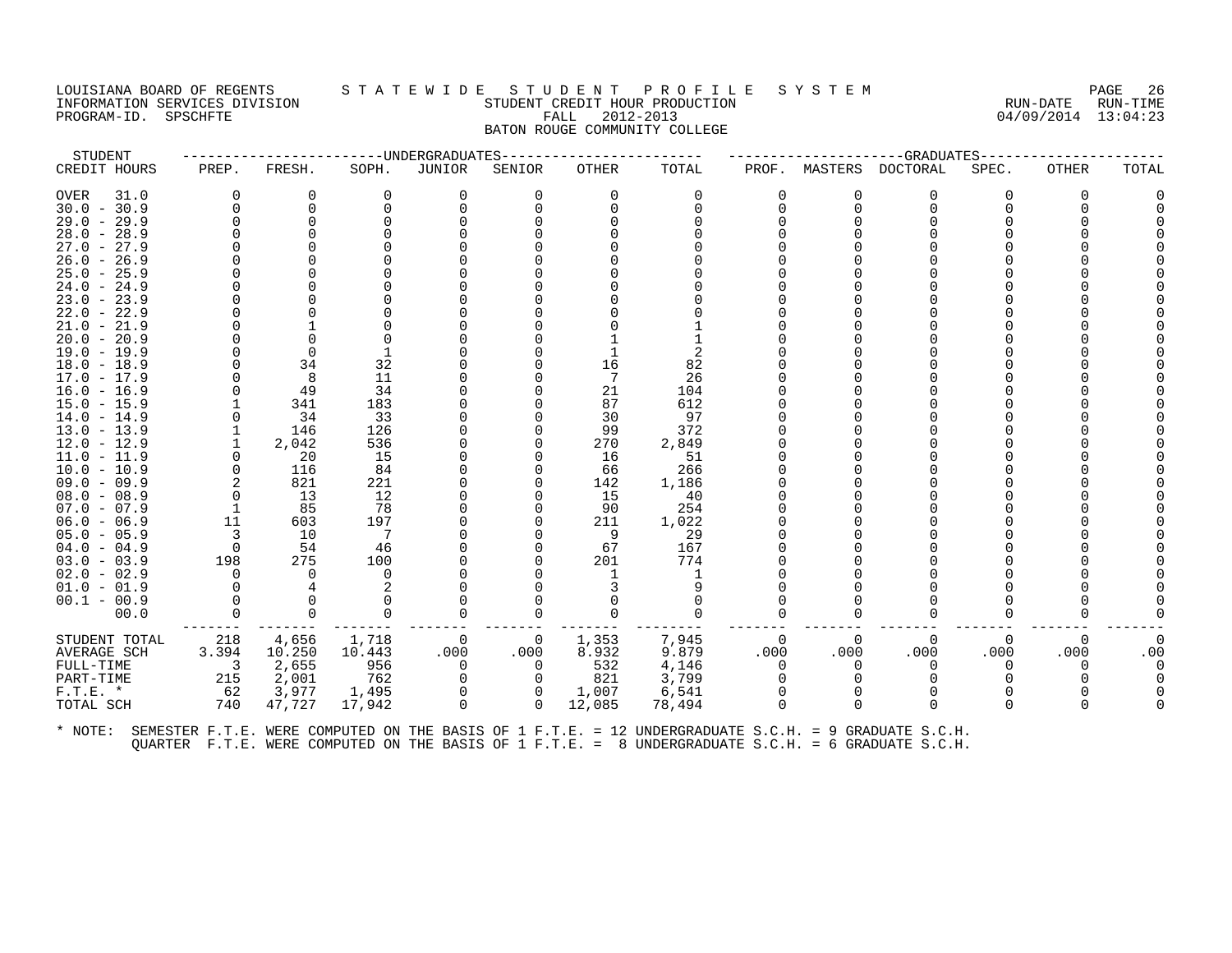# LOUISIANA BOARD OF REGENTS STATEWIDE STUDE NT PROFILE SYSTEM PAGE 27<br>INFORMATION SERVICES DIVISION STUDENT CREDIT HOUR PRODUCTION FORD PAGE RUN-DATE RUN-TIME INFORMATION SERVICES DIVISION SUNGLERICAL STUDENT CREDIT HOUR PRODUCTION SUNGLERIC RUN-DATE RUN-TIME<br>PROGRAM-ID. SPSCHFTE SUN-TIME SERVICES SUNGLERICAL PALL 2012-2013 PROGRAM-ID. SPSCHFTE FALL 2012-2013 BOSSIER PARISH COMMUNITY COLLEGE

| STUDENT            |                            |                          |          | -----UNDERGRADUATES |          |          |          |          |              | --GRADUATES-     |       |       |       |
|--------------------|----------------------------|--------------------------|----------|---------------------|----------|----------|----------|----------|--------------|------------------|-------|-------|-------|
| CREDIT HOURS       | PREP.                      | FRESH.                   | SOPH.    | <b>JUNIOR</b>       | SENIOR   | OTHER    | TOTAL    | PROF.    |              | MASTERS DOCTORAL | SPEC. | OTHER | TOTAL |
| 31.0<br>OVER       | $\Omega$                   | 0                        | $\Omega$ | 0                   | 0        | $\Omega$ | 0        | 0        | 0            | O                | 0     | 0     |       |
| $30.0 - 30.9$      |                            | $\Omega$                 |          | 0                   |          |          | $\Omega$ | O        | $\Omega$     |                  |       |       |       |
| $29.0 - 29.9$      |                            | $\Omega$                 |          |                     |          |          |          | U        |              |                  |       |       |       |
| $28.0 - 28.9$      |                            |                          |          |                     |          |          |          |          |              |                  |       |       |       |
| $27.0 - 27.9$      |                            |                          |          |                     |          |          |          |          |              |                  |       |       |       |
| $26.0 - 26.9$      |                            |                          |          |                     |          |          |          |          |              |                  |       |       |       |
| $25.0 - 25.9$      |                            | $\Omega$                 |          |                     |          |          |          |          |              |                  |       |       |       |
| $24.0 - 24.9$      |                            |                          |          |                     |          |          |          |          |              |                  |       |       |       |
| $23.0 - 23.9$      |                            | $\cap$                   |          |                     |          |          |          |          |              |                  |       |       |       |
| $22.0 - 22.9$      |                            | $\Omega$                 |          |                     |          |          |          |          |              |                  |       |       |       |
| $21.0 - 21.9$      |                            | 19                       |          |                     |          |          | 34       |          |              |                  |       |       |       |
| $20.0 - 20.9$      |                            | 3                        |          |                     |          |          | 10       |          |              |                  |       |       |       |
| $19.0 - 19.9$      |                            | 6                        | 12       |                     |          | 9        | 27       |          |              |                  |       |       |       |
| $18.0 - 18.9$      |                            | 82                       | 38       |                     |          | 39       | 159      |          |              |                  |       |       |       |
| $17.0 - 17.9$      |                            | 11                       | 18       |                     |          | 10       | 39       |          |              |                  |       |       |       |
| $16.0 - 16.9$      |                            | 81                       | 47       |                     |          | 40       | 168      |          |              |                  |       |       |       |
| $15.0 - 15.9$      |                            | 480                      | 196      |                     |          | 113      | 789      |          |              |                  |       |       |       |
| $14.0 - 14.9$      |                            | 46                       | 38       |                     |          | 60       | 144      |          |              |                  |       |       |       |
| $13.0 - 13.9$      | $\Omega$                   | 308                      | 174      |                     |          | 117      | 599      |          |              |                  |       |       |       |
| $12.0 - 12.9$      | 3                          | 1,812                    | 665      |                     |          | 404      | 2,884    |          |              |                  |       |       |       |
| $11.0 - 11.9$      |                            | 25                       | 24       |                     |          | 20       | 71       |          |              |                  |       |       |       |
| $10.0 - 10.9$      |                            | 63                       | 77       |                     |          | 51       | 191      |          |              |                  |       |       |       |
| $09.0 - 09.9$      | 10                         | 346                      | 185      |                     |          | 149      | 690      |          |              |                  |       |       |       |
| $08.0 - 08.9$      | $\overline{2}$             | 41                       | 23       |                     |          | 28       | 94       |          |              |                  |       |       |       |
| $07.0 - 07.9$      | $\mathbf{1}$               | 58                       | 77       |                     |          | 71       | 207      |          |              |                  |       |       |       |
| $06.0 - 06.9$      | 127                        | 367                      | 170      |                     |          | 252      | 916      |          |              |                  |       |       |       |
| $05.0 - 05.9$      | 26                         | $\overline{\phantom{a}}$ | 4        |                     |          | 4        | 37       |          |              |                  |       |       |       |
| $04.0 - 04.9$      | $\overline{\phantom{0}}^2$ | 16                       | 23       |                     |          | 51       | 92       |          |              |                  |       |       |       |
| $03.0 - 03.9$      | 244                        | 212                      | 74       |                     |          | 171      | 701      |          |              |                  |       |       |       |
| $02.0 - 02.9$      | $\bigcirc$                 | 4                        |          |                     |          |          | -8       |          |              |                  |       |       |       |
| $01.0 - 01.9$      | 26                         |                          |          |                     |          |          | 36       |          |              |                  |       |       |       |
| $00.1 - 00.9$      |                            | $\Omega$                 |          |                     |          |          | $\Omega$ |          |              |                  |       |       |       |
| 00.0               | $\Omega$                   | 5                        |          | $\Omega$            | $\Omega$ | 2        | 9        | ∩        | <sup>0</sup> | ∩                |       |       |       |
| STUDENT TOTAL      | 443                        | 3,992                    | 1,866    | 0                   | 0        | 1,616    | 7,917    | $\Omega$ | 0            | $\Omega$         | 0     | 0     |       |
| <b>AVERAGE SCH</b> | 4.128                      | 11.256                   | 11.162   | .000                | .000     | 9.899    | 10.557   | .000     | .000         | .000             | .000  | .000  | .00   |
| FULL-TIME          | $\overline{\phantom{a}}$ 3 | 2,851                    | 1,204    | 0                   | $\Omega$ | 807      | 4,865    | $\Omega$ | $\Omega$     | $\Omega$         |       |       |       |
| PART-TIME          | 440                        | 1,141                    | 662      | 0                   | $\Omega$ | 809      | 3,052    | $\Omega$ |              |                  |       |       |       |
| $F.T.E.$ *         | 152                        | 3,740                    | 1,734    | $\Omega$            | 0        | 1,331    | 6,958    | $\Omega$ |              |                  |       |       |       |
| TOTAL SCH          | 1,829                      | 44,878                   | 20,807   | $\mathbf 0$         | $\Omega$ | 15,977   | 83,491   | $\Omega$ | $\Omega$     | $\Omega$         |       |       |       |
|                    |                            |                          |          |                     |          |          |          |          |              |                  |       |       |       |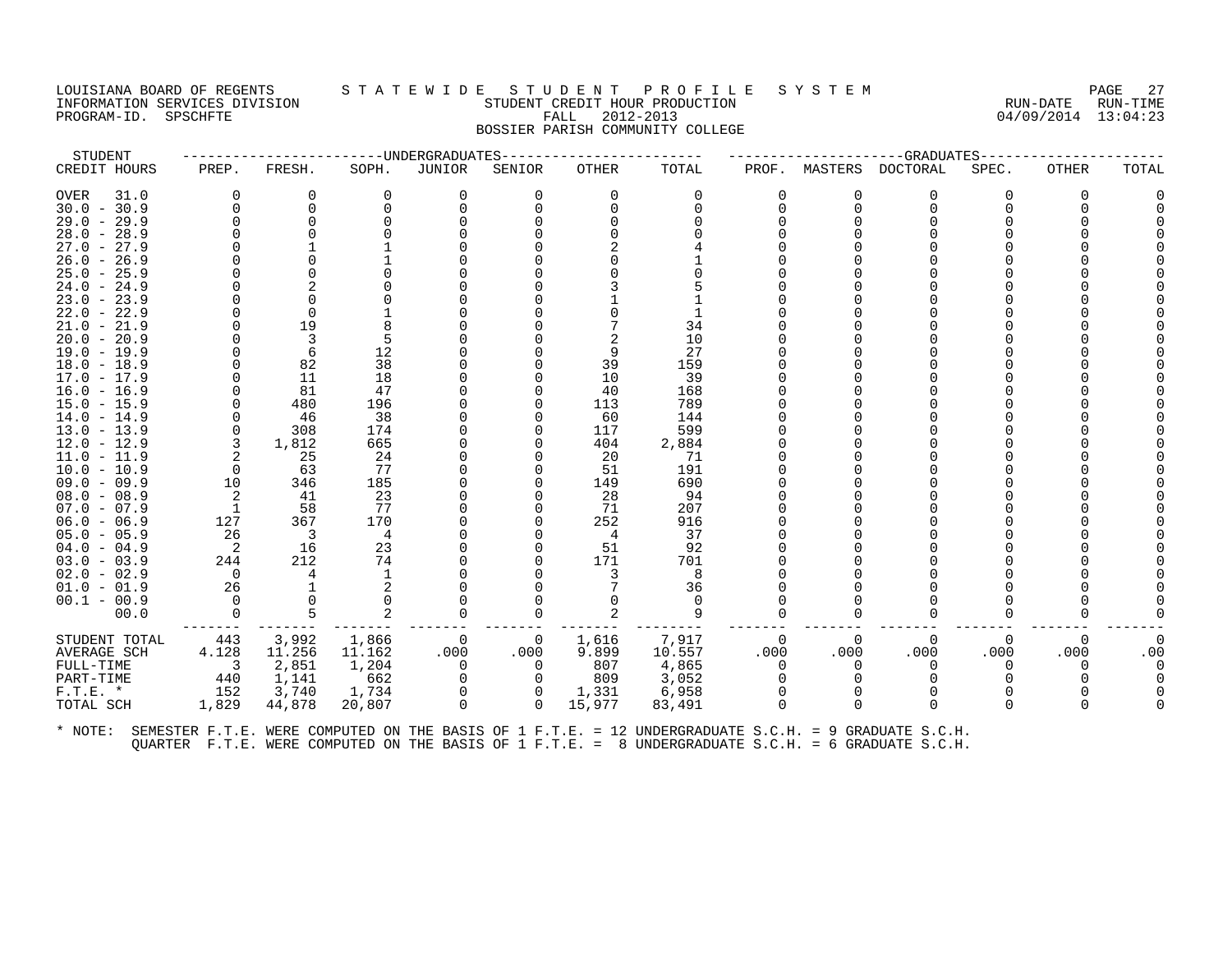#### LOUISIANA BOARD OF REGENTS STATEWIDE STUDENT PROFILE SYSTEM PAGE 28<br>INFORMATION SERVICES DIVISION STATEWIDES STUDENT CREDIT HOUR PRODUCTION AND CALCOLOGY AUNTINE -<br>INFORMATION STUDENT CREDIT HOUR PRODUCTION STUDENT CREDIT HOUR PALL 2012-2013 PROGRAM-ID. SPSCHFTE FALL 2012-2013 DELGADO COMMUNITY COLLEGE

| STUDENT       |          |          |          | -------UNDERGRADUATES |                |          |          |          |              | -----------GRADUATES---- |          |          |          |
|---------------|----------|----------|----------|-----------------------|----------------|----------|----------|----------|--------------|--------------------------|----------|----------|----------|
| CREDIT HOURS  | PREP.    | FRESH.   | SOPH.    | JUNIOR                | SENIOR         | OTHER    | TOTAL    | PROF.    |              | MASTERS DOCTORAL         | SPEC.    | OTHER    | TOTAL    |
| OVER<br>31.0  | $\Omega$ | 0        | 0        | 0                     | 0              | 0        | 0        |          | 0            | 0                        | $\Omega$ | $\Omega$ |          |
| $30.0 - 30.9$ |          | $\Omega$ | $\Omega$ | $\Omega$              | $\Omega$       | $\Omega$ | $\Omega$ |          | $\Omega$     | $\Omega$                 | ∩        | $\Omega$ |          |
| $29.0 - 29.9$ |          | $\Omega$ |          |                       |                |          |          |          |              | ∩                        |          |          |          |
| $28.0 - 28.9$ |          |          |          |                       |                |          |          |          |              |                          |          |          |          |
| $27.0 - 27.9$ |          |          |          |                       |                |          |          |          |              |                          |          |          |          |
| $26.0 - 26.9$ |          |          |          |                       |                |          |          |          |              |                          |          |          |          |
| $25.0 - 25.9$ |          |          |          |                       |                |          |          |          |              |                          |          |          |          |
| $24.0 - 24.9$ |          |          |          |                       |                |          |          |          |              |                          |          |          |          |
| $23.0 - 23.9$ |          |          |          |                       |                |          |          |          |              |                          |          |          |          |
| $22.0 - 22.9$ |          | $\Omega$ | $\Omega$ |                       |                | $\Omega$ | $\Omega$ |          |              |                          |          |          |          |
| $21.0 - 21.9$ |          | 44       | 44       |                       |                | 16       | 104      |          |              |                          |          |          |          |
| $20.0 - 20.9$ |          | 2        |          |                       |                |          | 5        |          |              |                          |          |          |          |
| $19.0 - 19.9$ |          | 2        | 2        |                       |                |          | 6        |          |              |                          |          |          |          |
| $18.0 - 18.9$ |          | 32       | 52       |                       |                | 40       | 124      |          |              |                          |          |          |          |
| $17.0 - 17.9$ |          | 22       | 24       |                       |                | 67       | 113      |          |              |                          |          |          |          |
| 16.0 - 16.9   |          | 73       | 46       |                       |                | 31       | 150      |          |              |                          |          |          |          |
| $15.0 - 15.9$ |          | 241      | 215      |                       |                | 162      | 618      |          |              |                          |          |          |          |
| $14.0 - 14.9$ |          | 157      | 70       |                       |                | 72       | 299      |          |              |                          |          |          |          |
| $13.0 - 13.9$ | 3        | 653      | 490      |                       |                | 197      | 1,343    |          |              |                          |          |          |          |
| $12.0 - 12.9$ | 5        | 3,147    | 1,253    |                       | 0              | 701      | 5,106    |          |              |                          |          |          |          |
| $11.0 - 11.9$ | $\Omega$ | 112      | 79       |                       |                | 50       | 241      |          |              |                          |          |          |          |
| $10.0 - 10.9$ | 0        | 392      | 323      |                       |                | 220      | 935      |          |              |                          |          |          |          |
| $09.0 - 09.9$ | 2        | 1,335    | 599      |                       |                | 740      | 2,676    |          |              |                          |          |          |          |
| $08.0 - 08.9$ | $\Omega$ | 93       | 62       |                       |                | 72       | 227      |          |              |                          |          |          |          |
| $07.0 - 07.9$ | 2        | 355      | 369      |                       |                | 309      | 1,035    |          |              |                          |          |          |          |
| $06.0 - 06.9$ | 20       | 1,732    | 720      |                       |                | 630      | 3,102    |          |              |                          |          |          |          |
| $05.0 - 05.9$ | $\Omega$ | 25       | 20       |                       |                | 23       | 68       |          |              |                          |          |          |          |
| $04.0 - 04.9$ | $\Omega$ | 186      | 203      |                       |                | 177      | 566      |          |              |                          |          |          |          |
| $03.0 - 03.9$ | 115      | 500      | 296      |                       |                | 340      | 1,251    |          |              |                          |          |          |          |
| $02.0 - 02.9$ | $\Omega$ | - 8      | 13       |                       |                | 13       | 34       |          |              |                          |          |          |          |
| $01.0 - 01.9$ | $\Omega$ | 13       | 36       |                       |                | 34       | 83       |          |              |                          |          |          |          |
| $00.1 - 00.9$ |          | - 0      | - 0      |                       |                | $\Omega$ | $\Omega$ |          |              |                          |          |          |          |
| 00.0          | $\Omega$ | 6        | $\Omega$ | 0                     | $\Omega$       |          | 7        |          | U            | ∩                        | $\Omega$ |          |          |
| STUDENT TOTAL | 147      | 9,130    | 4,917    | 0                     | $\mathbf{0}$   | 3,899    | 18,093   | $\Omega$ | 0            | 0                        | 0        | 0        | $\Omega$ |
| AVERAGE SCH   | 4.054    | 9.685    | 9.644    | .000                  | .000           | 8.982    | 9.477    | .000     | .000         | .000                     | .000     | .000     | .00      |
| FULL-TIME     | 8        | 4,373    | 2,197    | 0                     | $\overline{0}$ | 1,290    | 7,868    | $\Omega$ | $\Omega$     | $\Omega$                 | $\Omega$ | $\Omega$ |          |
| PART-TIME     | 139      | 4,757    | 2,720    | 0                     | $\Omega$       | 2,609    | 10,225   |          | 0            | $\Omega$                 |          |          |          |
| $F.T.E.$ *    | 50       | 7,364    | 3,952    | 0                     |                | 2,918    | 14,284   |          |              |                          |          |          |          |
| TOTAL SCH     | 596      | 88,372   | 47,424   | $\Omega$              | $\Omega$       | 35,012   | 171,404  |          | <sup>0</sup> | $\Omega$                 | $\Omega$ | $\Omega$ |          |
|               |          |          |          |                       |                |          |          |          |              |                          |          |          |          |
|               |          |          |          |                       |                |          |          |          |              |                          |          |          |          |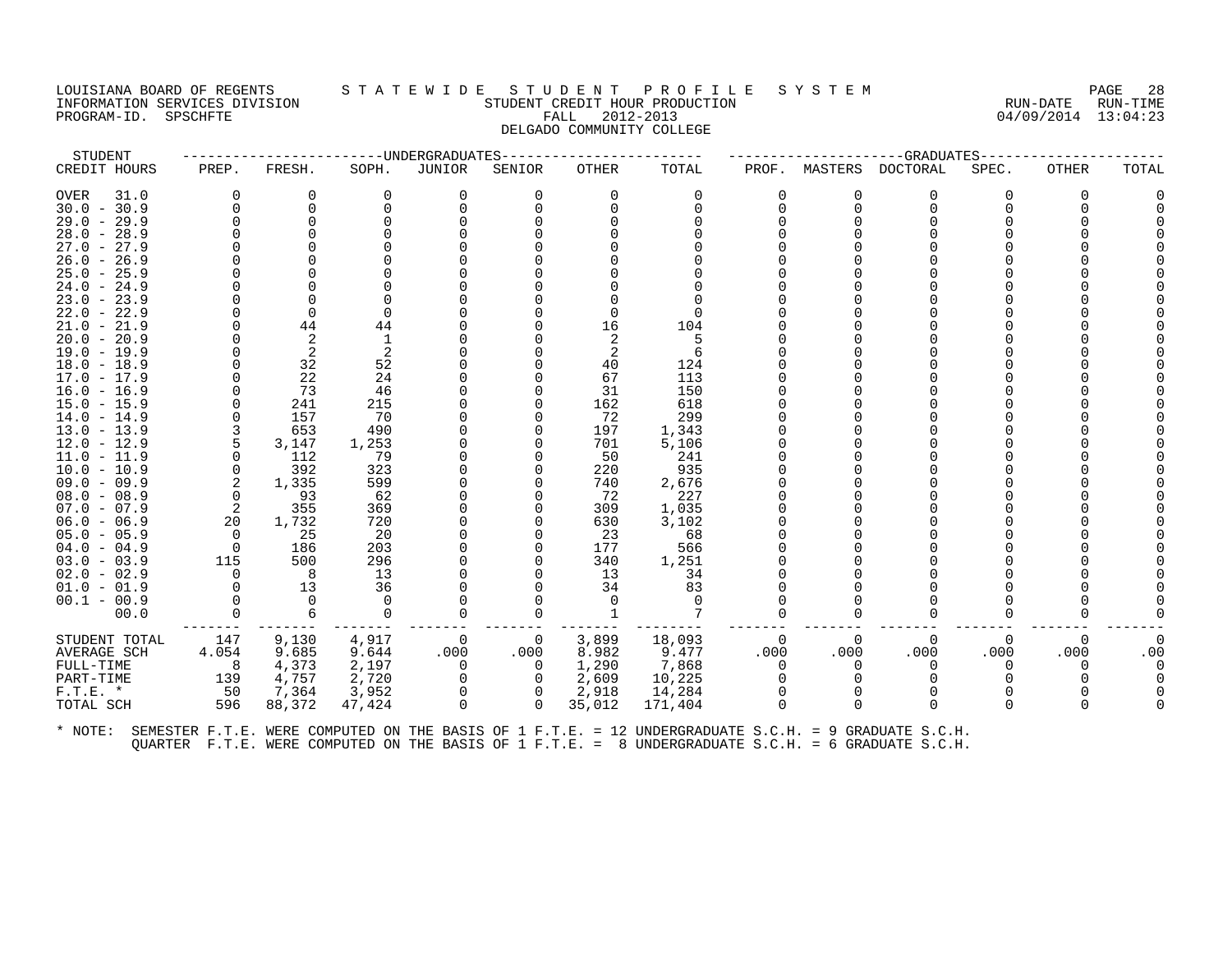# LOUISIANA BOARD OF REGENTS STATEWIDE STUDENT PROFILE SYSTEM PAGE 29 INFORMATION SERVICES DIVISION STUDENT CREDIT HOUR PRODUCTION RUN-DATE RUN-TIME PROGRAM-ID. SPSCHFTE FALL 2012-2013 04/09/2014 13:04:23 ELAINE P. NUNEZ COMMUN. COLLEGE

| STUDENT                        |          |                |           | --------------DNDERGRADUATES |                      |          |                                                                                                      |                      |                      | -----------------GRADUATES |          |          |       |
|--------------------------------|----------|----------------|-----------|------------------------------|----------------------|----------|------------------------------------------------------------------------------------------------------|----------------------|----------------------|----------------------------|----------|----------|-------|
| CREDIT HOURS                   | PREP.    | FRESH.         | SOPH.     | JUNIOR                       | SENIOR               | OTHER    | TOTAL                                                                                                | PROF.                |                      | MASTERS DOCTORAL           | SPEC.    | OTHER    | TOTAL |
| <b>OVER</b><br>31.0            | $\Omega$ | 0              | $\Omega$  | 0                            | $\Omega$             | $\Omega$ | $\Omega$                                                                                             | $\Omega$             | O                    | 0                          | $\Omega$ | $\Omega$ |       |
| $30.0 - 30.9$                  |          |                |           | 0                            |                      |          |                                                                                                      | $\Omega$             | $\Omega$             | $\mathbf 0$                |          |          |       |
| $29.0 - 29.9$                  |          |                |           |                              |                      |          |                                                                                                      |                      |                      | $\Omega$                   |          |          |       |
| $28.0 - 28.9$                  |          |                |           |                              |                      |          |                                                                                                      |                      |                      |                            |          |          |       |
| $27.0 - 27.9$                  |          |                |           |                              |                      |          |                                                                                                      |                      |                      |                            |          |          |       |
| $26.0 - 26.9$<br>$25.0 - 25.9$ |          |                |           |                              |                      |          |                                                                                                      |                      |                      |                            |          |          |       |
| $24.0 - 24.9$                  |          |                |           |                              |                      |          |                                                                                                      |                      |                      |                            |          |          |       |
| $23.0 - 23.9$                  |          |                |           |                              |                      |          |                                                                                                      |                      |                      |                            |          |          |       |
| $22.0 - 22.9$                  |          |                |           |                              |                      |          |                                                                                                      |                      |                      |                            |          |          |       |
| $21.0 - 21.9$                  |          |                |           |                              |                      |          |                                                                                                      |                      |                      |                            |          |          |       |
| $20.0 - 20.9$                  |          |                |           |                              |                      |          |                                                                                                      |                      |                      |                            |          |          |       |
| $19.0 - 19.9$                  |          |                |           |                              |                      |          |                                                                                                      |                      |                      |                            |          |          |       |
| $18.0 - 18.9$                  |          |                |           |                              |                      |          | 12                                                                                                   |                      |                      |                            |          |          |       |
| $17.0 - 17.9$                  |          |                |           |                              |                      | 16       | 16                                                                                                   |                      |                      |                            |          |          |       |
| $16.0 - 16.9$                  |          |                | 9         |                              |                      | -7       | 24                                                                                                   |                      |                      |                            |          |          |       |
| $15.0 - 15.9$                  |          | 39             | 30        |                              |                      | 19       | 88                                                                                                   |                      |                      |                            |          |          |       |
| $14.0 - 14.9$                  |          | $\Omega$       | 7         |                              |                      | -3       | 10                                                                                                   |                      |                      |                            |          |          |       |
| $13.0 - 13.9$<br>$12.0 - 12.9$ |          | 75<br>267      | 42<br>129 |                              |                      | 21<br>56 | 138<br>454                                                                                           |                      |                      |                            |          |          |       |
| $11.0 - 11.9$                  |          | $\overline{1}$ | 1         |                              |                      | -3       | 5                                                                                                    |                      |                      |                            |          |          |       |
| $10.0 - 10.9$                  | 6        | 49             | 16        |                              |                      | 12       | 83                                                                                                   |                      |                      |                            |          |          |       |
| $09.0 - 09.9$                  | 16       | 124            | 53        |                              |                      | 26       | 219                                                                                                  |                      |                      |                            |          |          |       |
| $08.0 - 08.9$                  | $\Omega$ | 8              | 9         |                              |                      | 20       | 37                                                                                                   |                      |                      |                            |          |          |       |
| $07.0 - 07.9$                  | 16       | 55             | 22        |                              |                      | 14       | 107                                                                                                  |                      |                      |                            |          |          |       |
| $06.0 - 06.9$                  | 88       | 142            | 56        |                              |                      | 30       | 316                                                                                                  |                      |                      |                            |          |          |       |
| $05.0 - 05.9$                  | $\Omega$ | $\overline{1}$ | $\Omega$  |                              |                      | $\Omega$ | -1                                                                                                   |                      |                      |                            |          |          |       |
| $04.0 - 04.9$                  | 27       | 11             | 8         |                              |                      | 8        | 54                                                                                                   |                      |                      |                            |          |          |       |
| $03.0 - 03.9$                  | 578      | 67             | 17        |                              |                      | 28       | 690                                                                                                  |                      |                      |                            |          |          |       |
| $02.0 - 02.9$                  | $\Omega$ | $\Omega$       | ∩         |                              |                      | $\Omega$ | $\Omega$                                                                                             |                      |                      |                            |          |          |       |
| $01.0 - 01.9$                  |          |                |           |                              |                      |          |                                                                                                      |                      |                      |                            |          |          |       |
| $00.1 - 00.9$<br>00.0          |          |                | $\Omega$  | U                            |                      |          |                                                                                                      |                      | $\Omega$             | $\Omega$                   |          |          |       |
|                                |          |                |           |                              |                      |          |                                                                                                      |                      |                      |                            |          |          |       |
| STUDENT TOTAL                  | 733      | 851            | 412       | 0                            | 0                    | 273      | 2,269                                                                                                | 0                    | $\Omega$             | $\Omega$                   | $\Omega$ | $\Omega$ |       |
| AVERAGE SCH                    | 3.697    | 9.560          | 10.458    | .000                         | .000                 | 10.139   | 7.899                                                                                                | .000                 | .000                 | .000                       | .000     | .000     | .00   |
| FULL-TIME                      | 2        | 393            | 229       | 0                            | $\Omega$             | 131      | 755                                                                                                  | $\Omega$             | $\Omega$             | $\Omega$                   | $\Omega$ |          |       |
| PART-TIME                      | 731      | 458            | 183       | $\Omega$                     |                      | 142      | 1,514                                                                                                | $\Omega$             |                      |                            |          |          |       |
| $F.T.E.$ *                     | 226      | 678            | 359       | 0<br>$\Omega$                | $\Omega$<br>$\Omega$ | 231      | 1,494                                                                                                | $\Omega$<br>$\Omega$ | $\Omega$<br>$\Omega$ | $\Omega$<br>$\Omega$       | $\Omega$ |          |       |
| TOTAL SCH                      | 2,710    | 8,136          | 4,309     |                              |                      | 2,768    | 17,923                                                                                               |                      |                      |                            |          |          |       |
| * NOTE:                        |          |                |           |                              |                      |          | SEMESTER F.T.E. WERE COMPUTED ON THE BASIS OF 1 F.T.E. = 12 UNDERGRADUATE S.C.H. = 9 GRADUATE S.C.H. |                      |                      |                            |          |          |       |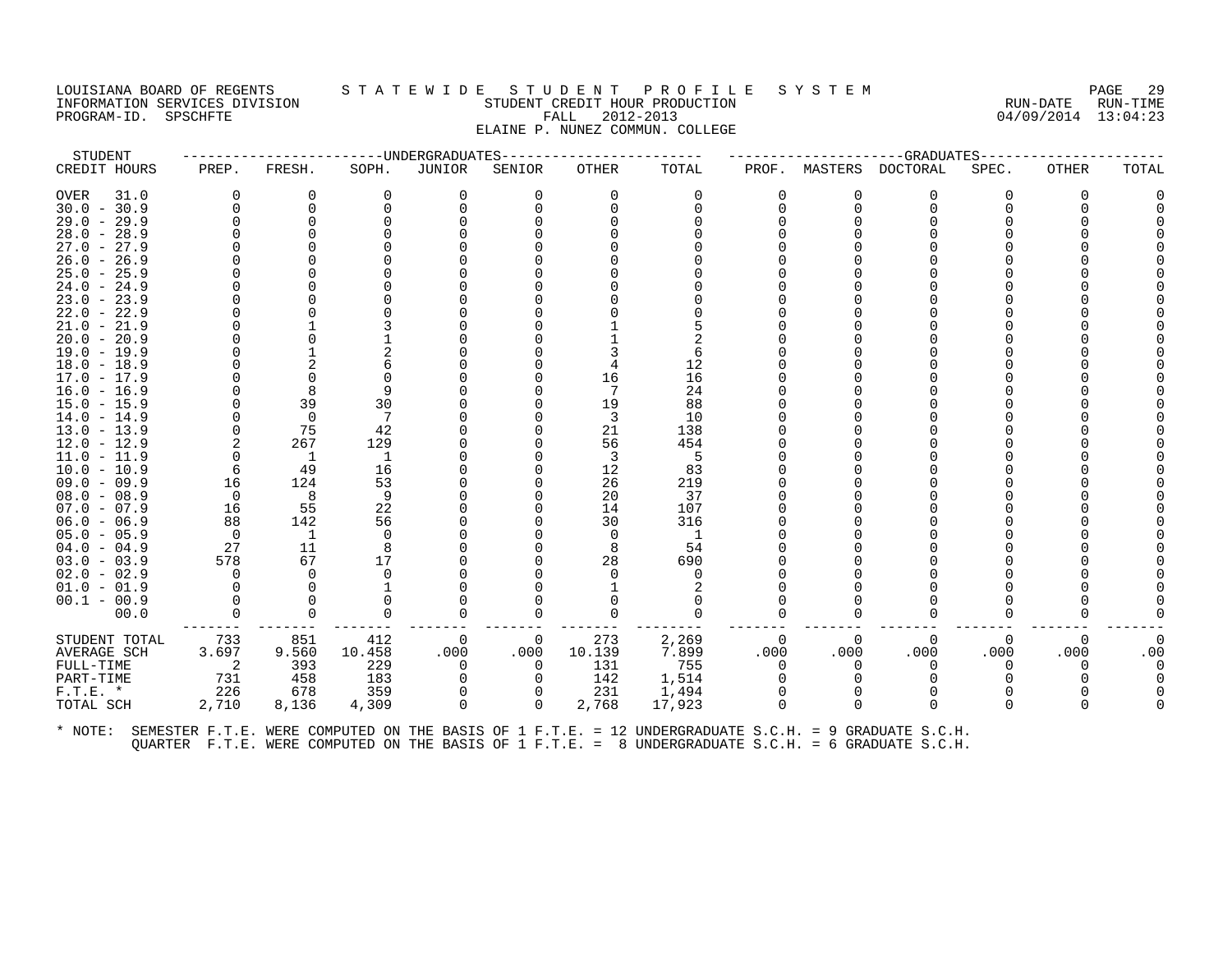## LOUISIANA BOARD OF REGENTS S T A T E W I D E S T U D E N T P R O F I L E S Y S T E M PAGE 30 INFORMATION SERVICES DIVISION SUNGLERICAL STUDENT CREDIT HOUR PRODUCTION SUNGLERIC RUN-DATE RUN-TIME<br>PROGRAM-ID. SPSCHFTE SUN-TIME SUNGLERICAL FALL 2012-2013 PROGRAM-ID. SPSCHFTE FALL 2012-2013 RIVER PARISHES COMMUNITY COLLEGE

| STUDENT                        |          |                    |          | -----UNDERGRADUATES |             |                |                                                                                                      |              |          | --GRADUATES     |          |          |       |
|--------------------------------|----------|--------------------|----------|---------------------|-------------|----------------|------------------------------------------------------------------------------------------------------|--------------|----------|-----------------|----------|----------|-------|
| CREDIT HOURS                   | PREP.    | FRESH.             | SOPH.    | JUNIOR              | SENIOR      | <b>OTHER</b>   | TOTAL                                                                                                | PROF.        | MASTERS  | <b>DOCTORAL</b> | SPEC.    | OTHER    | TOTAL |
| <b>OVER</b><br>31.0            |          | 0                  | 0        | 0                   | $\Omega$    | 0              | 0                                                                                                    | 0            | 0        | 0               | O        | 0        |       |
| $30.0 - 30.9$                  |          | 0                  | $\Omega$ | $\Omega$            | 0           | $\Omega$       | $\Omega$                                                                                             | <sup>n</sup> | $\Omega$ | 0               |          | U        |       |
| $29.0 - 29.9$                  |          | O                  |          |                     |             |                |                                                                                                      |              |          |                 |          |          |       |
| $28.0 - 28.9$                  |          |                    |          |                     |             |                |                                                                                                      |              |          |                 |          |          |       |
| $27.0 -$<br>27.9               |          |                    |          |                     |             |                |                                                                                                      |              |          |                 |          |          |       |
| $26.0 -$<br>26.9               |          |                    |          |                     |             |                |                                                                                                      |              |          |                 |          |          |       |
| $25.0 - 25.9$                  |          |                    |          |                     |             |                |                                                                                                      |              |          |                 |          |          |       |
| $24.0 -$<br>24.9               |          |                    |          |                     |             |                |                                                                                                      |              |          |                 |          |          |       |
| $23.0 -$<br>23.9               |          |                    |          |                     |             |                |                                                                                                      |              |          |                 |          |          |       |
| $22.0 - 22.9$                  |          |                    |          |                     |             |                |                                                                                                      |              |          |                 |          |          |       |
| $21.0 -$<br>21.9               |          |                    |          |                     |             |                |                                                                                                      |              |          |                 |          |          |       |
| $20.0 -$<br>20.9               |          |                    |          |                     |             |                |                                                                                                      |              |          |                 |          |          |       |
| $19.0 - 19.9$                  |          |                    |          |                     |             |                | 10                                                                                                   |              |          |                 |          |          |       |
| $18.0 - 18.9$                  |          |                    |          |                     |             |                | 23                                                                                                   |              |          |                 |          |          |       |
| $17.0 - 17.9$                  |          | 5                  |          |                     |             |                | 8                                                                                                    |              |          |                 |          |          |       |
| $16.0 - 16.9$                  |          | 38                 | 11       |                     |             | 8              | 57                                                                                                   |              |          |                 |          |          |       |
| $15.0 - 15.9$                  |          | 42                 | 37       |                     |             | 15             | 100                                                                                                  |              |          |                 |          |          |       |
| $14.0 - 14.9$                  | 10       | 10                 | 10       |                     |             | 13             | 43                                                                                                   |              |          |                 |          |          |       |
| $13.0 - 13.9$                  | $\Omega$ | 214                | 64       |                     |             | 58             | 336                                                                                                  |              |          |                 |          |          |       |
| $12.0 - 12.9$                  | 31       | 250                | 106      |                     |             | 68             | 455                                                                                                  |              |          |                 |          |          |       |
| $11.0 - 11.9$                  | 34       | 8                  | 6        |                     |             | 8              | 56                                                                                                   |              |          |                 |          |          |       |
| $10.0 - 10.9$                  | 3        | 70                 | 27       |                     |             | 11             | 111                                                                                                  |              |          |                 |          |          |       |
| $09.0 - 09.9$                  | 100      | 124                | 56       |                     |             | 29             | 309                                                                                                  |              |          |                 |          |          |       |
| $08.0 - 08.9$                  | 100      | 6                  | 4        |                     |             | -2             | 112                                                                                                  |              |          |                 |          |          |       |
| $07.0 - 07.9$                  | 43<br>95 | 55<br>99           | 19<br>53 |                     | ∩           | 12             | 129                                                                                                  |              |          |                 |          |          |       |
| $06.0 - 06.9$                  | 47       |                    | 1        |                     |             | 41<br>$\Omega$ | 288<br>49                                                                                            |              |          |                 |          |          |       |
| $05.0 - 05.9$<br>$04.0 - 04.9$ | 87       | <sup>1</sup><br>23 | 7        |                     | 0<br>U      | 14             | 131                                                                                                  |              |          |                 |          |          |       |
| $03.0 - 03.9$                  | 1,067    | 69                 | 34       |                     |             | 169            | 1,339                                                                                                |              |          |                 |          |          |       |
| $02.0 - 02.9$                  |          | $\Omega$           | -1       |                     |             |                | 2                                                                                                    |              |          |                 |          |          |       |
| $01.0 - 01.9$                  |          |                    |          |                     |             |                |                                                                                                      |              |          |                 |          |          |       |
| $00.1 - 00.9$                  |          | 0                  | $\Omega$ |                     |             |                |                                                                                                      |              |          |                 |          |          |       |
| 00.0                           |          | $\Omega$           | 0        |                     | 0           |                | $\Omega$                                                                                             |              | O        | $\Omega$        |          |          |       |
|                                |          |                    |          |                     |             |                |                                                                                                      |              |          |                 |          |          |       |
| STUDENT TOTAL                  | 1,626    | 1,023              | 451      | 0                   | 0           | 466            | 3,566                                                                                                | 0            | 0        | 0               | $\Omega$ | 0        |       |
| AVERAGE SCH                    | 4.549    | 10.390             | 10.401   | .000                | .000        | 8.060          | 7.424                                                                                                | .000         | .000     | .000            | .000     | .000     | .00   |
| FULL-TIME                      | 49       | 567                | 242      | $\Omega$            | $\Omega$    | 177            | 1,035                                                                                                | $\Omega$     | $\Omega$ | $\Omega$        | O        | $\Omega$ |       |
| PART-TIME                      | 1,577    | 456                | 209      |                     | $\Omega$    | 289            | 2,531                                                                                                |              |          |                 |          |          |       |
| $F.T.E.$ *                     | 617      | 886                | 391      | $\Omega$            | 0           | 313            | 2,206                                                                                                | $\Omega$     | $\Omega$ | $\Omega$        |          |          |       |
| TOTAL SCH                      | 7,398    | 10,629             | 4,691    | $\Omega$            | $\mathbf 0$ | 3,756          | 26,474                                                                                               | $\Omega$     | $\Omega$ | $\Omega$        |          | U        |       |
| * NOTE:                        |          |                    |          |                     |             |                | SEMESTER F.T.E. WERE COMPUTED ON THE BASIS OF 1 F.T.E. = 12 UNDERGRADUATE S.C.H. = 9 GRADUATE S.C.H. |              |          |                 |          |          |       |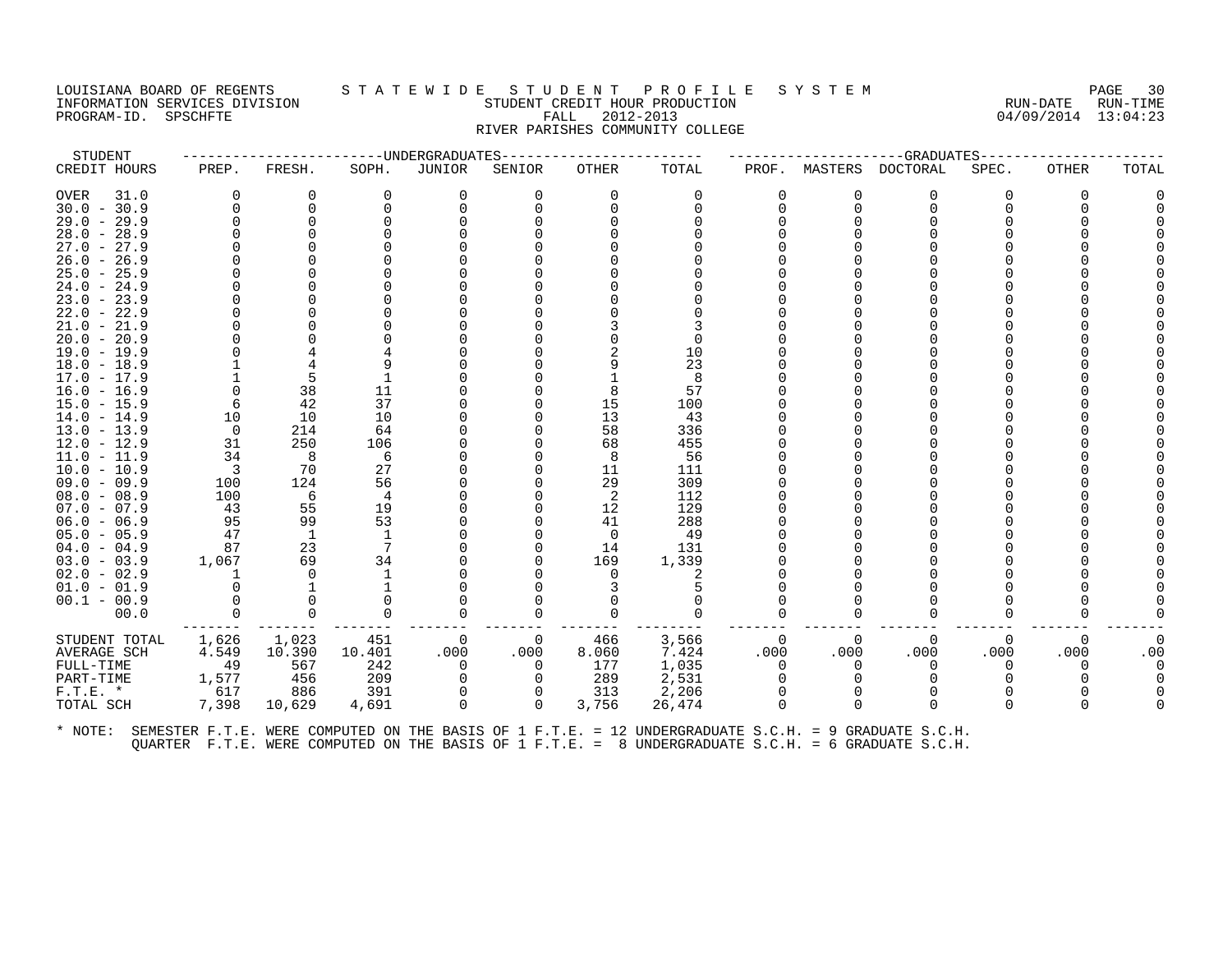#### LOUISIANA BOARD OF REGENTS STATEWIDE STUDENT PROFILE SYSTEM PAGE 31<br>INFORMATION SERVICES DIVISION STATEWIST STUDENT CREDIT HOUR PRODUCTION THE SYSTEM RUN-DATE RUN-TIME THE SERVICE SERVICES OF THE SERVICES DIVISION SERVICES DESCRIPTION STUDENT CREDIT HOUR PRODUCTION RUN-DATE RUN-<br>FALL 2012-2013 94/09/2014 13:04:23 PROGRAM-ID. SPSCHFTE FALL 2012-2013 SOUTH LA. COMMUNITY COLLEGE

| STUDENT       |          |                |          | -------UNDERGRADUATES |                |          |          |          |          | -----------GRADUATES---- |          |          |          |
|---------------|----------|----------------|----------|-----------------------|----------------|----------|----------|----------|----------|--------------------------|----------|----------|----------|
| CREDIT HOURS  | PREP.    | FRESH.         | SOPH.    | JUNIOR                | SENIOR         | OTHER    | TOTAL    | PROF.    |          | MASTERS DOCTORAL         | SPEC.    | OTHER    | TOTAL    |
| OVER<br>31.0  | $\Omega$ | 0              | 0        | 0                     | 0              | 0        | 0        |          | 0        | 0                        | O        | 0        |          |
| $30.0 - 30.9$ |          | 0              | ∩        | $\Omega$              | 0              | $\Omega$ | ∩        |          | 0        | $\Omega$                 |          | $\Omega$ |          |
| $29.0 - 29.9$ |          | $\Omega$       |          |                       |                |          |          |          |          |                          |          |          |          |
| $28.0 - 28.9$ |          |                |          |                       |                |          |          |          |          |                          |          |          |          |
| $27.0 - 27.9$ |          |                |          |                       |                |          |          |          |          |                          |          |          |          |
| $26.0 - 26.9$ |          |                |          |                       |                |          |          |          |          |                          |          |          |          |
| $25.0 - 25.9$ |          |                |          |                       |                |          |          |          |          |                          |          |          |          |
| $24.0 - 24.9$ |          |                |          |                       |                |          |          |          |          |                          |          |          |          |
| $23.0 - 23.9$ |          |                |          |                       |                |          |          |          |          |                          |          |          |          |
| $22.0 - 22.9$ |          |                |          |                       |                |          |          |          |          |                          |          |          |          |
| $21.0 - 21.9$ |          |                |          |                       |                |          |          |          |          |                          |          |          |          |
| $20.0 - 20.9$ |          |                |          |                       |                |          | 16       |          |          |                          |          |          |          |
| $19.0 - 19.9$ |          |                |          |                       |                | $\Omega$ | 15       |          |          |                          |          |          |          |
| $18.0 - 18.9$ | 9        | 61             | 25       |                       |                | 10       | 105      |          |          |                          |          |          |          |
| $17.0 - 17.9$ | 11       | 46             | 55       |                       |                | 21       | 133      |          |          |                          |          |          |          |
| $16.0 - 16.9$ | 13       | 92             | 26       |                       |                | 10       | 141      |          |          |                          |          |          |          |
| $15.0 - 15.9$ | 24       | 339            | 195      |                       |                | 69       | 627      |          |          |                          |          |          |          |
| $14.0 - 14.9$ | 30       | 96             | 78       |                       |                | 34       | 238      |          |          |                          |          |          |          |
| $13.0 - 13.9$ | 35       | 188            | 154      |                       |                | 40       | 417      |          |          |                          |          |          |          |
| 12.0 - 12.9   | 88       | 1,031          | 462      |                       |                | 117      | 1,698    |          |          |                          |          |          |          |
| $11.0 - 11.9$ | 9        | 49             | 58       |                       |                | 28       | 144      |          |          |                          |          |          |          |
| $10.0 - 10.9$ | 44       | 58             | 40       |                       |                | -8       | 150      |          |          |                          |          |          |          |
| $09.0 - 09.9$ | 70       | 379            | 147      |                       |                | 51       | 647      |          |          |                          |          |          |          |
| $08.0 - 08.9$ | 91       | 187            | 35       |                       |                | 21       | 334      |          |          |                          |          |          |          |
| $07.0 - 07.9$ | 76       | 69             | 50       |                       |                | 16       | 211      |          |          |                          |          |          |          |
| $06.0 - 06.9$ | 176      | 355            | 127      |                       |                | 116      | 774      |          |          |                          |          |          |          |
| $05.0 - 05.9$ | 73       | 33             | 56       |                       |                | 10       | 172      |          |          |                          |          |          |          |
| $04.0 - 04.9$ | - 9      | 90             | 35       |                       |                | 20       | 154      |          |          |                          |          |          |          |
| $03.0 - 03.9$ | 721      | 288            | 77       |                       |                | 252      | 1,338    |          |          |                          |          |          |          |
| $02.0 - 02.9$ | 52       | 15             | 15       |                       |                | 6        | 88       |          |          |                          |          |          |          |
| $01.0 - 01.9$ | -1       | 23             | 9        |                       |                | 9        | 42       |          |          |                          |          |          |          |
| $00.1 - 00.9$ |          | $\overline{0}$ | $\Omega$ |                       |                |          | $\Omega$ |          |          |                          |          |          |          |
| 00.0          | $\Omega$ | $\mathbf 0$    | $\Omega$ | $\Omega$              |                | $\Omega$ | $\Omega$ |          |          | $\Omega$                 |          |          |          |
| STUDENT TOTAL | 1,550    | 3,417          | 1,651    | 0                     | $\overline{0}$ | 840      | 7,458    | $\Omega$ | $\Omega$ | $\Omega$                 | 0        | 0        | $\Omega$ |
| AVERAGE SCH   | 6.051    | 10.252         | 10.872   | .000                  | .000           | 8.236    | 9.289    | .000     | .000     | .000                     | .000     | .000     | .00      |
| FULL-TIME     | 228      | 1,871          | 1,002    | 0                     | $\Omega$       | 303      | 3,404    |          | 0        | $\Omega$                 |          |          |          |
| PART-TIME     | 1,322    | 1,546          | 649      | 0                     | $\Omega$       | 537      | 4,054    |          |          | $\Omega$                 |          |          |          |
| $F.T.E. *$    | 782      | 2,919          | 1,496    | 0                     | $\Omega$       | 577      | 5,773    |          |          | O                        |          |          |          |
| TOTAL SCH     | 9,380    | 35,032         | 17,950   | $\Omega$              | $\Omega$       | 6,919    | 69,281   |          |          | $\Omega$                 | $\Omega$ | $\Omega$ |          |
|               |          |                |          |                       |                |          |          |          |          |                          |          |          |          |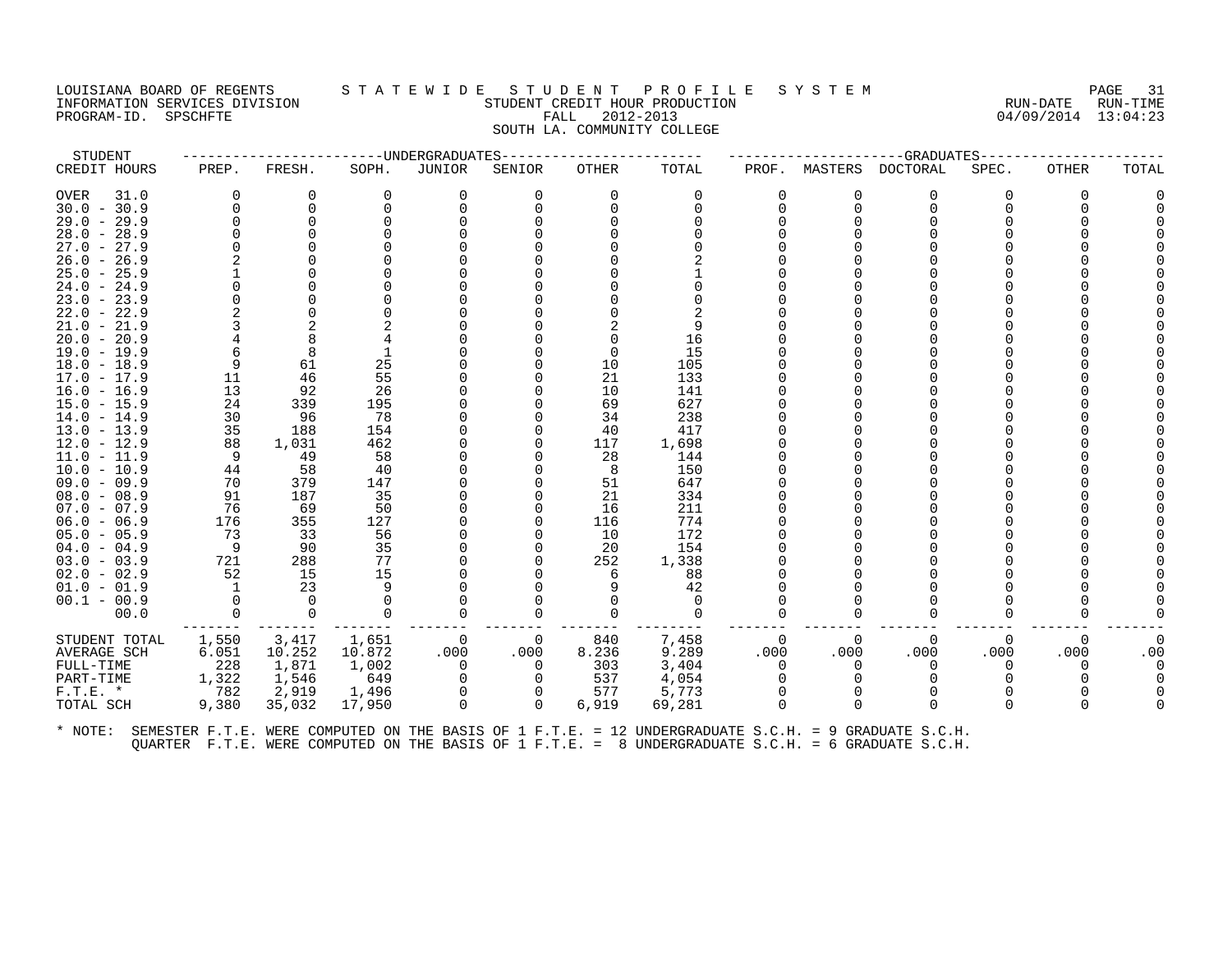PROGRAM-ID. SPSCHFTE

# LOUISIANA BOARD OF REGENTS STATEWIDE STUDENT PROFILE SYSTEM NAGE 32 INFORMATION SERVICES DIVISION SUNGLERICAL STUDENT CREDIT HOUR PRODUCTION SUNGLERIC RUN-DATE RUN-TIME<br>PROGRAM-ID. SPSCHFTE SUN-TIME SUNGLERICAL FALL 2012-2013 LA. DELTA COMMUNITY COLLEGE

| STUDENT                                                                                                      |           |                          |          | ---------------------DNDERGRADUATES |          | ----------------------- |            |          |          | -------------------GRADUATES------------- |          |              |          |
|--------------------------------------------------------------------------------------------------------------|-----------|--------------------------|----------|-------------------------------------|----------|-------------------------|------------|----------|----------|-------------------------------------------|----------|--------------|----------|
| CREDIT HOURS                                                                                                 | PREP.     | FRESH.                   | SOPH.    | JUNIOR                              | SENIOR   | OTHER                   | TOTAL      |          |          | PROF. MASTERS DOCTORAL                    | SPEC.    | <b>OTHER</b> | TOTAL    |
| OVER<br>31.0                                                                                                 | 0         | 0                        | 0        | 0                                   | 0        | 0                       | 0          | 0        | 0        | 0                                         | 0        | 0            |          |
| $30.0 - 30.9$                                                                                                | $\Omega$  | 0                        |          | 0                                   | 0        | $\Omega$                | $\Omega$   | 0        | $\Omega$ | $\Omega$                                  |          |              |          |
| $29.0 - 29.9$                                                                                                |           |                          |          |                                     |          |                         |            |          |          |                                           |          |              |          |
| $28.0 - 28.9$                                                                                                |           |                          |          |                                     |          |                         |            |          |          |                                           |          |              |          |
| $27.0 - 27.9$                                                                                                |           |                          |          |                                     |          |                         |            |          |          |                                           |          |              |          |
| $26.0 - 26.9$                                                                                                |           |                          |          |                                     |          |                         |            |          |          |                                           |          |              |          |
| $25.0 - 25.9$                                                                                                |           |                          |          |                                     |          |                         |            |          |          |                                           |          |              |          |
| $24.0 - 24.9$                                                                                                |           |                          |          |                                     |          |                         |            |          |          |                                           |          |              |          |
| $23.0 - 23.9$                                                                                                |           |                          |          |                                     |          |                         |            |          |          |                                           |          |              |          |
| $22.0 - 22.9$                                                                                                |           |                          |          |                                     |          |                         |            |          |          |                                           |          |              |          |
| $21.0 - 21.9$                                                                                                |           |                          |          |                                     |          |                         |            |          |          |                                           |          |              |          |
| $20.0 - 20.9$                                                                                                |           |                          |          |                                     |          |                         |            |          |          |                                           |          |              |          |
| 19.0 - 19.9                                                                                                  |           | 15                       | 5        |                                     |          | 10                      | 30         |          |          |                                           |          |              |          |
| $18.0 - 18.9$                                                                                                |           | 7                        | 12       |                                     |          | 10                      | 29         |          |          |                                           |          |              |          |
| $17.0 - 17.9$                                                                                                |           | 19                       | 10       |                                     |          | 3                       | 32         |          |          |                                           |          |              |          |
| 16.0 - 16.9                                                                                                  |           | 50                       | 22       |                                     |          | 8                       | 80         |          |          |                                           |          |              |          |
| 15.0 - 15.9                                                                                                  |           | 85                       | 62       |                                     |          | 44                      | 191        |          |          |                                           |          |              |          |
| $14.0 - 14.9$                                                                                                |           | 103                      | 23       |                                     |          | 18                      | 145        |          |          |                                           |          |              |          |
| $13.0 - 13.9$                                                                                                |           | 307                      | 148      |                                     |          | 92                      | 547        |          |          |                                           |          |              |          |
| 12.0 - 12.9                                                                                                  |           | 384                      | 255      |                                     |          | 97                      | 740        |          |          |                                           |          |              |          |
| $11.0 - 11.9$                                                                                                |           | 43                       | 56       |                                     |          | 16                      | 116        |          |          |                                           |          |              |          |
| $10.0 - 10.9$                                                                                                | 5         | 114                      | 77       |                                     |          | 51                      | 247        |          |          |                                           |          |              |          |
| $09.0 - 09.9$                                                                                                | 9         | 119                      | 85       |                                     |          | 40                      | 253        |          |          |                                           |          |              |          |
| $08.0 - 08.9$                                                                                                | 12        | 53                       | 37       |                                     |          | 29                      | 131        |          |          |                                           |          |              |          |
| $07.0 - 07.9$                                                                                                | 11        | 100                      | 81<br>98 |                                     |          | 36<br>67                | 228<br>515 |          |          |                                           |          |              |          |
| $06.0 - 06.9$                                                                                                | 182<br>31 | 168<br>45                | 22       |                                     |          | 7                       | 105        |          |          |                                           |          |              |          |
| $05.0 - 05.9$<br>$04.0 - 04.9$                                                                               | 44        | 41                       | 40       |                                     |          | 25                      | 150        |          |          |                                           |          |              |          |
| $03.0 - 03.9$                                                                                                | 199       | 191                      | 56       |                                     |          | 65                      | 511        |          |          |                                           |          |              |          |
| $02.0 - 02.9$                                                                                                | 13        | $\overline{\phantom{0}}$ | $\Omega$ |                                     |          | 1                       | 14         |          |          |                                           |          |              |          |
| $01.0 - 01.9$                                                                                                | 9         | 31                       |          |                                     |          |                         | 51         |          |          |                                           |          |              |          |
| $00.1 - 00.9$                                                                                                | $\Omega$  | $\Omega$                 |          |                                     |          |                         | $\Omega$   |          |          |                                           |          |              |          |
| 00.0                                                                                                         | 0         | 3                        |          |                                     | 0        |                         | 6          |          |          |                                           |          |              |          |
|                                                                                                              |           |                          |          |                                     |          |                         |            |          |          |                                           |          |              |          |
| STUDENT TOTAL                                                                                                | 521       | 1,879                    | 1,095    | 0                                   | $\Omega$ | 628                     | 4,123      | $\Omega$ | $\Omega$ | $\Omega$                                  | $\Omega$ | 0            | 0        |
| AVERAGE SCH                                                                                                  | 4.667     | 9.957                    | 10.182   | .000                                | .000     | 9.763                   | 9.318      | .000     | .000     | .000                                      | .000     | .000         | .00      |
| FULL-TIME                                                                                                    | $-5$      | 971                      | 537      | $\Omega$                            | $\Omega$ | 283                     | 1,796      | $\Omega$ | 0        | $\Omega$                                  | $\Omega$ | $\Omega$     | $\Omega$ |
| PART-TIME                                                                                                    | 516       | 908                      | 558      | 0                                   | $\Omega$ | 345                     | 2,327      |          |          |                                           |          |              |          |
| $F.T.E. *$                                                                                                   | 203       | 1,557                    | 927      | $\Omega$                            | 0        | 510                     | 3,197      | $\Omega$ | $\Omega$ | $\Omega$                                  |          |              |          |
| TOTAL SCH                                                                                                    | 2,432     | 18,679                   | 11,129   | $\Omega$                            | $\Omega$ | 6,122                   | 38,362     |          | $\Omega$ | $\Omega$                                  |          |              |          |
| * NOTE: SEMESTER F.T.E. WERE COMPUTED ON THE BASIS OF 1 F.T.E. = 12 UNDERGRADUATE S.C.H. = 9 GRADUATE S.C.H. |           |                          |          |                                     |          |                         |            |          |          |                                           |          |              |          |

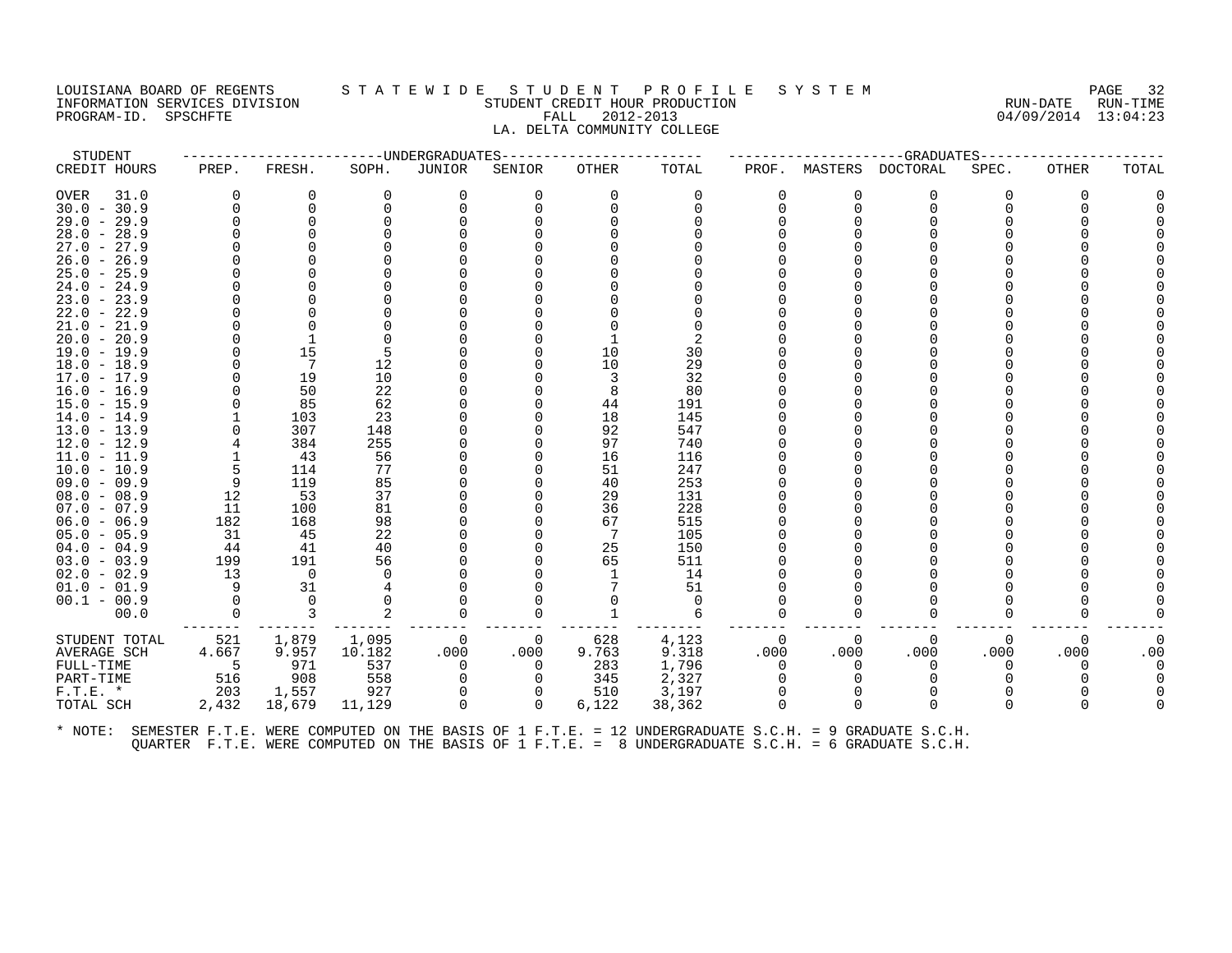## LOUISIANA BOARD OF REGENTS STATEWIDE STUDENT PROFILE SYSTEM PAGE 33<br>INFORMATION SERVICES DIVISION STATEWIST STUDENT CREDIT HOUR PRODUCTION PROFIT (1999) 2014-02-014-02-01-02-01-0 INFORMATION STUDENT CREDIT HOUR PRODUCTION STUDENT CREDIT HOUR PRODUCTION RUN-DATE RUN-TIME<br>FALL 2012-2013 94/09/2014 13:04:23 PROGRAM-ID. SPSCHFTE FALL 2012-2013 L. E. FLETCHER

STUDENT ------------------------UNDERGRADUATES------------------------ ---------------------GRADUATES----------------------

| CREDIT HOURS  | PREP.    | FRESH.         | SOPH.    | JUNIOR   | SENIOR   | OTHER | TOTAL    | PROF.    | MASTERS  | DOCTORAL     | SPEC.    | OTHER    | TOTAL |
|---------------|----------|----------------|----------|----------|----------|-------|----------|----------|----------|--------------|----------|----------|-------|
| OVER<br>31.0  | 0        | 0              | $\Omega$ | 0        | $\Omega$ | 0     | 0        | 0        | 0        | 0            | 0        | 0        |       |
| $30.0 - 30.9$ | $\Omega$ | $\mathbf 0$    |          |          |          |       | $\Omega$ | U        | $\Omega$ | $\Omega$     |          |          |       |
| $29.0 - 29.9$ |          |                |          |          |          |       |          |          |          |              |          |          |       |
| $28.0 - 28.9$ |          |                |          |          |          |       |          |          |          |              |          |          |       |
| $27.0 - 27.9$ |          |                |          |          |          |       |          |          |          |              |          |          |       |
| $26.0 - 26.9$ |          |                |          |          |          |       |          |          |          |              |          |          |       |
| $25.0 - 25.9$ |          |                |          |          |          |       |          |          |          |              |          |          |       |
| $24.0 - 24.9$ |          |                |          |          |          |       |          |          |          |              |          |          |       |
| $23.0 - 23.9$ |          |                |          |          |          |       |          |          |          |              |          |          |       |
| $22.0 - 22.9$ |          |                |          |          |          |       |          |          |          |              |          |          |       |
| $21.0 - 21.9$ |          |                |          |          |          |       |          |          |          |              |          |          |       |
| $20.0 - 20.9$ |          |                |          |          |          |       |          |          |          |              |          |          |       |
| $19.0 - 19.9$ |          |                |          |          |          |       |          |          |          |              |          |          |       |
| $18.0 - 18.9$ |          | 13             | 12       |          |          | 13    | 38       |          |          |              |          |          |       |
| $17.0 - 17.9$ |          |                | 2        |          |          |       |          |          |          |              |          |          |       |
| $16.0 - 16.9$ |          | 11             | 10       |          |          |       | 23       |          |          |              |          |          |       |
| $15.0 - 15.9$ |          | 175            | 48       |          |          | 27    | 253      |          |          |              |          |          |       |
| $14.0 - 14.9$ |          | 29             | 10       |          |          |       | 46       |          |          |              |          |          |       |
| $13.0 - 13.9$ |          | 35             | 40       |          |          | 10    | 85       |          |          |              |          |          |       |
| $12.0 - 12.9$ |          | 437            | 160      |          |          | 70    | 674      |          |          |              |          |          |       |
| 11.0 - 11.9   |          | 5              | 5        |          |          |       | 14       |          |          |              |          |          |       |
| $10.0 - 10.9$ |          | 28             | 21       |          |          |       | 52       |          |          |              |          |          |       |
| $09.0 - 09.9$ |          | 93             | 47       |          |          | 54    | 198      |          |          |              |          |          |       |
| $08.0 - 08.9$ | $\Omega$ | 3              | .5       |          |          |       | 12       |          |          |              |          |          |       |
| $07.0 - 07.9$ | 0        | 17             | 18       |          |          |       | 39       |          |          |              |          |          |       |
| $06.0 - 06.9$ | 16       | 91             | 41       |          |          | 488   | 636      |          |          |              |          |          |       |
| $05.0 - 05.9$ | 3        | 3              | 6        |          |          |       | 13       |          |          |              |          |          |       |
| $04.0 - 04.9$ | $\Omega$ | 17             |          |          |          |       | 31       |          |          |              |          |          |       |
| $03.0 - 03.9$ | 59       | 49             | 27       |          |          | 72    | 207      |          |          |              |          |          |       |
| $02.0 - 02.9$ | $\Omega$ | $\overline{4}$ |          |          |          |       | 6        |          |          |              |          |          |       |
| $01.0 - 01.9$ | $\Omega$ | 118            |          |          |          |       | 128      |          |          |              |          |          |       |
| $00.1 - 00.9$ | $\Omega$ | 23             |          |          |          |       | 24       |          |          |              |          |          |       |
| 00.0          | $\Omega$ | 2              | 0        | ∩        |          |       | 3        | 0        | ∩        | $\Omega$     | O        |          |       |
| STUDENT TOTAL | 93       | 1,161          | 473      | 0        | 0        | 775   | 2,502    | $\Omega$ | $\Omega$ | $\Omega$     | $\Omega$ | $\Omega$ |       |
| AVERAGE SCH   | 4.978    | 10.002         | 10.655   | .000     | .000     | 7.299 | 9.101    | .000     | .000     | .000         | .000     | .000     | .00   |
| FULL-TIME     | 10       | 708            | 286      | $\Omega$ | $\Omega$ | 135   | 1,139    | $\Omega$ | 0        | $\Omega$     | 0        | O        |       |
| PART-TIME     | 83       | 453            | 187      |          |          | 640   | 1,363    | O        |          | <sup>0</sup> |          |          |       |
| $F.T.E. *$    | 39       | 966            | 420      |          |          | 471   | 1,895    |          |          |              |          |          |       |
| TOTAL SCH     | 463      | 11,592         | 5,040    | $\Omega$ | $\Omega$ | 5,649 | 22,745   | U        | $\Omega$ | $\Omega$     | $\Omega$ | ∩        |       |
|               |          |                |          |          |          |       |          |          |          |              |          |          |       |
|               |          |                |          |          |          |       |          |          |          |              |          |          |       |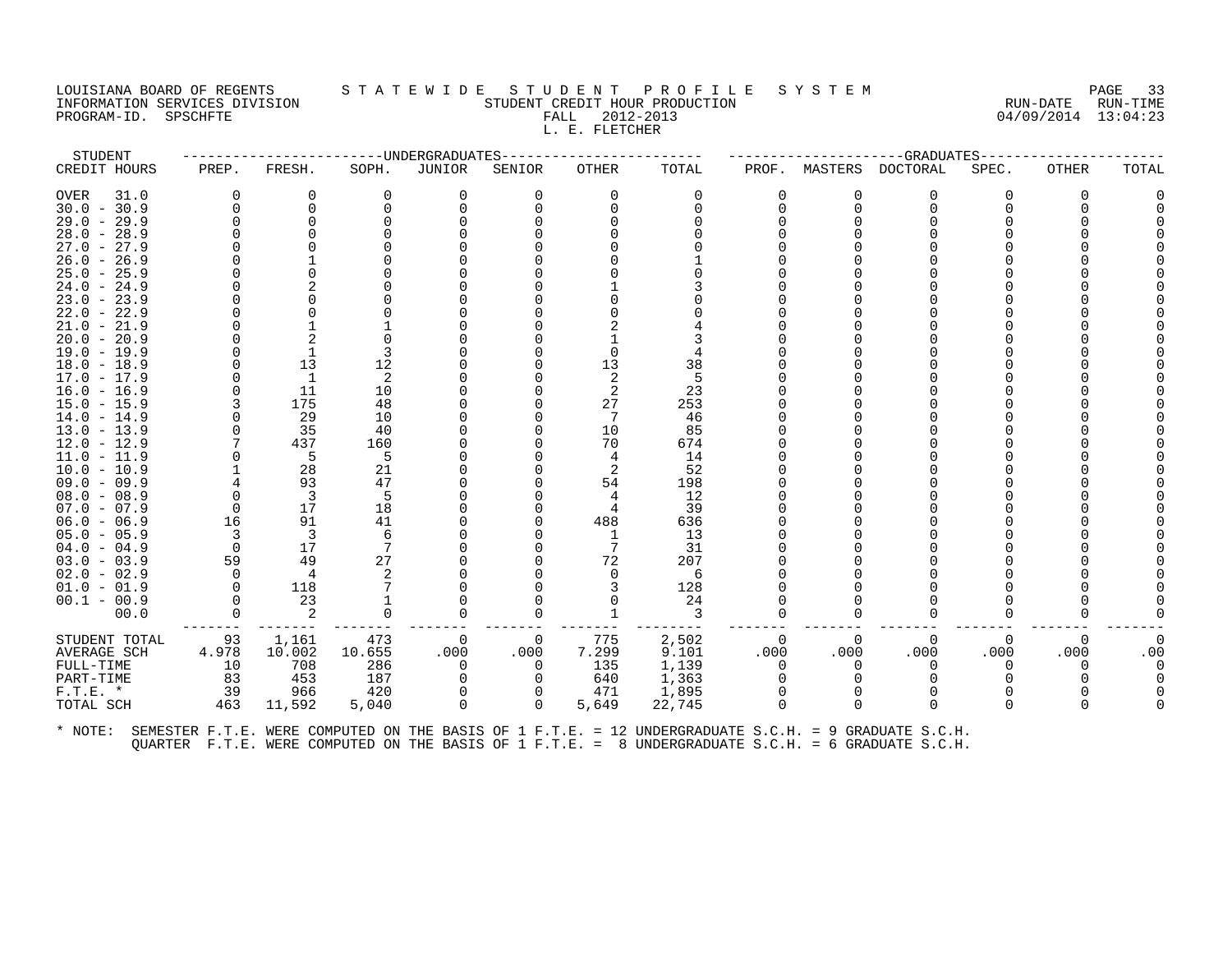# LOUISIANA BOARD OF REGENTS STATEWIDE STUDENT PROFILE SYSTEM PAGE 34<br>INFORMATION SERVICES DIVISION STUDENT CREDIT HOUR PRODUCTION FORD PROMENT SERVICES RUN-TIME INFORMATION SERVICES DIVISION STUDENT CREDIT HOUR PRODUCTION RUN-DATE RUN-TIME PROGRAM-ID. SPSCHFTE FALL 2012-2013

| STUDENT                        |          |                 | ---------------UNDERGRADUATES |          |          |          |              |          |              | -----------------GRADUATES-- |          |       |          |
|--------------------------------|----------|-----------------|-------------------------------|----------|----------|----------|--------------|----------|--------------|------------------------------|----------|-------|----------|
| CREDIT HOURS                   | PREP.    | FRESH.          | SOPH.                         | JUNIOR   | SENIOR   | OTHER    | TOTAL        | PROF.    |              | MASTERS DOCTORAL             | SPEC.    | OTHER | TOTAL    |
| OVER<br>31.0                   | $\Omega$ | 0               | 0                             | 0        | 0        | $\Omega$ | 0            | $\Omega$ | 0            | O                            |          | ∩     |          |
| $30.0 - 30.9$                  | $\Omega$ | 0               | $\Omega$                      |          |          |          | <sup>n</sup> | $\Omega$ | O            |                              |          |       |          |
| $29.0 - 29.9$                  | ∩        | $\Omega$        |                               |          |          |          |              |          |              |                              |          |       |          |
| $28.0 - 28.9$                  |          | $\Omega$        |                               |          |          |          |              |          |              |                              |          |       |          |
| $27.0 - 27.9$                  |          |                 |                               |          |          |          |              |          |              |                              |          |       |          |
| $26.0 - 26.9$                  |          |                 |                               |          |          |          |              |          |              |                              |          |       |          |
| $25.0 - 25.9$                  |          |                 |                               |          |          |          |              |          |              |                              |          |       |          |
| $24.0 - 24.9$                  |          |                 |                               |          |          |          |              |          |              |                              |          |       |          |
| $23.0 - 23.9$                  |          |                 |                               |          |          |          |              |          |              |                              |          |       |          |
| $22.0 - 22.9$                  |          |                 |                               |          |          |          |              |          |              |                              |          |       |          |
| $21.0 - 21.9$                  |          |                 |                               |          |          |          | 10           |          |              |                              |          |       |          |
| $20.0 - 20.9$                  |          | $\Omega$        |                               |          |          |          | 7            |          |              |                              |          |       |          |
| $19.0 - 19.9$                  |          | 23              | 21                            |          |          |          | 51           |          |              |                              |          |       |          |
| $18.0 - 18.9$                  |          | 30              | 27                            |          |          | 16       | 74           |          |              |                              |          |       |          |
| $17.0 - 17.9$                  | $\Omega$ | 38              | 19                            |          |          | 12       | 69           |          |              |                              |          |       |          |
| $16.0 - 16.9$                  |          | 16              | 29                            |          |          | 26       | 73           |          |              |                              |          |       |          |
| $15.0 - 15.9$                  | 9        | 167             | 100                           |          |          | 34       | 310          |          |              |                              |          |       |          |
| $14.0 - 14.9$                  | 4        | 134             | 76                            |          |          | 27       | 241          |          |              |                              |          |       |          |
| $13.0 - 13.9$                  | 2<br>24  | 65              | 46                            |          |          | 25       | 138          |          |              |                              |          |       |          |
| $12.0 - 12.9$                  | 1        | 522<br>21       | 154<br>10                     |          |          | 57       | 757<br>40    |          |              |                              |          |       |          |
| $11.0 - 11.9$<br>$10.0 - 10.9$ | $\Omega$ | 39              | 20                            |          |          | 8<br>19  | 78           |          |              |                              |          |       |          |
| $09.0 - 09.9$                  |          | 96              | 30                            |          |          | 36       | 164          |          |              |                              |          |       |          |
| $08.0 - 08.9$                  | $\Omega$ | 12              | 6                             |          |          | 5        | 23           |          |              |                              |          |       |          |
| $07.0 - 07.9$                  | $\Omega$ | $7\phantom{.0}$ | 6                             |          |          | 10       | 23           |          |              |                              |          |       |          |
| $06.0 - 06.9$                  | 0        | 82              | 22                            |          |          | 13       | 117          |          |              |                              |          |       |          |
| $05.0 - 05.9$                  | 0        | 82              |                               |          |          | 8        | 98           |          |              |                              |          |       |          |
| $04.0 - 04.9$                  | 32       | - 9             | 4                             |          |          | 6        | 51           |          |              |                              |          |       |          |
| $03.0 - 03.9$                  | 266      | 48              | 13                            |          |          | 19       | 346          |          |              |                              |          |       |          |
| $02.0 - 02.9$                  | 57       | 3               |                               |          |          |          | 61           |          |              |                              |          |       |          |
| $01.0 - 01.9$                  | $\Omega$ | $\Omega$        |                               |          |          |          | 1            |          |              |                              |          |       |          |
| $00.1 - 00.9$                  | $\Omega$ |                 |                               |          |          |          | $\Omega$     |          |              |                              |          |       |          |
| 00.0                           | $\Omega$ | $\overline{4}$  |                               |          |          | $\Omega$ | 4            | $\Omega$ |              |                              |          |       |          |
| STUDENT TOTAL                  | 401      | 1,401           | 598                           | 0        | 0        | 341      | 2,741        | 0        | 0            | 0                            | 0        | 0     | $\Omega$ |
| <b>AVERAGE SCH</b>             | 4.102    | 11.560          | 12.927                        | .000     | .000     | 11.991   | 10.820       | .000     | .000         | .000                         | .000     | .000  | .00      |
| FULL-TIME                      | 43       | 998             | 479                           | $\Omega$ | $\Omega$ | 215      | 1,735        | $\Omega$ | 0            | $\Omega$                     | $\Omega$ | 0     |          |
| PART-TIME                      | 358      | 403             | 119                           |          | 0        | 126      | 1,006        | $\Omega$ |              |                              |          |       |          |
| $F.T.E. *$                     | 137      | 1,346           | 644                           |          |          | 341      | 2,468        | $\Omega$ |              |                              |          |       |          |
| TOTAL SCH                      | 1,645    | 16,150          | 7,730                         | $\Omega$ | $\Omega$ | 4,089    | 29,614       | $\cap$   | <sup>n</sup> |                              |          |       |          |
|                                |          |                 |                               |          |          |          |              |          |              |                              |          |       |          |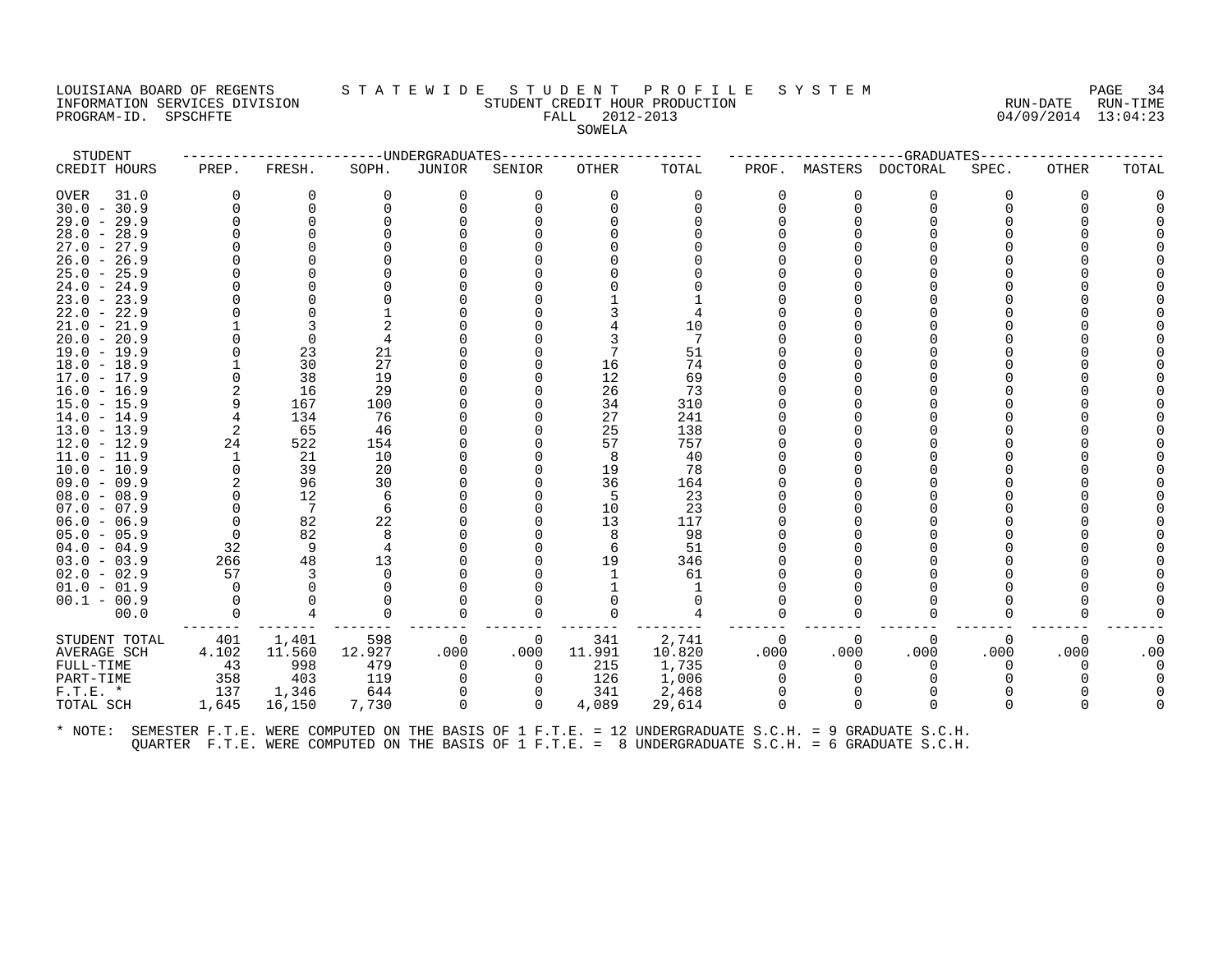#### LOUISIANA BOARD OF REGENTS S T A T E W I D E S T U D E N T P R O F I L E S Y S T E M PAGE 35 INFORMATION SERVICES DIVISION STUDENT CREDIT HOUR PRODUCTION RUN-DATE RUN-TIME PROGRAM-ID. SPSCHFTE FALL 2012-2013 04/09/2014 13:04:23 U. OF LOUISIANA SYSTEM TOTALS

STUDENT ------------------------UNDERGRADUATES------------------------ ---------------------GRADUATES---------------------- CREDIT HOURS PREP. FRESH. SOPH. JUNIOR SENIOR OTHER TOTAL PROF. MASTERS DOCTORAL SPEC. OTHER TOTAL OVER 31.0 0 0 0 0 0 0 0 0 0 0 0 0 0 30.0 - 30.9 0 0 0 0 0 0 0 0 0 0 0 0 0 29.0 - 29.9 0 0 0 0 0 0 0 0 0 0 0 0 0 28.0 - 28.9 0 0 0 0 1 0 1 0 0 0 0 0 0 27.0 - 27.9 0 0 0 1 1 0 2 0 0 0 0 0 0 26.0 - 26.9 0 0 0 0 2 0 2 0 0 0 0 0 0 25.0 - 25.9 0 0 0 1 3 0 4 0 0 0 0 0 0 24.0 - 24.9 0 0 1 3 11 0 15 36 0 0 0 0 36 23.0 - 23.9 0 0 4 3 7 0 14 1 0 0 0 0 1 22.0 - 22.9 0 0 12 15 55 0 82 2 0 0 0 0 2 21.0 - 21.9 0 11 47 96 256 1 411 7 0 0 0 1 8 20.0 - 20.9 1 36 74 82 161 0 354 4 0 0 0 0 4 19.0 - 19.9 0 117 209 216 424 1 967 64 0 0 0 0 64 18.0 - 18.9 1 478 736 1,025 1,698 9 3,947 136 1 0 0 1 138 17.0 - 17.9 3 1,291 746 504 609 2 3,155 6 0 0 0 0 6 16.0 - 16.9 2 3,131 1,345 981 1,210 10 6,679 24 9 2 0 1 36 15.0 - 15.9 13 3,050 3,116 3,188 3,854 43 13,264 8 204 18 0 3 233 14.0 - 14.9 13 3,261 1,231 841 1,073 7 6,426 8 26 1 0 4 39 13.0 - 13.9 17 2,665 1,349 1,025 1,934 19 7,009 7 76 11 0 8 102 12.0 - 12.9 65 2,336 2,894 3,117 5,189 80 13,681 13 776 83 10 32 914 11.0 - 11.9 26 661 383 350 586 15 2,021 1 52 5 0 3 61 10.0 - 10.9 57 911 379 338 836 18 2,539 1 307 57 0 9 374 09.0 - 09.9 347 692 857 928 1,987 57 4,868 0 2,367 539 10 74 2,990 08.0 - 08.9 35 168 178 195 356 20 952 0 77 10 0 4 91 07.0 - 07.9 72 114 94 127 438 15 860 0 133 9 1 26 169 06.0 – 06.9 1,537 376 390 478 1,627 117 4,525 0 3,118 228 41 418 3,805<br>05.0 – 05.9 54 29 42 53 04.0 - 04.9 113 37 43 53 179 32 457 0 56 5 0 31 92 03.0 - 03.9 4,186 235 177 212 986 573 6,369 0 1,265 258 19 1,282 2,824 02.0 - 02.9 5 8 10 10 49 192 274 0 21 1 0 19 41 01.0 - 01.9 37 24 6 19 52 377 515 0 57 66 0 9 132 00.1 - 00.9 0 0 0 0 0 0 0 0 0 0 0 0 0 00.0 0 4 4 10 46 12 76 0 65 18 0 14 97 ------- ------- ------- ------- ------- ------- -------- ------- ------- ------- ------- ------- ------- STUDENT TOTAL 6,584 19,635 14,327 13,871 23,762 1,621 79,800 318 8,733 1,314 81 1,943 12,389 AVERAGE SCH 4.375 13.547 13.375 13.229 12.305 4.278 12.147 18.264 7.362 7.190 6.419 4.246 7.13 FULL-TIME 260 17,708 12,781 11,954 17,673 256 60,632 318 4,353 772 20 271 5,734 PART-TIME 6,324 1,927 1,546 1,917 6,089 1,365 19,168 0 4,380 542 61 1,672 6,655 F.T.E. \* 4,670 26,782 18,642 15,872 25,150 1,649 92,770 645 7,430 1,161 57 1,102 10,396 TOTAL SCH 28,811 265,947 191,584 183,371 291,837 6,884 968,434 5,808 63,819 9,319 520 8,192 87,658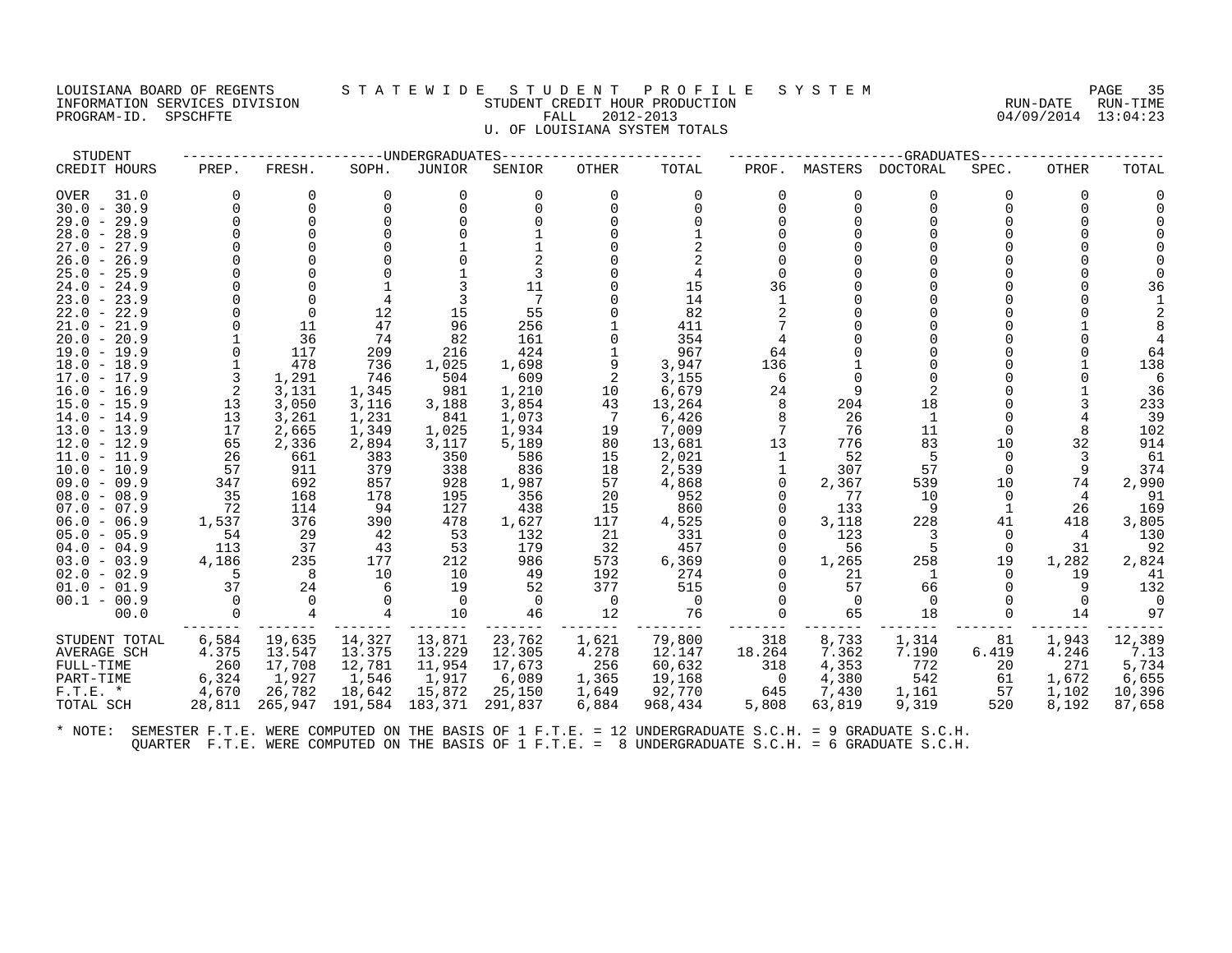## LOUISIANA BOARD OF REGENTS STATEWIDE STUDENT PROFILE SYSTEM NAGE 36 INFORMATION SERVICES DIVISION SUN-TIME STUDENT CREDIT HOUR PRODUCTION SUNGLE RUN-DATE RUN-TIME<br>PROGRAM-ID. SPSCHFTE SERVICES SUNGLESS SUNGLESS FALL 2012-2013 PROGRAM-ID. SPSCHFTE FALL 2012-2013 L.S.U. SYSTEM TOTALS

| STUDENT                        |          |            |             | ---UNDERGRADUATES |            |              |              |          |              | -GRADUATES |       |       |            |
|--------------------------------|----------|------------|-------------|-------------------|------------|--------------|--------------|----------|--------------|------------|-------|-------|------------|
| CREDIT HOURS                   | PREP.    | FRESH.     | SOPH.       | JUNIOR            | SENIOR     | <b>OTHER</b> | TOTAL        | PROF.    | MASTERS      | DOCTORAL   | SPEC. | OTHER | TOTAL      |
| OVER<br>31.0                   |          |            |             | 0                 | 0          | 0            | 0            | $\Omega$ | <sup>0</sup> | 0          |       |       |            |
| $30.0 - 30.9$                  |          |            |             |                   |            |              |              |          | $\Omega$     | $\Omega$   |       |       |            |
| $29.0 - 29.9$                  |          |            |             |                   |            |              |              |          |              |            |       |       |            |
| $28.0 - 28.9$                  |          |            |             |                   |            |              |              |          |              |            |       |       |            |
| $27.0 - 27.9$                  |          |            |             |                   |            |              |              |          |              |            |       |       |            |
| $26.0 -$<br>26.9               |          |            |             |                   |            |              |              |          |              |            |       |       |            |
| $25.0 - 25.9$                  |          |            |             |                   |            |              |              |          |              |            |       |       |            |
| $24.0 - 24.9$                  |          |            |             |                   |            |              |              | 148      |              |            |       |       | 148        |
| $23.0 - 23.9$                  |          |            |             |                   |            |              |              | 2        |              |            |       |       |            |
| 22.0 - 22.9                    |          |            |             | $\Omega$          |            |              |              | 88       |              |            |       |       | 88         |
| $21.0 - 21.9$                  |          |            |             | 12                | 21         |              | 36           | $\Omega$ |              |            |       |       |            |
| $20.0 - 20.9$                  |          |            | 2           | 13                | 19         |              | 35           | 37       |              |            |       |       | 37         |
| $19.0 - 19.9$                  |          | 38         | 66          | 122               | 134        | $\Omega$     | 360          | $\Omega$ | 25           |            |       |       | 33         |
| $18.0 - 18.9$                  |          | 115        | 225         | 366               | 420        | 14           | 1,141        | 57       | 43           |            |       |       | 111        |
| $17.0 - 17.9$                  |          | 522        | 336         | 269               | 264        | 2            | 1,398        | 35       | 15           |            |       |       | 56         |
| $16.0 - 16.9$                  | 3        | 1,471      | 956         | 890               | 625        | 11           | 3,956        | 291      | 44           | 34         |       |       | 369        |
| 15.0 - 15.9                    | $\Omega$ | 3,338      | 2,104       | 2,052             | 1,727      | 70           | 9,291        | 122      | 264          | 56         |       |       | 445        |
| $14.0 - 14.9$                  | 9<br>21  | 818<br>885 | 609<br>657  | 528<br>600        | 553<br>795 | 20           | 2,537        | 140      | 27           | 32         |       |       | 199        |
| $13.0 - 13.9$<br>$12.0 - 12.9$ | 6        | 1,577      |             | 1,078             | 1,752      | 39           | 2,997        | 56       | 139<br>437   | 106<br>218 |       |       | 303<br>703 |
| 11.0 - 11.9                    | 2        | 32         | 1,243<br>40 | 31                | 109        | 161<br>19    | 5,817<br>233 | 34<br>2  | 39           | 43         |       |       | 84         |
| $10.0 - 10.9$                  | 63       | 84         | 53          | 40                | 129        | 19           | 388          |          | 169          | 174        |       |       | 347        |
| $09.0 - 09.9$                  | 81       | 379        | 196         | 139               | 424        | 160          | 1,379        |          | 664          | 986        |       | 17    | 1,672      |
| $08.0 - 08.9$                  |          | 20         | 49          | -21               | 63         | -8           | 162          | 9        | 12           | 9          |       |       | 31         |
| $07.0 - 07.9$                  | 84       | 66         | 61          | 24                | 101        | 43           | 379          | $\Omega$ | 10           | 17         |       | 2     | 29         |
| $06.0 - 06.9$                  | 259      | 358        | 195         | 109               | 424        | 160          | 1,505        |          | 406          | 103        |       | 74    | 601        |
| $05.0 - 05.9$                  | - 3      | -5         | 10          | 2                 | -8         | 12           | 40           |          | - 9          | 19         |       |       | 29         |
| $04.0 - 04.9$                  | 152      | 14         | 27          | 9                 | 40         | 42           | 284          | $\Omega$ | 19           | 12         |       |       | 39         |
| $03.0 - 03.9$                  | 1,441    | 106        | 86          | 45                | 204        | 199          | 2,081        | 17       | 201          | 204        | 11    | 106   | 539        |
| $02.0 - 02.9$                  | 37       |            |             |                   | 5          | 5            | 54           |          | 4            | 6          |       |       | 16         |
| $01.0 - 01.9$                  | 39       |            |             |                   |            | 18           | 76           |          | 79           | 21         |       |       | 102        |
| $00.1 - 00.9$                  | 0        |            |             | 0                 |            | 0            | $\Omega$     |          | $\Omega$     | $\Omega$   |       |       |            |
| 00.0                           |          | $\Omega$   | 315         | 354               | 348        | 21           | 1,038        | 1,493    | 719          | 469        |       | 67    | 2,749      |
| STUDENT TOTAL                  | 2,207    | 9,834      | 7,240       | 6,710             | 8,179      | 1,024        | 35,194       | 2,566    | 3,326        | 2,531      | 33    | 292   | 8,748      |
| AVERAGE SCH                    | 4.173    | 13.722     | 13.731      | 14.212            | 12.954     | 8.244        | 12.861       | 16.932   | 9.637        | 9.170      | 6.843 | 5.240 | 10.60      |
| FULL-TIME                      | 45       | 8,765      | 6,200       | 5,931             | 6,316      | 318          | 27,575       | 1,031    | 1,867        | 1,671      | 12    | 32    | 4,613      |
| PART-TIME                      | 2,162    | 1,069      | 1,040       | 779               | 1,863      | 706          | 7,619        | 1,535    | 1,459        | 860        | 21    | 260   | 4,135      |
| $F.T.E.$ *                     | 768      | 11,246     | 7,925       | 7,528             | 8,455      | 688          | 36,608       | 2,019    | 2,792        | 2,101      | 25    | 131   | 7,067      |
| TOTAL SCH                      | 9,212    | 134,951    | 95,088      | 90,333            | 101,445    | 8,269        | 439,298      | 18,169   | 25,126       | 18,909     | 219   | 1,179 | 63,602     |
|                                |          |            |             |                   |            |              |              |          |              |            |       |       |            |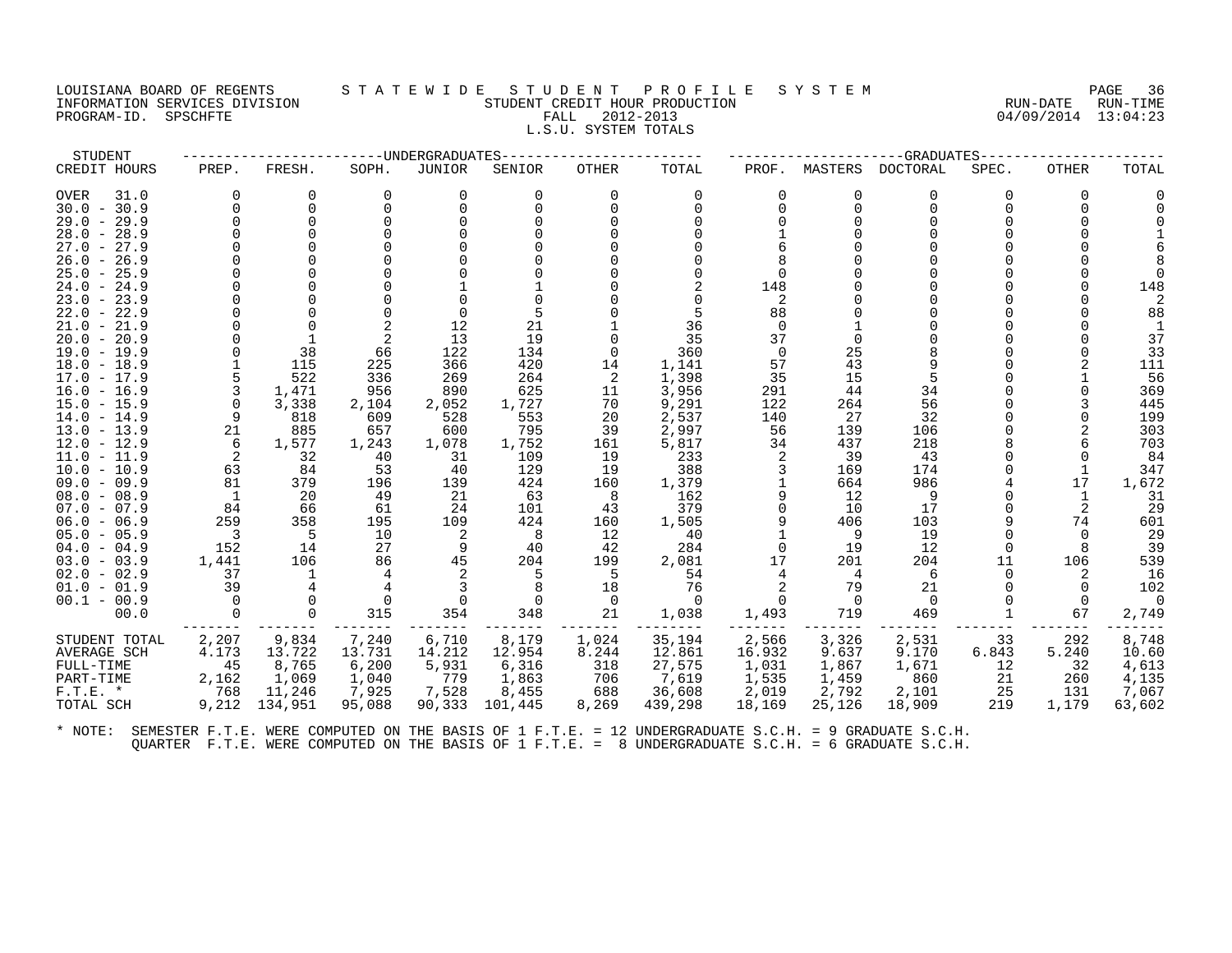#### LOUISIANA BOARD OF REGENTS STATEWIDE STUDENT PROFILE SYSTEM NAGE 37 INFORMATION SERVICES DIVISION STUDENT CREDIT HOUR PRODUCTION RUN-DATE RUN-TIME PROGRAM-ID. SPSCHFTE FALL 2012-2013 04/09/2014 13:04:23 SOUTHERN U. SYSTEM TOTALS

| STUDENT       |          |        |        | -----UNDERGRADUATES |        |       |          |          |         | -GRADUATES |          |          |       |
|---------------|----------|--------|--------|---------------------|--------|-------|----------|----------|---------|------------|----------|----------|-------|
| CREDIT HOURS  | PREP.    | FRESH. | SOPH.  | JUNIOR              | SENIOR | OTHER | TOTAL    | PROF.    | MASTERS | DOCTORAL   | SPEC.    | OTHER    | TOTAL |
| OVER<br>31.0  | $\Omega$ | O      |        |                     |        |       | $\Omega$ | $\Omega$ | O       | $\Omega$   |          | $\Omega$ |       |
| $30.0 - 30.9$ |          |        |        |                     |        |       |          | 0        |         |            |          |          |       |
| $29.0 - 29.9$ |          |        |        |                     |        |       |          |          |         |            |          |          |       |
| $28.0 - 28.9$ |          |        |        |                     |        |       |          |          |         |            |          |          |       |
| $27.0 - 27.9$ |          |        |        |                     |        |       |          |          |         |            |          |          |       |
| $26.0 - 26.9$ |          |        |        |                     |        |       |          |          |         |            |          |          |       |
| $25.0 - 25.9$ |          |        |        |                     |        |       |          |          |         |            |          |          |       |
| $24.0 - 24.9$ |          |        |        |                     |        |       |          |          |         |            |          |          |       |
| $23.0 - 23.9$ |          |        |        |                     |        |       |          |          |         |            |          |          |       |
| $22.0 - 22.9$ |          |        |        |                     |        |       |          |          |         |            |          |          |       |
| $21.0 - 21.9$ |          |        |        |                     | 23     |       | 32       |          |         |            |          |          |       |
| $20.0 - 20.9$ |          |        |        |                     | 15     |       | 15       |          |         |            |          |          |       |
| $19.0 - 19.9$ |          |        | 27     | 40                  | 124    |       | 202      | 53       |         |            |          |          |       |
| $18.0 - 18.9$ |          | 74     | 104    | 86                  | 313    | 11    | 588      | 56       | 61      |            |          |          | 119   |
| $17.0 - 17.9$ |          | 83     | 79     | 49                  | 113    |       | 325      | 56       | 11      |            |          |          | 68    |
| $16.0 - 16.9$ |          | 218    | 159    | 111                 | 184    | 10    | 682      | 56       | 69      |            |          |          | 127   |
| $15.0 - 15.9$ |          | 437    | 219    | 235                 | 473    | 32    | 1,396    | 222      | 49      |            |          |          | 277   |
| $14.0 - 14.9$ |          | 182    | 131    | 87                  | 194    | 8     | 602      | 30       |         |            |          |          | 37    |
| $13.0 - 13.9$ | $\Omega$ | 647    | 251    | 190                 | 262    | 32    | 1,382    | 17       |         |            |          |          | 33    |
| $12.0 - 12.9$ |          | 1,005  | 491    | 417                 | 712    | 108   | 2,733    | 27       | 144     | 11         |          | 21       | 203   |
| $11.0 - 11.9$ |          | 60     | 41     | 21                  | 38     | 16    | 176      | 81       | 5       | 0          |          |          | 90    |
| $10.0 - 10.9$ |          | 106    | 58     | 37                  | 44     | 23    | 268      | 14       | 26      |            |          |          | 52    |
| 09.0 - 09.9   |          | 182    | 139    | 90                  | 172    | 111   | 702      | 126      | 344     | 50         |          | 21       | 541   |
| $08.0 - 08.9$ |          | 32     | 35     |                     | 18     | 27    | 121      | 16       | 50      | $\Omega$   |          | $\Omega$ | 66    |
| $07.0 - 07.9$ |          | 38     | 50     | 16                  | 35     | 25    | 169      |          | 24      |            |          |          | 27    |
| $06.0 - 06.9$ | 45       | 130    | 97     | 69                  | 163    | 221   | 725      |          | 545     | 39         |          | 46       | 630   |
| $05.0 - 05.9$ | 14       | 2      | 6      | 2                   |        | -5    | 38       |          |         | $\Omega$   |          |          |       |
| $04.0 - 04.9$ | 28       | 43     | 14     |                     |        | 23    | 114      |          |         |            |          |          |       |
| $03.0 - 03.9$ | 292      | 72     | 34     | 23                  | 60     | 95    | 576      |          | 72      | 15         |          | 19       | 106   |
| $02.0 - 02.9$ | 12       |        |        |                     |        |       | 23       |          |         |            |          |          |       |
| $01.0 - 01.9$ |          |        |        |                     |        |       | 12       |          |         |            |          |          |       |
| $00.1 - 00.9$ |          |        |        |                     |        |       |          |          |         |            |          |          |       |
| 00.0          |          |        |        |                     |        |       |          |          |         |            |          |          |       |
| STUDENT TOTAL | 406      | 3,323  | 1,945  | 1,488               | 2,969  | 761   | 10,892   | 755      | 1,420   | 129        | 0        | 147      | 2,451 |
| AVERAGE SCH   | 3.633    | 12.347 | 12.504 | 12.959              | 13.346 | 8.296 | 12.123   | 13.847   | 8.806   | 7.488      | .000     | 8.547    | 10.27 |
| FULL-TIME     | $\Omega$ | 2,654  | 1,465  | 1,218               | 2,422  | 207   | 7,966    | 738      | 719     | 68         | $\Omega$ | 76       | 1,601 |

PART-TIME 406 669 480 270 547 554 2,926 17 701 61 0 71 850 F.T.E. \* 124 3,418 2,028 1,607 3,301 526 11,002 1,162 1,387 106 0 139 2,793 TOTAL SCH 1,475 41,020 24,322 19,283 39,612 6,314 132,026 10,455 12,479 951 0 1,248 25,133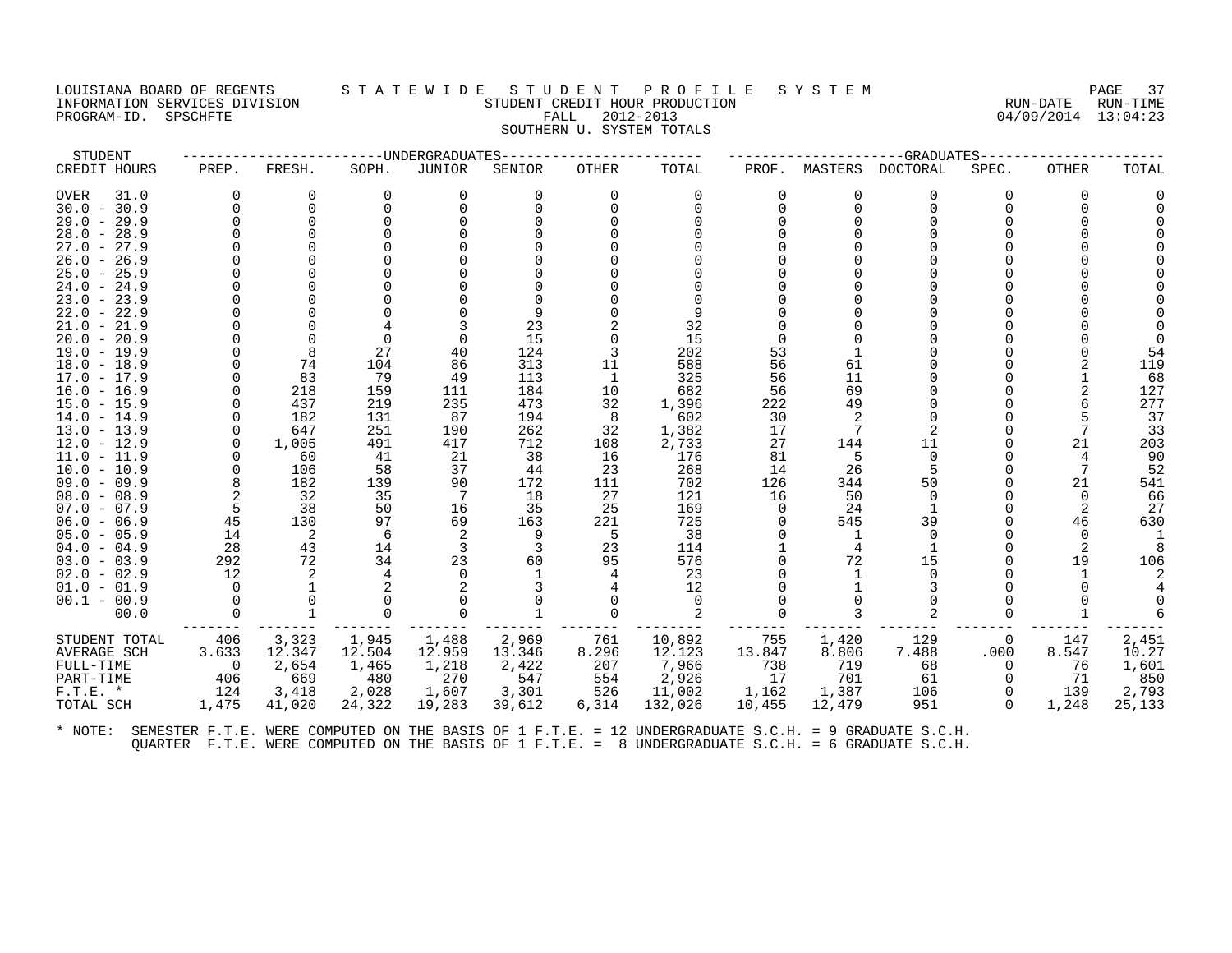#### LOUISIANA BOARD OF REGENTS S T A T E W I D E S T U D E N T P R O F I L E S Y S T E M PAGE 38 INFORMATION SERVICES DIVISION STUDENT CREDIT HOUR PRODUCTION RUN-DATE RUN-TIME PROGRAM-ID. SPSCHFTE FALL 2012-2013 04/09/2014 13:04:23 LA COMMUNITY & TECH COLLEGE SYST

| STUDENT                        |          |              |              | ----UNDERGRADUATES |          |            |                |          |              | -GRADUATES |          |          |       |
|--------------------------------|----------|--------------|--------------|--------------------|----------|------------|----------------|----------|--------------|------------|----------|----------|-------|
| CREDIT HOURS                   | PREP.    | FRESH.       | SOPH.        | JUNIOR             | SENIOR   | OTHER      | TOTAL          | PROF.    | MASTERS      | DOCTORAL   | SPEC.    | OTHER    | TOTAL |
| OVER<br>31.0                   | $\Omega$ | 0            | $\Omega$     | 0                  | 0        | 0          | $\Omega$       |          | 0            | $\Omega$   | $\Omega$ | $\Omega$ |       |
| $30.0 - 30.9$                  | $\Omega$ | 0            |              |                    |          | $\Omega$   |                |          | <sup>0</sup> | $\Omega$   |          |          |       |
| 29.0<br>$-29.9$                |          | $\Omega$     |              |                    |          |            |                |          |              |            |          |          |       |
| $28.0 - 28.9$                  |          |              |              |                    |          |            |                |          |              |            |          |          |       |
| 27.0<br>$-27.9$                |          |              |              |                    |          |            |                |          |              |            |          |          |       |
| $26.0 - 26.9$                  |          |              |              |                    |          |            |                |          |              |            |          |          |       |
| $25.0 - 25.9$                  |          |              |              |                    |          |            | 2              |          |              |            |          |          |       |
| $24.0 - 24.9$                  | $\Omega$ | 4            |              |                    |          |            | 10             |          |              |            |          |          |       |
| $23.0 - 23.9$                  | $\Omega$ | 14           | 12           |                    |          |            | 30             |          |              |            |          |          |       |
| $22.0 - 22.9$                  |          | .5           | 9            |                    |          | 6          | 22             |          |              |            |          |          |       |
| $21.0 - 21.9$                  |          | 94           | 99           |                    |          | 42         | 239            |          |              |            |          |          |       |
| $20.0 - 20.9$                  |          | 36           | 31           |                    |          | 21         | 92             |          |              |            |          |          |       |
| $19.0 - 19.9$                  |          | 112          | 93           |                    |          | 61         | 273            |          |              |            |          |          |       |
| $18.0 - 18.9$                  | 11       | 376          | 287          |                    |          | 198        | 872            |          |              |            |          |          |       |
| $17.0 - 17.9$                  | 15       | 208          | 193          |                    |          | 160        | 576            |          |              |            |          |          |       |
| $16.0 - 16.9$                  | 19       | 620          | 313          |                    |          | 174        | 1,126          |          |              |            |          |          |       |
| $15.0 - 15.9$                  | 68<br>48 | 2,161<br>740 | 1,199<br>497 |                    |          | 652<br>319 | 4,080<br>1,604 |          |              |            |          |          |       |
| $14.0 - 14.9$<br>$13.0 - 13.9$ | 79       | 2,426        | 1,529        |                    |          | 782        | 4,816          |          |              |            |          |          |       |
| $12.0 - 12.9$                  | 223      | 10,571       | 4,090        |                    | 0        | 1,983      | 16,867         |          |              |            |          |          |       |
| $11.0 - 11.9$                  | 63       | 408          | 348          |                    | O        | 228        | 1,047          |          |              |            |          |          |       |
| $10.0 - 10.9$                  | 87       | 1,110        | 759          |                    |          | 479        | 2,435          |          |              |            |          |          |       |
| $09.0 - 09.9$                  | 381      | 3,736        | 1,601        |                    | U        | 1,336      | 7,054          |          |              |            |          |          |       |
| $08.0 - 08.9$                  | 287      | 610          | 287          |                    |          | 252        | 1,436          |          |              |            |          |          |       |
| $07.0 - 07.9$                  | 281      | 995          | 793          |                    |          | 587        | 2,656          |          |              |            |          |          |       |
| $06.0 - 06.9$                  | 1,437    | 4,076        | 1,621        |                    | $\Omega$ | 1,917      | 9,051          |          |              |            |          |          |       |
| $05.0 - 05.9$                  | 937      | 909          | 228          |                    |          | 162        | 2,236          |          |              |            |          |          |       |
| $04.0 - 04.9$                  | 601      | 673          | 439          |                    | O        | 410        | 2,123          |          |              |            |          |          |       |
| $03.0 - 03.9$                  | 6,135    | 2,480        | 788          |                    |          | 1,373      | 10,776         |          |              |            |          |          |       |
| $02.0 - 02.9$                  | 480      | 100          | 69           |                    |          | 43         | 692            |          |              |            |          |          |       |
| $01.0 - 01.9$                  | 319      | 395          | 72           |                    |          | 75         | 861            |          |              |            |          |          |       |
| $00.1 - 00.9$                  | $\Omega$ | 388          |              |                    |          | $\Omega$   | 390            |          |              |            |          |          |       |
| 00.0                           | 0        | 24           |              |                    | 0        |            | 34             |          | <sup>0</sup> | $\Omega$   |          |          |       |
| STUDENT TOTAL                  | 11,491   | 33,273       | 15,369       | $\Omega$           | 0        | 11,276     | 71,409         | $\Omega$ | $\Omega$     | $\Omega$   | $\Omega$ | $\Omega$ |       |
| AVERAGE SCH                    | 4.457    | 9.860        | 10.503       | .000.              | .000     | 9.217      | 9.027          | .000     | .000         | .000       | .000     | .000     | .00   |
| FULL-TIME                      | 483      | 17,369       | 8,357        | $\Omega$           | $\Omega$ | 4,409      | 30,618         |          | 0            | $\Omega$   | $\Omega$ | 0        |       |
| PART-TIME                      | 11,008   | 15,904       | 7,012        |                    | 0        | 6,867      | 40,791         |          |              |            |          |          |       |
| $F.T.E. *$                     | 2,092    | 21,121       | 10,354       | 0                  | $\Omega$ | 6,887      | 40,453         |          |              | O          |          |          |       |
| TOTAL SCH                      | 51,220   | 327,865      | 161,380      | $\Omega$           | $\Omega$ | 103,891    | 644,356        |          | $\Omega$     | ∩          |          | 0        |       |
|                                |          |              |              |                    |          |            |                |          |              |            |          |          |       |